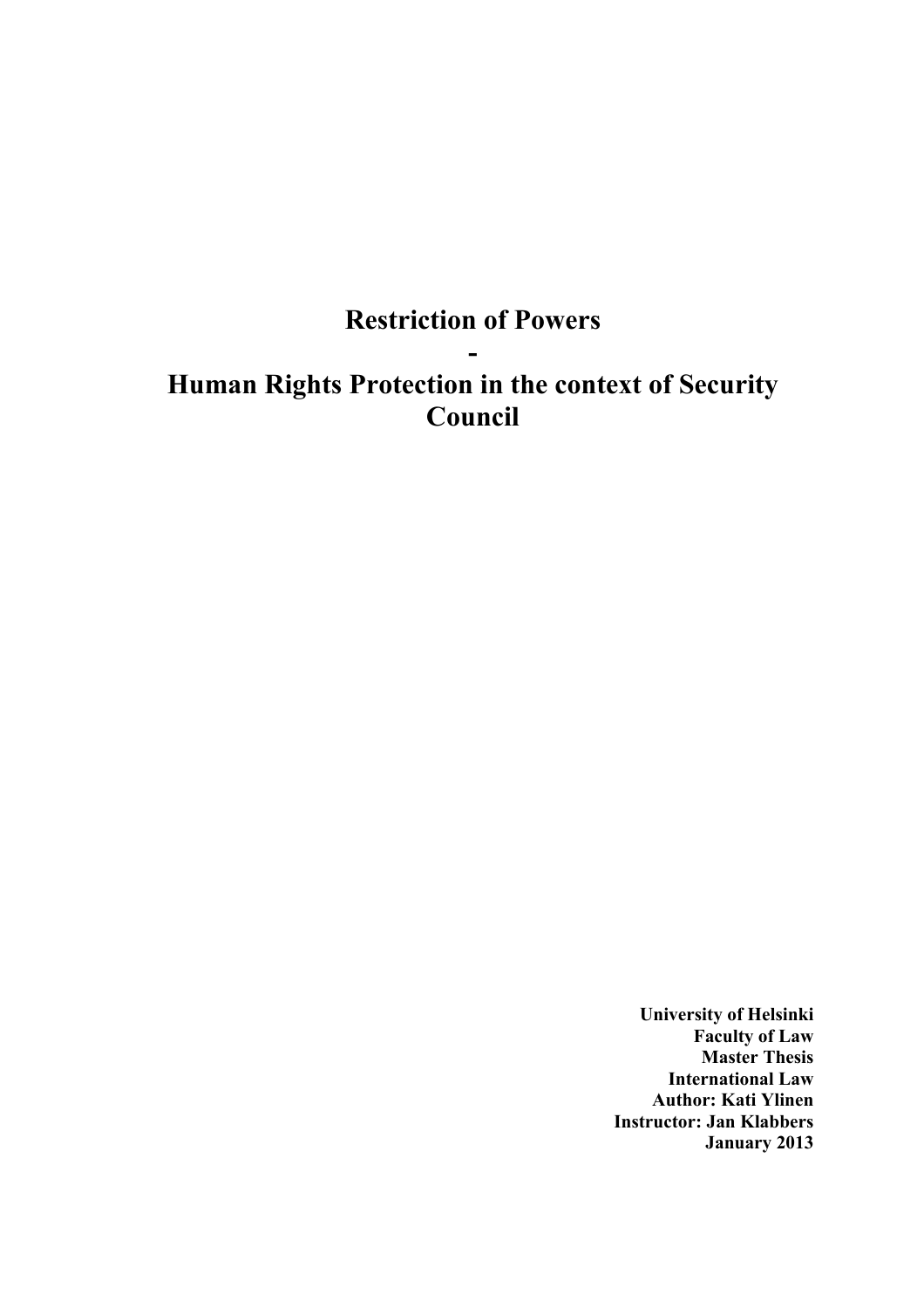

**HELSINGIN YLIOPISTO HELSINGFORS UNIVERSITET** 

#### UNIVERSITY OF HELSINKI

| Tiedekunta/Osasto Fakultet/Sektion - Faculty<br>Faculty of Law                                                                                                                                                                                                                                                                                                                                                                                                                                                                                                                                                                                                                                                                                                                                                                                                                                                                                                                                                                                                                                                                                                                                                                                                                                                                                                                                                                                                                                                                                                                                                                                                                                                                                                                                                                                                                                                                                                                                                                                                                                                                                                                                                                                                                                                                                                                                                                                                                                                                                                                                                                                                                                                                                                                                                                                                                                                                                                                                                                                                                                                                                                                                                                                                                                                                                                                                                                                                                                                                                                                                                                                                                                                                                                                                                                                                                                                                                                                                                                                                                                                                                                                                                                                                                                                                                                                                                                                                                                                                                                                                                                                                                                                                                                                                                                              |                             | Laitos/Institution- Department<br>Julkisoikeus |                                        |  |  |  |
|---------------------------------------------------------------------------------------------------------------------------------------------------------------------------------------------------------------------------------------------------------------------------------------------------------------------------------------------------------------------------------------------------------------------------------------------------------------------------------------------------------------------------------------------------------------------------------------------------------------------------------------------------------------------------------------------------------------------------------------------------------------------------------------------------------------------------------------------------------------------------------------------------------------------------------------------------------------------------------------------------------------------------------------------------------------------------------------------------------------------------------------------------------------------------------------------------------------------------------------------------------------------------------------------------------------------------------------------------------------------------------------------------------------------------------------------------------------------------------------------------------------------------------------------------------------------------------------------------------------------------------------------------------------------------------------------------------------------------------------------------------------------------------------------------------------------------------------------------------------------------------------------------------------------------------------------------------------------------------------------------------------------------------------------------------------------------------------------------------------------------------------------------------------------------------------------------------------------------------------------------------------------------------------------------------------------------------------------------------------------------------------------------------------------------------------------------------------------------------------------------------------------------------------------------------------------------------------------------------------------------------------------------------------------------------------------------------------------------------------------------------------------------------------------------------------------------------------------------------------------------------------------------------------------------------------------------------------------------------------------------------------------------------------------------------------------------------------------------------------------------------------------------------------------------------------------------------------------------------------------------------------------------------------------------------------------------------------------------------------------------------------------------------------------------------------------------------------------------------------------------------------------------------------------------------------------------------------------------------------------------------------------------------------------------------------------------------------------------------------------------------------------------------------------------------------------------------------------------------------------------------------------------------------------------------------------------------------------------------------------------------------------------------------------------------------------------------------------------------------------------------------------------------------------------------------------------------------------------------------------------------------------------------------------------------------------------------------------------------------------------------------------------------------------------------------------------------------------------------------------------------------------------------------------------------------------------------------------------------------------------------------------------------------------------------------------------------------------------------------------------------------------------------------------------------------------------------------------|-----------------------------|------------------------------------------------|----------------------------------------|--|--|--|
| Tekijä/Författare - Author                                                                                                                                                                                                                                                                                                                                                                                                                                                                                                                                                                                                                                                                                                                                                                                                                                                                                                                                                                                                                                                                                                                                                                                                                                                                                                                                                                                                                                                                                                                                                                                                                                                                                                                                                                                                                                                                                                                                                                                                                                                                                                                                                                                                                                                                                                                                                                                                                                                                                                                                                                                                                                                                                                                                                                                                                                                                                                                                                                                                                                                                                                                                                                                                                                                                                                                                                                                                                                                                                                                                                                                                                                                                                                                                                                                                                                                                                                                                                                                                                                                                                                                                                                                                                                                                                                                                                                                                                                                                                                                                                                                                                                                                                                                                                                                                                  |                             |                                                |                                        |  |  |  |
| Kati Ylinen                                                                                                                                                                                                                                                                                                                                                                                                                                                                                                                                                                                                                                                                                                                                                                                                                                                                                                                                                                                                                                                                                                                                                                                                                                                                                                                                                                                                                                                                                                                                                                                                                                                                                                                                                                                                                                                                                                                                                                                                                                                                                                                                                                                                                                                                                                                                                                                                                                                                                                                                                                                                                                                                                                                                                                                                                                                                                                                                                                                                                                                                                                                                                                                                                                                                                                                                                                                                                                                                                                                                                                                                                                                                                                                                                                                                                                                                                                                                                                                                                                                                                                                                                                                                                                                                                                                                                                                                                                                                                                                                                                                                                                                                                                                                                                                                                                 |                             |                                                |                                        |  |  |  |
| Työn nimi / Arbetets titel - Title                                                                                                                                                                                                                                                                                                                                                                                                                                                                                                                                                                                                                                                                                                                                                                                                                                                                                                                                                                                                                                                                                                                                                                                                                                                                                                                                                                                                                                                                                                                                                                                                                                                                                                                                                                                                                                                                                                                                                                                                                                                                                                                                                                                                                                                                                                                                                                                                                                                                                                                                                                                                                                                                                                                                                                                                                                                                                                                                                                                                                                                                                                                                                                                                                                                                                                                                                                                                                                                                                                                                                                                                                                                                                                                                                                                                                                                                                                                                                                                                                                                                                                                                                                                                                                                                                                                                                                                                                                                                                                                                                                                                                                                                                                                                                                                                          |                             |                                                |                                        |  |  |  |
|                                                                                                                                                                                                                                                                                                                                                                                                                                                                                                                                                                                                                                                                                                                                                                                                                                                                                                                                                                                                                                                                                                                                                                                                                                                                                                                                                                                                                                                                                                                                                                                                                                                                                                                                                                                                                                                                                                                                                                                                                                                                                                                                                                                                                                                                                                                                                                                                                                                                                                                                                                                                                                                                                                                                                                                                                                                                                                                                                                                                                                                                                                                                                                                                                                                                                                                                                                                                                                                                                                                                                                                                                                                                                                                                                                                                                                                                                                                                                                                                                                                                                                                                                                                                                                                                                                                                                                                                                                                                                                                                                                                                                                                                                                                                                                                                                                             |                             |                                                |                                        |  |  |  |
| Oppiaine /Läroämne - Subject                                                                                                                                                                                                                                                                                                                                                                                                                                                                                                                                                                                                                                                                                                                                                                                                                                                                                                                                                                                                                                                                                                                                                                                                                                                                                                                                                                                                                                                                                                                                                                                                                                                                                                                                                                                                                                                                                                                                                                                                                                                                                                                                                                                                                                                                                                                                                                                                                                                                                                                                                                                                                                                                                                                                                                                                                                                                                                                                                                                                                                                                                                                                                                                                                                                                                                                                                                                                                                                                                                                                                                                                                                                                                                                                                                                                                                                                                                                                                                                                                                                                                                                                                                                                                                                                                                                                                                                                                                                                                                                                                                                                                                                                                                                                                                                                                |                             |                                                |                                        |  |  |  |
|                                                                                                                                                                                                                                                                                                                                                                                                                                                                                                                                                                                                                                                                                                                                                                                                                                                                                                                                                                                                                                                                                                                                                                                                                                                                                                                                                                                                                                                                                                                                                                                                                                                                                                                                                                                                                                                                                                                                                                                                                                                                                                                                                                                                                                                                                                                                                                                                                                                                                                                                                                                                                                                                                                                                                                                                                                                                                                                                                                                                                                                                                                                                                                                                                                                                                                                                                                                                                                                                                                                                                                                                                                                                                                                                                                                                                                                                                                                                                                                                                                                                                                                                                                                                                                                                                                                                                                                                                                                                                                                                                                                                                                                                                                                                                                                                                                             |                             |                                                |                                        |  |  |  |
| International Law<br>Työn laji/Arbetets art - Level                                                                                                                                                                                                                                                                                                                                                                                                                                                                                                                                                                                                                                                                                                                                                                                                                                                                                                                                                                                                                                                                                                                                                                                                                                                                                                                                                                                                                                                                                                                                                                                                                                                                                                                                                                                                                                                                                                                                                                                                                                                                                                                                                                                                                                                                                                                                                                                                                                                                                                                                                                                                                                                                                                                                                                                                                                                                                                                                                                                                                                                                                                                                                                                                                                                                                                                                                                                                                                                                                                                                                                                                                                                                                                                                                                                                                                                                                                                                                                                                                                                                                                                                                                                                                                                                                                                                                                                                                                                                                                                                                                                                                                                                                                                                                                                         | Aika/Datum - Month and year |                                                | Sivumäärä/ Sidoantal - Number of pages |  |  |  |
| Master's Thesis                                                                                                                                                                                                                                                                                                                                                                                                                                                                                                                                                                                                                                                                                                                                                                                                                                                                                                                                                                                                                                                                                                                                                                                                                                                                                                                                                                                                                                                                                                                                                                                                                                                                                                                                                                                                                                                                                                                                                                                                                                                                                                                                                                                                                                                                                                                                                                                                                                                                                                                                                                                                                                                                                                                                                                                                                                                                                                                                                                                                                                                                                                                                                                                                                                                                                                                                                                                                                                                                                                                                                                                                                                                                                                                                                                                                                                                                                                                                                                                                                                                                                                                                                                                                                                                                                                                                                                                                                                                                                                                                                                                                                                                                                                                                                                                                                             |                             |                                                | 63                                     |  |  |  |
|                                                                                                                                                                                                                                                                                                                                                                                                                                                                                                                                                                                                                                                                                                                                                                                                                                                                                                                                                                                                                                                                                                                                                                                                                                                                                                                                                                                                                                                                                                                                                                                                                                                                                                                                                                                                                                                                                                                                                                                                                                                                                                                                                                                                                                                                                                                                                                                                                                                                                                                                                                                                                                                                                                                                                                                                                                                                                                                                                                                                                                                                                                                                                                                                                                                                                                                                                                                                                                                                                                                                                                                                                                                                                                                                                                                                                                                                                                                                                                                                                                                                                                                                                                                                                                                                                                                                                                                                                                                                                                                                                                                                                                                                                                                                                                                                                                             |                             |                                                |                                        |  |  |  |
|                                                                                                                                                                                                                                                                                                                                                                                                                                                                                                                                                                                                                                                                                                                                                                                                                                                                                                                                                                                                                                                                                                                                                                                                                                                                                                                                                                                                                                                                                                                                                                                                                                                                                                                                                                                                                                                                                                                                                                                                                                                                                                                                                                                                                                                                                                                                                                                                                                                                                                                                                                                                                                                                                                                                                                                                                                                                                                                                                                                                                                                                                                                                                                                                                                                                                                                                                                                                                                                                                                                                                                                                                                                                                                                                                                                                                                                                                                                                                                                                                                                                                                                                                                                                                                                                                                                                                                                                                                                                                                                                                                                                                                                                                                                                                                                                                                             |                             |                                                |                                        |  |  |  |
| January 3rd, 2013<br>Tiivistelmä/Referat - Abstract<br>Is about the sanctions and procedures of the United Nations Security Council and the problems their application in practise may<br>cause. Two cases are presented to exemplify the problems from an individual's standpoint as well as that of the states bound by<br>obligations towards individuals.<br>The Kadi case represents a very direct breach of the rights of individuals attempted to justify with the need to protect and maintain<br>international peace and security. It is argued that principles of necessity, proportionality, due process and legality are not paid<br>sufficient attention and that the sanctions imposed by the Security Council should not be targeted on individuals since adequate<br>means for legal protection are not available against such sanctions dictated by an intra-governmental organ without the capacity to<br>arrange court hearings should the targeted individual wish to defend their self against the accusations.<br>The facts of the Kadi case are presented along with the assessment of the human rights that conflict with the Security Council<br>Resolutions in question. The improvements made into the procedures of the Sanctions Committee are noted despite the<br>conclusion that they are not sufficient to make up for the inherent deficiencies of the sanctioning system in terms of human rights<br>guarantees.<br>In the Lockerbie case, the thesis argues, the Security Council was utilized to circumvent an international treaty to allow for a result<br>that satisfied two of the permanent members of the Council, which again led to a violation of the rights of an individual.<br>The Security Council demanded Libya to adjust its claims under the Montreal Convention which essentially prevented the<br>International Court of Justice from effectively applying its jurisdiction. Instead being given the opportunity to trial its own nationals,<br>Libya was pressured into allowing an international ad hoc court to try the suspects in the Netherlands. As a result, the individuals in<br>question were put through a trial in which their rights as the accused where blatantly overlooked. Whether the convicted individual<br>or any Libyan national for that matter, was responsible for the bomb aboard the Pan Am flight that exploded above Lockerbie in<br>1988 Is left uncertain.<br>The authority and function of the Security Council and the historical background of it is presented in the third chapter. The reality of<br>international politics is taken into account when deliberating the options for the restriction of the actions of the Council. The<br>instances that are examined in sought of possible solutions include the International Court of Justice, the United Nations Charter,<br>the General Assembly, human rights and international law.<br>Assessment of the possible restrictions is performed taking into consideration the continuing need for an effective organ with the<br>means to intervene when something threatens international peace or security. The credibility of the institution and the present and<br>(possible) future compliance issues are reflected on. The European development in especially the field of human rights protection<br>is presented as a possible source of inspiration for improving respect for fundamental human rights within the United Nations.<br>The conclusions present the need to balance the different goals of the international community and the Security Council as the<br>instrument of international law enforcement. Effective peace maintenance and human rights protection need to find<br>correspondence with the interests of both the members of the Security Council and the general membership of the United Nations<br>to allow both individual and common benefits realized.<br>Being aware of the difficulties in changing greatly influential, international documents such as the United Nations Charter, which<br>was obviously a result of various compromises to begin with, changing the Charter directly, is mostly disregarded as an option for<br>updating the function of the Security Council. The thesis relies on the assumption that changing the Charter is not a realistic option<br>at the moment and looks for solutions to the presented problems elsewhere. Gradually changing the present standpoints,<br>deliberation procedures could amount to a sufficient correction of the power locus around the Security Council. If not, the<br>International Court of Justice adopting a more teleological style of interpretation to reign in the actions of the Council could pose as<br>a last resort to finding the necessary check to the balances. |                             |                                                |                                        |  |  |  |
| Avainsanat - Nyckelord - Keywords<br>International Law, United Nations Charter, Security Council, Human Rights, Legal Protection, International Security                                                                                                                                                                                                                                                                                                                                                                                                                                                                                                                                                                                                                                                                                                                                                                                                                                                                                                                                                                                                                                                                                                                                                                                                                                                                                                                                                                                                                                                                                                                                                                                                                                                                                                                                                                                                                                                                                                                                                                                                                                                                                                                                                                                                                                                                                                                                                                                                                                                                                                                                                                                                                                                                                                                                                                                                                                                                                                                                                                                                                                                                                                                                                                                                                                                                                                                                                                                                                                                                                                                                                                                                                                                                                                                                                                                                                                                                                                                                                                                                                                                                                                                                                                                                                                                                                                                                                                                                                                                                                                                                                                                                                                                                                    |                             |                                                |                                        |  |  |  |
| Säilytyspaikka - Förvaringställe - Where deposited                                                                                                                                                                                                                                                                                                                                                                                                                                                                                                                                                                                                                                                                                                                                                                                                                                                                                                                                                                                                                                                                                                                                                                                                                                                                                                                                                                                                                                                                                                                                                                                                                                                                                                                                                                                                                                                                                                                                                                                                                                                                                                                                                                                                                                                                                                                                                                                                                                                                                                                                                                                                                                                                                                                                                                                                                                                                                                                                                                                                                                                                                                                                                                                                                                                                                                                                                                                                                                                                                                                                                                                                                                                                                                                                                                                                                                                                                                                                                                                                                                                                                                                                                                                                                                                                                                                                                                                                                                                                                                                                                                                                                                                                                                                                                                                          |                             |                                                |                                        |  |  |  |
|                                                                                                                                                                                                                                                                                                                                                                                                                                                                                                                                                                                                                                                                                                                                                                                                                                                                                                                                                                                                                                                                                                                                                                                                                                                                                                                                                                                                                                                                                                                                                                                                                                                                                                                                                                                                                                                                                                                                                                                                                                                                                                                                                                                                                                                                                                                                                                                                                                                                                                                                                                                                                                                                                                                                                                                                                                                                                                                                                                                                                                                                                                                                                                                                                                                                                                                                                                                                                                                                                                                                                                                                                                                                                                                                                                                                                                                                                                                                                                                                                                                                                                                                                                                                                                                                                                                                                                                                                                                                                                                                                                                                                                                                                                                                                                                                                                             |                             |                                                |                                        |  |  |  |
| Muita tietoja – Övriga uppgifter – Additional information                                                                                                                                                                                                                                                                                                                                                                                                                                                                                                                                                                                                                                                                                                                                                                                                                                                                                                                                                                                                                                                                                                                                                                                                                                                                                                                                                                                                                                                                                                                                                                                                                                                                                                                                                                                                                                                                                                                                                                                                                                                                                                                                                                                                                                                                                                                                                                                                                                                                                                                                                                                                                                                                                                                                                                                                                                                                                                                                                                                                                                                                                                                                                                                                                                                                                                                                                                                                                                                                                                                                                                                                                                                                                                                                                                                                                                                                                                                                                                                                                                                                                                                                                                                                                                                                                                                                                                                                                                                                                                                                                                                                                                                                                                                                                                                   |                             |                                                |                                        |  |  |  |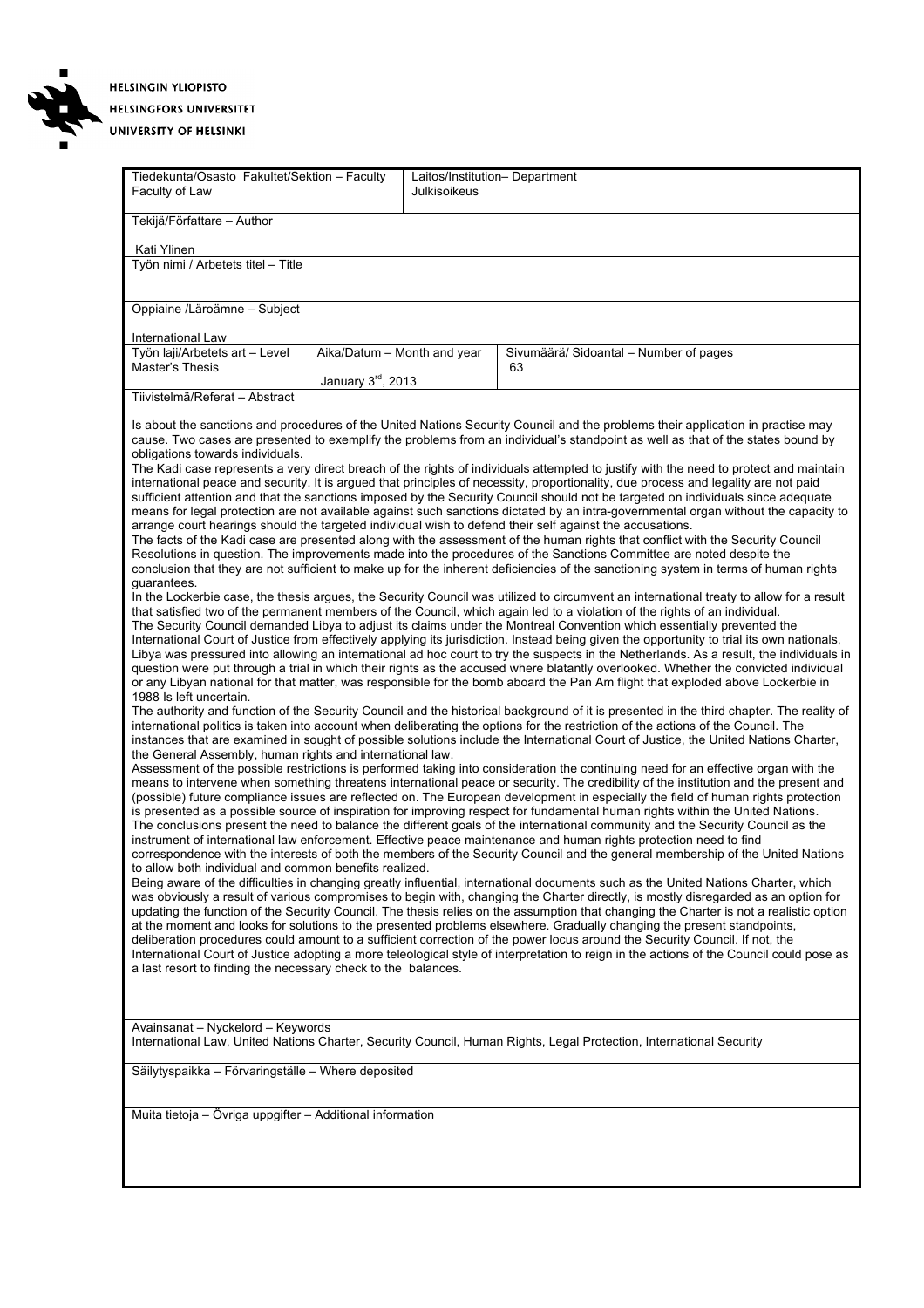## **Table of Contents**

| 1 | <b>INTRODUCTION</b>                                                                     | 1      |
|---|-----------------------------------------------------------------------------------------|--------|
|   | <b>2 KADI CASE</b>                                                                      | 6      |
|   | <b>2.1 SANCTIONS IN PRACTICE</b>                                                        | 6      |
|   | 2.2 THE RELATED ARTICLES OF THE UNIVERSAL DECLARATION OF HUMAN RIGHTS                   | 8      |
|   | 2.2.1 THE RIGHT TO PROPERTY AND THE RIGHT TO LEAVE A COUNTRY                            | $\, 8$ |
|   | 2.2.2 THE RIGHT TO A FAIR TRIAL                                                         | 9      |
|   | 2.2.3 RESTRICTING LIMITATIONS TO HUMAN RIGHTS AS ESTABLISHED IN THE DECLARATION         | 11     |
|   | 2.3 ASSESSING THE KADI JUDGMENT AND ITS SIGNIFICANCE                                    | 12     |
|   | 2.3.1 THE ESTABLISHED CONFLICTS WITH HUMAN RIGHTS                                       | 12     |
|   | 2.3.2 COMPLIANCE ISSUES RESULTING FROM THE "KADI RESOLUTIONS"                           | 14     |
|   | <b>3 LOCKERBIE - RULE OF LAW IN THE STRUGGLE AGAINST TERRORISM</b>                      | 16     |
|   | <b>3.1 AERIAL INCIDENT AT LOCKERBIE</b>                                                 | 16     |
|   | <b>3.2 LOCKERBIE CASE FACTS</b>                                                         | 17     |
|   | 3.3 COMMENTS - INTERNATIONAL COURT OF JUSTICE AND THE SECURITY COUNCIL                  | 18     |
|   | <b>3.4 THE TRIAL IN THE NETHERLANDS</b>                                                 | 19     |
|   | <b>3.5 RELEVANT NORMS</b>                                                               | 21     |
|   | 3.5.1 THE MONTREAL CONVENTION OF 1971                                                   | 21     |
|   | 3.5.2 THE EUROPEAN CONVENTION ON HUMAN RIGHTS                                           | 23     |
|   | 3.6 THE MAIN ISSUES OF THE LOCKERBIE CASE                                               | 24     |
|   | 3.6.1 QUESTIONABLE ACTION OF THE SECURITY COUNCIL                                       | 24     |
|   | <b>3.6.2 HUMAN RIGHTS ISSUES</b>                                                        | 25     |
|   | <b>4 AUTHORITY AND FUNCTION OF THE SECURITY COUNCIL</b>                                 | 27     |
|   | <b>4.1 HISTORICAL BACKGROUND OF THE CREATION OF THE SECURITY COUNCIL</b>                | 27     |
|   | <b>4.2 THE BASIS OF THE AUTHORITY IN THE UNITED NATIONS CHARTER</b>                     | 28     |
|   | 4.3 DEVELOPMENT OF THE SECURITY COUNCIL PRACTISE AFTER THE COLD WAR - NEW FUNCTIONS OF  |        |
|   | <b>THE COUNCIL</b>                                                                      | 30     |
|   | 4.3.1 THE SECURITY COUNCIL AS A JUDICIAL ORGAN                                          | 30     |
|   | 4.3.2 THE SECURITY COUNCIL AS A LEGISLATOR                                              | 31     |
|   | <b>4.3.3 FAILURES AND SUCCESSES</b>                                                     | 32     |
|   | <b>4.4 RESTRICTING THE ACTIONS OF THE SECURITY COUNCIL</b>                              | 33     |
|   | 4.4.1 THE NEED FOR DEFINING RESTRICTIONS                                                | 33     |
|   | <b>4.4.2 THE UNITED NATIONS CHARTER</b>                                                 | 33     |
|   | 4.4.3 LIMITS FOR THE PURPOSE OF PROTECTING HUMAN RIGHTS                                 | 35     |
|   | 4.4.5 JUDICIAL REVIEW OF THE SECURITY COUNCIL - THE RELATIONSHIP WITH THE INTERNATIONAL |        |
|   | <b>COURT OF JUSTICE</b>                                                                 | 37     |
|   | 4.4.5. OTHER SOURCES OF RESTRICTIONS                                                    | 39     |
|   | <b>5 FUTURE DEVELOPMENTS AND THE NEW WORLD ORDER?</b>                                   | 40     |
|   | <b>5.1 CURRENT WORLD ORDER AND THE SECURITY COUNCIL?</b>                                | 40     |
|   | 5.2 SOVEREIGNTY AS A PREREQUISITE OF INTERNATIONAL LAW                                  | 41     |
|   | <b>5.3 INSPIRATION FROM THE REGIONALIST APPROACH</b>                                    | 42     |
|   | <b>6 CHALLENGES AND SUGGESTIONS - THE FUTURE OF THE SECURITY COUNCIL</b>                | 46     |
|   | <b>6.1 INCLUSION AND OPENNESS</b>                                                       | 46     |
|   | <b>6.2 THE FUTURE OF THE SECURITY COUNCIL</b>                                           | 51     |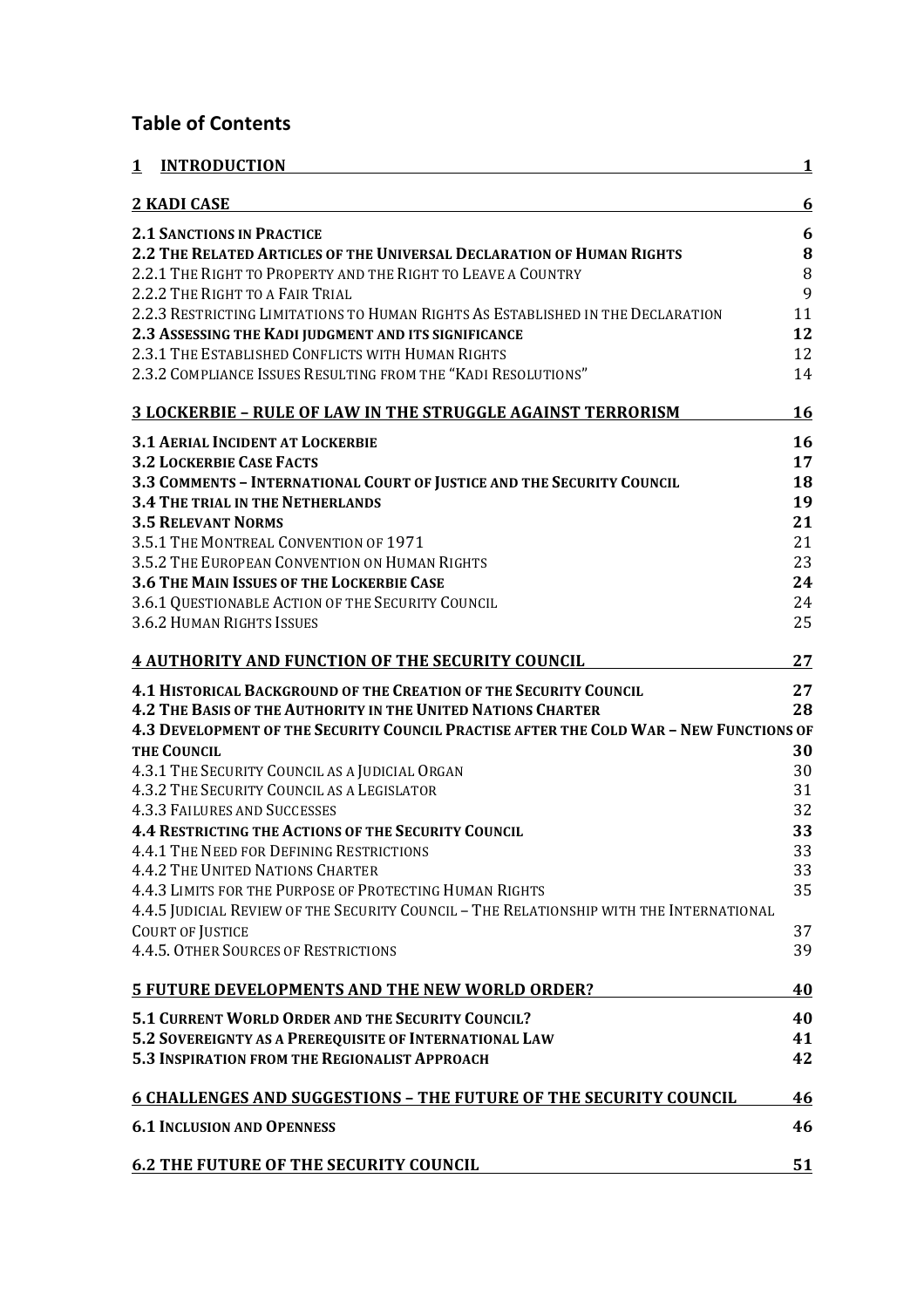| <b>6.2.1 EXPECTATIONS</b>                                              | 51 |
|------------------------------------------------------------------------|----|
| 6.2.2 DEBATING THE OPTIONS FOR THE DEVELOPMENT OF THE SECURITY COUNCIL |    |
| <b>7 CONCLUSIONS</b>                                                   | 56 |
| <b>SOURCES</b>                                                         | 61 |
| <b>LITERATURE</b>                                                      | 61 |
| <b>JOURNALS</b>                                                        | 62 |
| <b>JUDICIAL PRACTICE</b>                                               | 64 |
| <b>SECURITY COUNCIL RESOLUTIONS</b>                                    | 64 |
| <b>TREATY LAW AND SOFT LAW</b>                                         | 64 |
| <b>OTHER SOURCES</b>                                                   | 65 |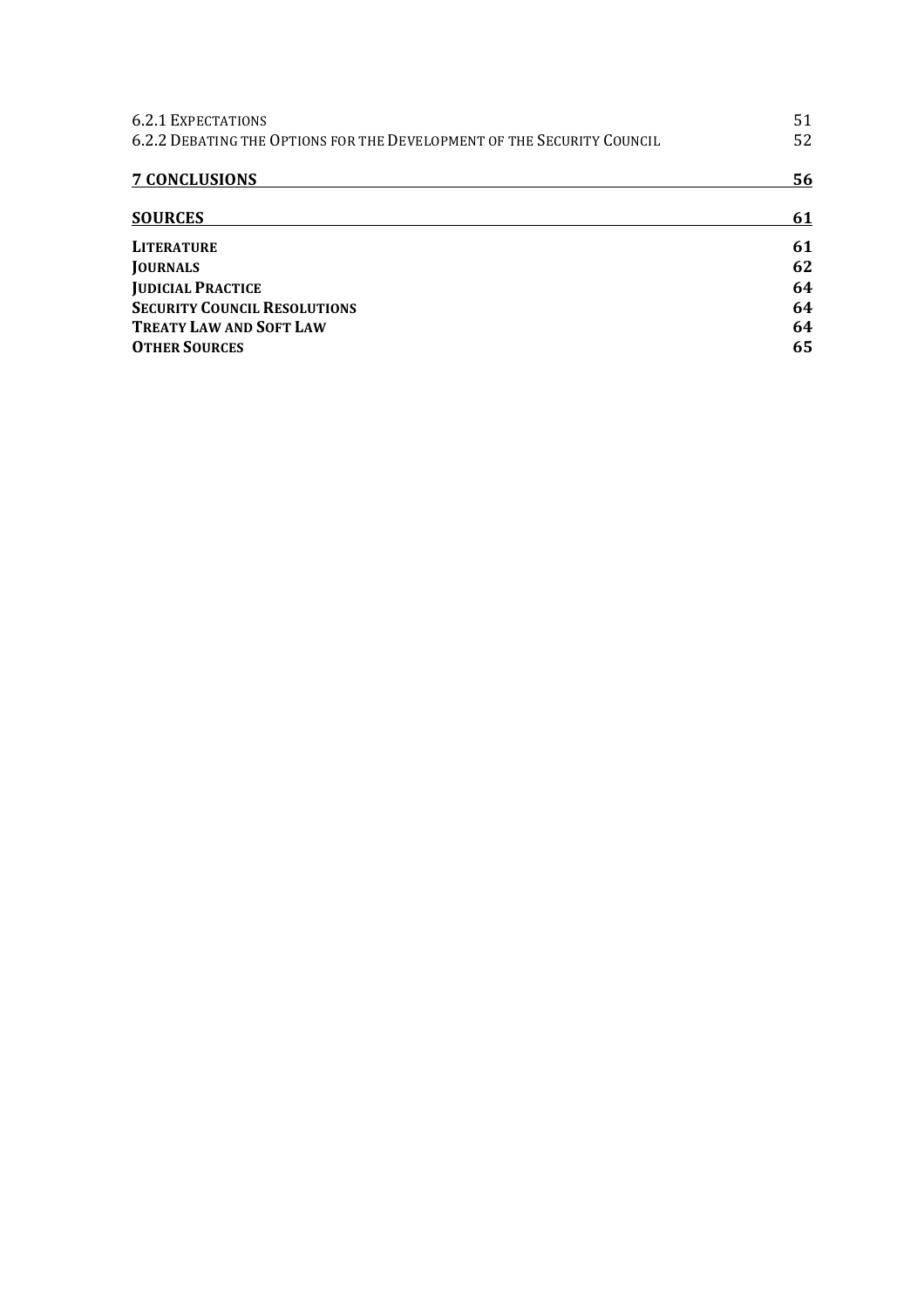## **1 Introduction**

In the famous *Yassin Abdullah Kadi and Al Barakaat International Foundation v Council of the European Union and Commission of the European Communities [2008] ECRI-6351* case the European Court of Justice overruled the decision by The Court of First Instance based on a need to respect the human rights obligations. The Court did however admit to having no competence to "review the validity of a Resolution of the United Nations Security Council.<sup>1</sup> Did the Security Council exceed its authority with the Resolution concerning freezing the funds of individuals who were suspected of connections to terrorist organizations? Or can authority even be exceeded if the extent of it is left for the operator of the authority itself to determine? What are dangers of allowing an intra-governmental organ the power to set its own limits? I will start the thesis by presenting the *Kadi* case along with the Human Rights that have been considered relevant in connection to the case as they are portrayed in the United Nation's Universal Declaration of Human Rights. One of the rights that need to be considered is the right to a fair trial. Also the right to be heard and, the right to property, are relevant in the framework of the *Kadi* case. The principle of legality also needs to be reviewed, or even emphasized, when it comes to sanctions that are not strictly based on law.

I will also briefly refer to some of the arguments the European Court of Justice made concerning the necessity of respecting human rights. I will also try to argue that the Security Council's Resolutions do conflict with the fundamental rights protected by many of the constitutions of the United Nations member states and the Universal Declaration of Human Rights. For the purpose of viewing the newer functions and inherent problems of those functions of the Council I will present the relevant facts of the *Kadi* case and the Resolutions of the Council connected to it.

Next I will look into the details of the Lockerbie case. This time, the threat the process posed for the protection of human rights was not due to the Security Council

ECJ, Joined Cases C-402/05P and C-415/05P, Yassin Abdullah Kadi and Al Barakaat International Foundation v Council of the European Union and Commission of the European Communities [2008] ECR I-6351 269-271.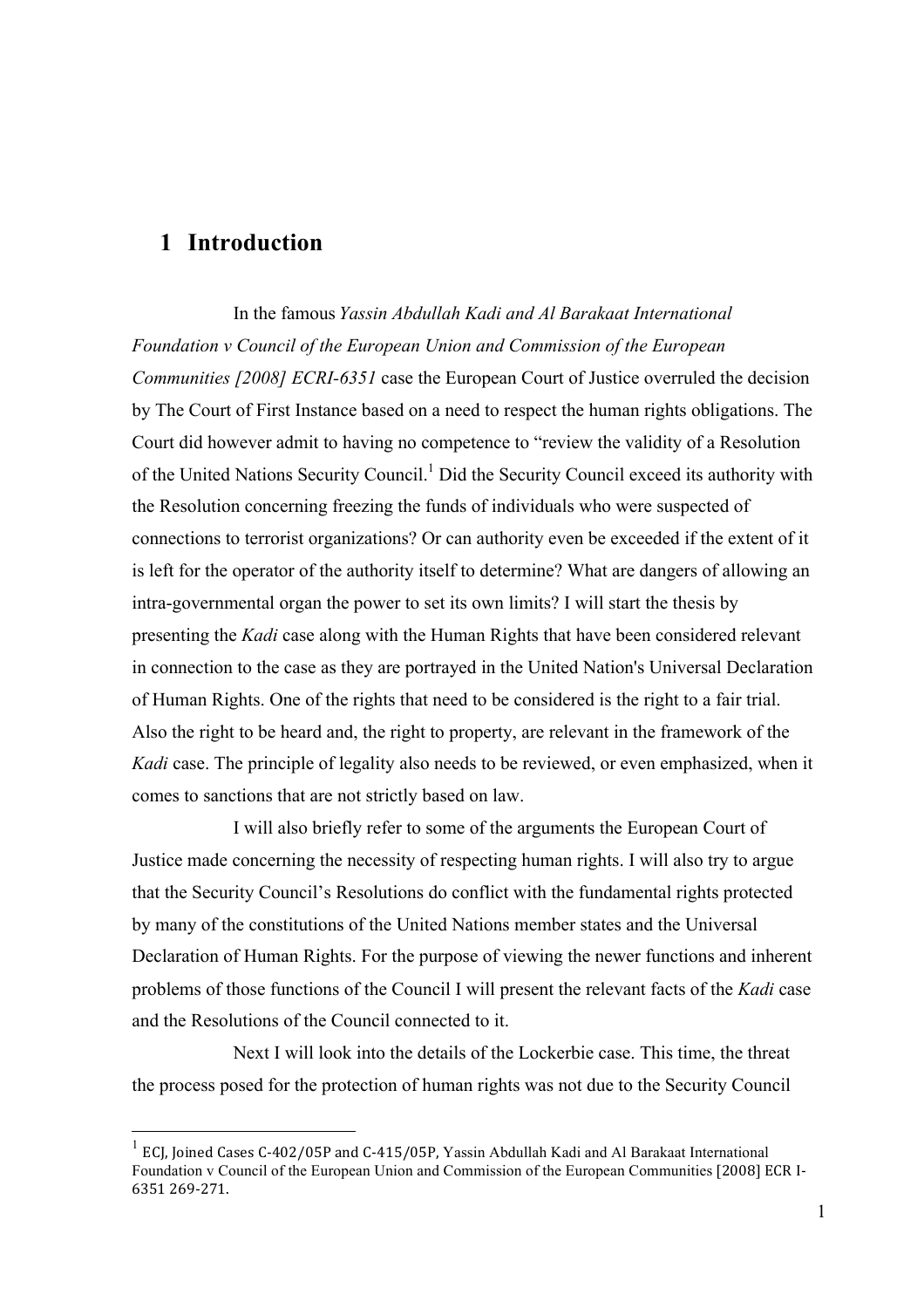obtaining the role of a judicial organ, but the use of the Council's authority yet again for political gain of some of the permanent members, disregarding international law – the form of law that allows the Council the authority it has. The actions of the Security Council in these two cases raise a question. Has the development of the possibilities to use the nearly unlimited authority the United Nations Charter provides the Council with, turned the Security Council into a pawn in the game of international politics instead of a reliable and much needed replacement of traditional law enforcement for international law?

*The Aerial Incident at Lockerbie* case before the International Court of Justice was based on an attempt of the Libyan government to seek recognition to their right under international law, to try their own nationals rather than extraditing them to a foreign state. What was instead recognized was the supremacy of the Security Council resolutions over other of international law.

The Security Council, trumping international law based on the Montreal Convention, stepping on the toes of the International Court of Justice by making a Resolution just before the Court had the opportunity to decide a case brought before it and disrespecting the sovereignty of Libya by denying it the right to try its nationals accused of a terrorist attack instead of turning them over to a foreign state. All of the above was based on the powers given to the Council to "maintain peace and security". What was the outcome? *Ad hoc* court hearings in the Netherlands with a widely debated result.

In light of the *Kadi* and Lockerbie cases disregarding principles of international law or human rights does not seem beyond the technical, legal authority of the Council. Since the Council was never a neutral organ without the involvement of governmental politics, it should not be seen fit to acquire the role of a court of law or the protector of human rights, but it, too, needs a monitoring organ to limit the use of its power – or rather, restrain the governments of the permanent member states from using the Council's power for their own purposes instead of those enshrined by the Charter.

After the presentation and assessment of the two noteworthy cases described, I will view the authority and function the Security Council has under the United Nations Charter and the sanctions it has the right to impose. The historical background of how and why the Council was allowed such extensive power is mentioned, in order to ensure a more extensive understanding as to why many of those reasons and purposes no longer apply.

The existing structural and political restrictions of the authority of the Security Council deserve some attention too, if for no other reason, then to debate whether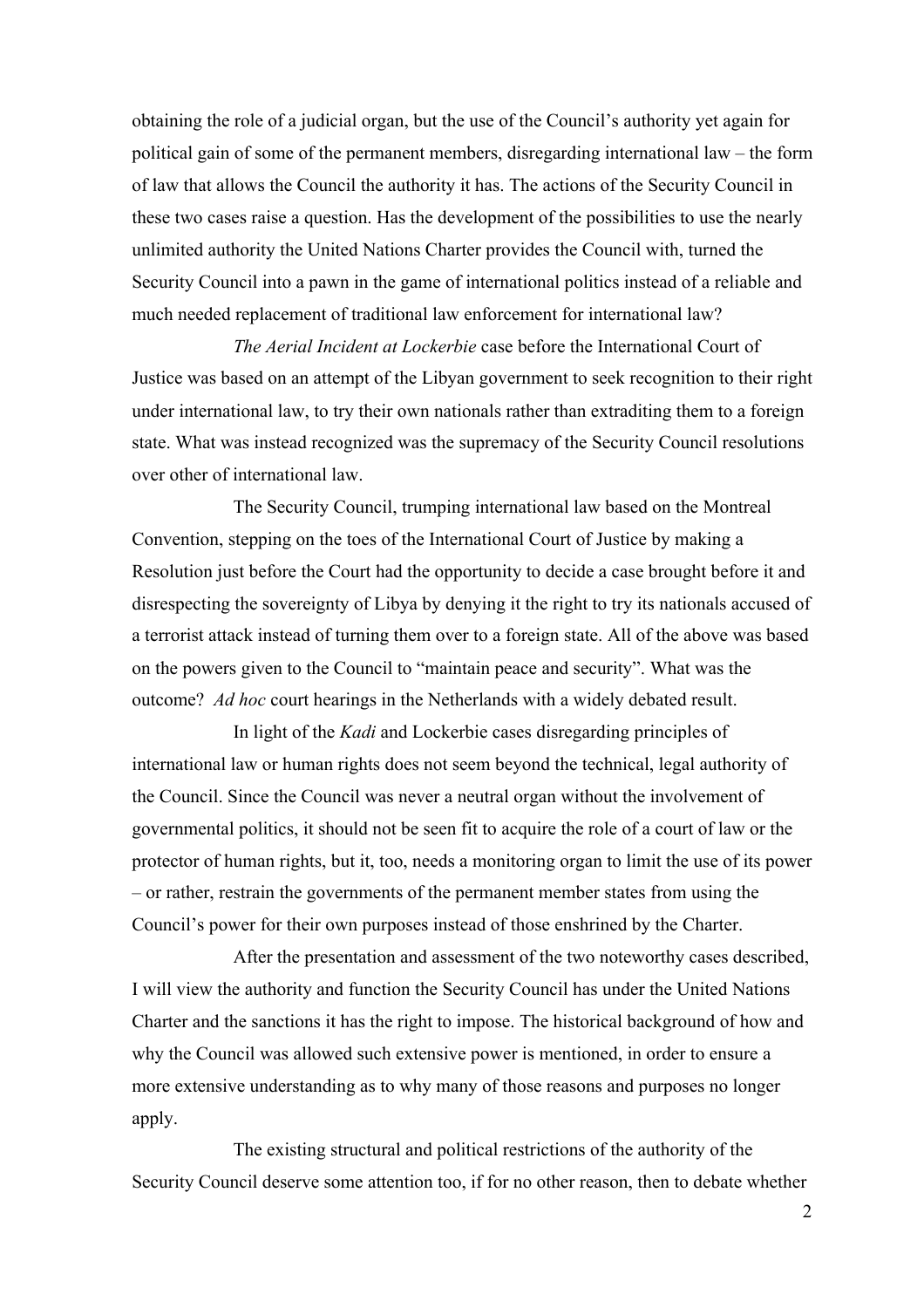there are any and if so, can they be strengthened to create a sufficient counterweight to balance out the powers of the Council. The International Court of Justice, human rights, general international law, sovereignty of states and international politics can all provide reasons for consideration on the Council's part, even if they cannot actually limit the exercise of the Council's powers.

The newer functions of the Council have earned attention from international law scholars. The quasi-legislative and quasi-judicial roles the Council has taken upon itself under its Chapter VII powers will therefore be assessed through the criticism they have received. I am not going to claim, however, that the Security Council exceeds its authority by performing what have been called quasi-judicial or quasi-legislative acts<sup>2</sup>, but I will be viewing its newfound role in both aspects and question the fact that United Nations as a whole is still not bound by any human rights instrument even when its arguably most powerful organ can now apparently both legislate and govern in the field of international law.

In my thesis I will attempt to effectively argue that the sanctions the United Nations Security Council imposes on individuals may constitute a problem for those many member states of the United Nations bound by human rights conventions and constitutional norms and should do so for United Nations itself as an international organization. I will compare the protection and the development of human rights within the European Union to that on the more global scale, especially considering the United Nations and present the teleological interpretation exercised by the Court of European Communities especially in the beginning of the development of the practises and law of the European Communities. The Court helped shape the present-day European Union to what it is and in effect with the help of the European Court of Human Rights brought the human rights to the spotlight in the development of the Union.

The European development in the protection of and respect for human rights is inspiring when contemplating ways to limit the actions of an international organization or its organs. In recent past also the European Union was criticized for the fact that it itself was not bound by any human rights treaties while all of the member states had obligations to respect human rights connected to both their constitutions and their involvement in human rights conventions, mainly the European Convention on Human Rights.

<sup>&</sup>lt;sup>2</sup> Johnstone, Ian: Legislation and Adjudication in the Un Security Council: Bringing down the Deliberative Deficit, The American Journal of International Law, Volume 102, Number 2, 2008 p.275-308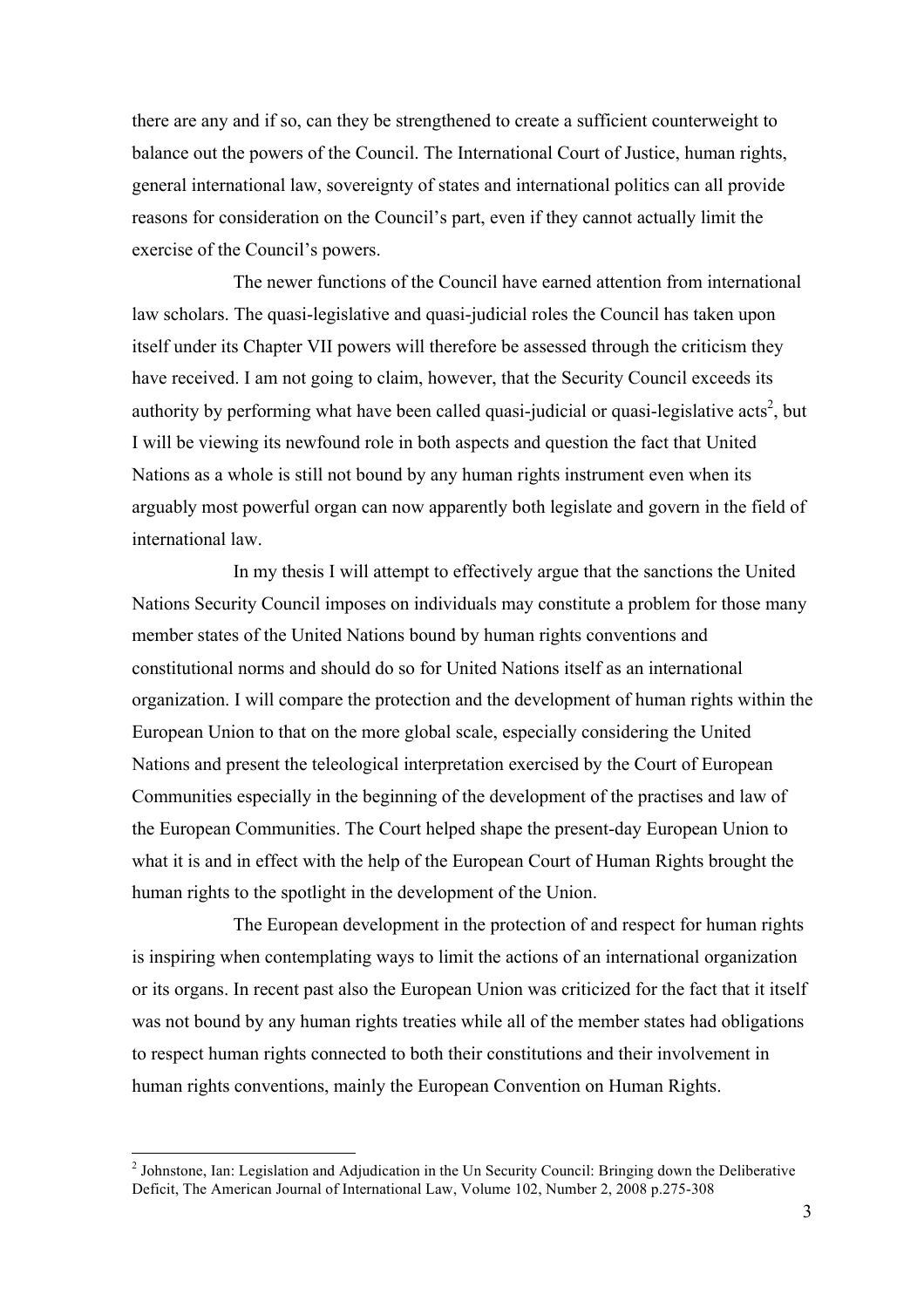The situation caused conflicts or at least risks of conflicts between honouring the human rights commitments of the member states and their commitment to the supremacy of the treaties of the Communities and later the Union. Especially the constitutional courts of Italy and of the Federal Republic of Germany were reluctant to accept the supremacy of European Union law and expressly the exclusive right of the European Court of Justice to determine whether the European Community laws were in conflict with human rights commitments of the member states or not<sup>3</sup>. The European development has been portrayed as a model possibly adaptable to a worldwide organization such as the United Nations.<sup>4</sup>

I will also briefly review the concept of democracy and the democratic entitlement of governments to govern the people of their state, since originally human rights were very much a concept set to protect citizens from governments that abuse their power to deprive people of their fundamental rights and debate whether the roles have turned inside out, if the states and their constitutional human rights guarantees may need protection against organs created by international law? Should the United Nations move towards the direction the European Union did, finally accepting the responsibility of being committed to a human rights instrument, a binding convention?

I will, as implied, be arguing that the concept and existence of the Security Council as it is might already be outdated – despite the fact that it has only started fulfilling its original function a couple of decades ago – and go through some of the improvement suggestions. These will not include suggestions for changing the United Nations Charter though, partly because of the limited space, partly because I feel that the authority of the Security Council and the permanent members of the Council are not close to being restricted through alterations of the Charter.

It need not be mentioned that for democracy to actually be realized in full, much of the decision-making should happen on a national instead of the global level<sup>5</sup>, which to me seems like the ultimate dilemma of international politics as well as international law. Global policy and decision making is all the more important in a changing world, despite the inherent problems the concept entails. The process of decision-

<sup>&</sup>lt;sup>3</sup> Weiler, Joseph: Eurocracy and Distrust: Some Questions Concerning the Role of the European Court of Justice in the Protection of Fundamental Human Rights within the Legal Order of the European Communities, Washington Law Review, Volume 61, 1986 p. 1106

<sup>&</sup>lt;sup>4</sup> Petersmann, Ernst-Ulrich, Time for a United Nations "Global Compact" for Integrating Human Rights into the Law of Worldwide Organizations: Lessons from European Integration p. 648-650

<sup>&</sup>lt;sup>5</sup> For the people to be able to influence the decisions that affect their interests. See eg. Franck, Thomas M: The Emerging Right to Democratic Governance, The American Journal of International Law, Volume 86, Number1, 1992, on the construction of the concept "democratic entitlement".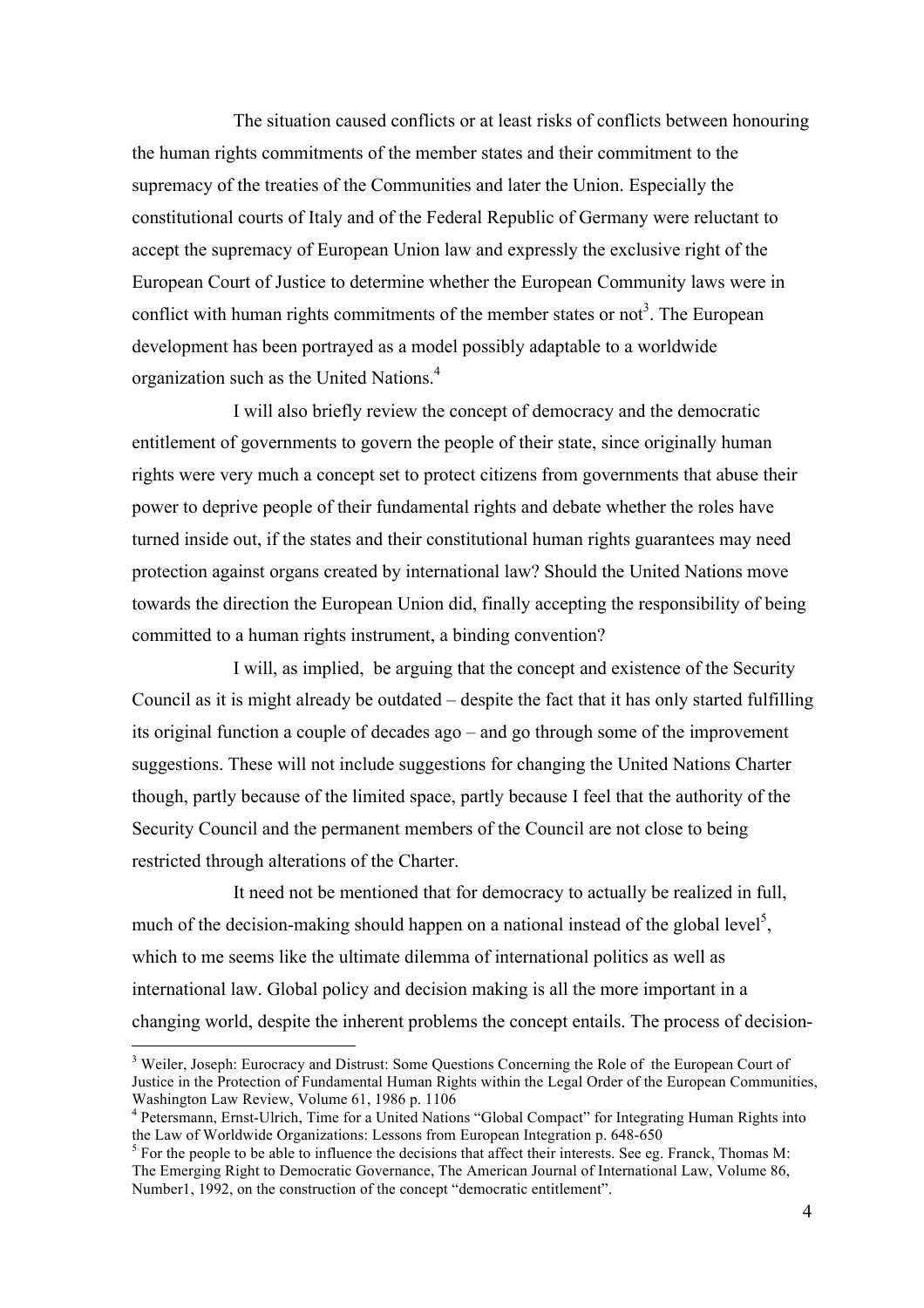making in the Security Council has been accused of its exclusive nature and suggestions have been made to allow even the slightest of change in the circumstances<sup>6</sup>.

I have chosen the two cases of *Kadi* and *Lockerbie* to be viewed in my thesis for the purpose of portraying how the authority of the Council can be abused in two different ways to achieve the aspired goals often connected to national interests. A great number of states are more or less bound by at least some human rights treaty or instrument. Obviously, the nature of human rights treaties requires them to restrict the actions of governments and states they bind, which is not always a desirable outcome for the government in question.

Human rights are, nevertheless, not the only restriction the governments face when deliberating possible actions at the time of conflicts or problems – other states constitute, or better yet, their sovereignty constitutes one as well. Both restrictions are often produced and organized by international law and international organizations. The Kadi case exemplifies how the authority of the Security Council can be used to circumvent the restrictions of the first, the Lockerbie case the latter.

Of course, human rights are not a concept free of political interpretations and discretion and have been subject to criticism as well. There are dangers in allowing human rights as a source of teleological interpretation, since the discretionary powers can prove vast enough for new opportunities to abuse the power. Granting judicial organs the power to challenge legislation has been suspected to result in an international community lead by judges alone. $<sup>7</sup>$ </sup>

As stated, the thesis will review the background of the authority held by the United Nations Security Council, two cases that I consider excellent examples of the problems created by the seemingly unlimited powers of the Council and possible sources of restrictions to those powers. The teleological interpretations of the European Court of Justice that helped shape the development of the European Communities is also presented as an example of the creativity that can allow the otherwise slow process of international law-making to keep up with the more rapidly changing reality.

What I am essentially trying to prove maintaining, is that the United Nations and the Security Council as they are today cannot be taken as a lasting solution for maintaining international peace and security in future, preserved in the design that was created in very different circumstances right after the Second World War. Constant

 $^6$  Johnstone, 2008 p. 275-308<br>
<sup>7</sup> Weiler. Joseph: 1986 p.1103-1105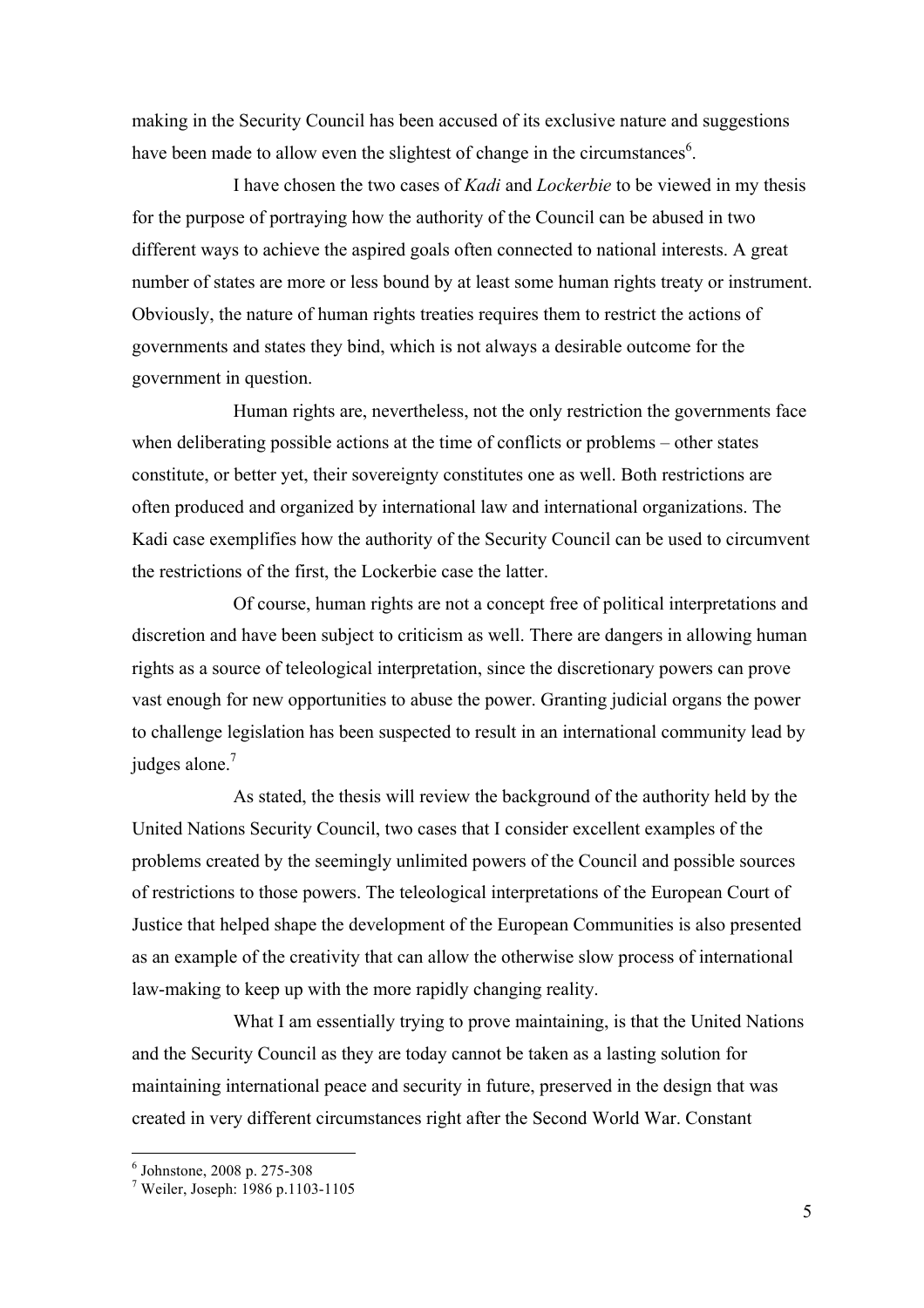development is needed to meet the requirements of the constantly evolving world and the challenges the changes bring.

Like mentioned already, the thesis is built upon the assumption that changing the Charter is not a realistic alternative at the moment and looks for solutions to the presented problems elsewhere. Gradually changing the present standpoints, deliberation procedures could amount to a sufficient correction of the power locus around the Security Council. If not, the International Court of Justice adopting a more teleological style of interpretation to reign in the actions of the Council could pose as a last resort to finding the necessary check to the balances.

## **2 Kadi Case**

## **2.1 Sanctions in Practice**

The Security Council has not ruled on the specifics of the sanctions on its own, but has rather delegated its powers to special committees created to manage the sanctions in practise, starting with being in charge of the lists of the individuals the sanctions will concern. The Sanctioning bodies proceed to supervise the implementing of the sanctions and controlling the lists of targets. $8$ 

The Council appointed a "1267 Committee" (according to Resolution 1267) to control and oversee the sanctions that were to be imposed. The Committee maintains a list of individuals and entities that the sanctions are targeted against and the Counter-Terrorism Committee oversees the implementation of said sanctions. The main issue with the regime and the so-called Consolidated List it maintains is the procedure for listing or de-listing. Listing of an individual may occur if a listing proposal is put forward and no Committee member opposes to it. The criteria to proposing a new listing are not specifically determined. Before November 2002 it was also not possible to apply de-listing and even then continued to be a procedure with which the individual in question will need the help of a government.<sup>9</sup>

When a de-listing procedure was introduced in reaction to the criticism the

 <sup>8</sup> Farral, Jeremy Matam: United Nations Sanctions and the Rule of Law, Cambridge University Press, 2007 p.146-155<br><sup>9</sup> Finley, Lorraine: Between A Rock and A Hard Place: The Kadi Decision and Judicial Review of Security

Council Resolutions, Tulane Journal of International & Comparative Law, Vol. 18 Issue 2, 2010 p. 479-482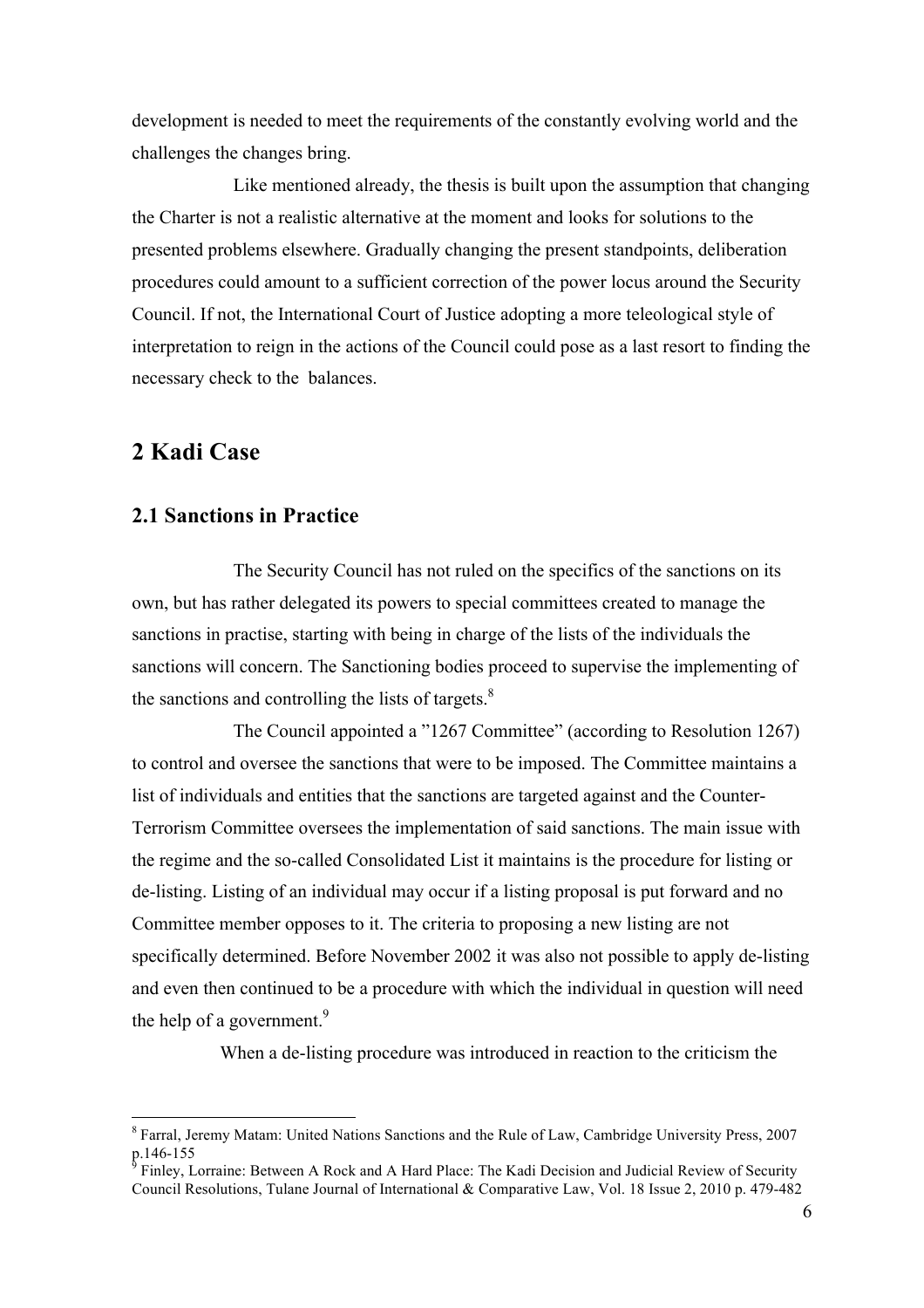Security Council sanctions regime received, some de-listings occurred swiftly<sup>10</sup>. This alone should prove that the original listing procedure was deficient, since it allowed new listings to be made without clear criteria that needed to be met. Also, the listing procedure suffered from lack of transparency, since all the supporting facts as to why a certain individual shall be listed are processed within the Committee.<sup>11</sup>

Furthermore, the introduced de-listing procedure was still quite rigid and inflexible, as the individual that wished to be de-listed needs to contact a government of a state and apply for the de-listing through them. Human rights were originally intended as a protection for individuals against arbitrariness of the governments, so making the realization of one's rights depended on a government again, was most definitely not the ideal solution. It appears that if a person failed to convince the government of his country of citizenship or of residence that his rights had been violated, he could not effectively advance his cause in any way.

After the de-listing procedure was created, any individual had the right to approach the Committee directly, but only governmental authorities were allowed to apply for a person to be removed from the list. Each committee member also still has a right of veto, so if any of the members refuse the requested removal and the Security Council agrees, the individual who deems his rights infringed is left with no other possible remedies $12$ 

In addition, the Guidelines of the Sanctions Committee did not oblige the Committee to provide the appellant with any reasons or evidence as to why his name was submitted to the list or why the requested removal could not be agreed to. In the *Kadi* case, no such evidence or reasoning had been presented to the appellants, nor had they been informed of the fact that their funds would be the target of freezing. This gave the appellants no possibility to defend themselves, as no direct accusations were ever made to them $13$ 

The wide-ranging criticism to the sanctioning policies of the 1267 Committee has compelled the Security Council to improve the transparency of the procedure and introduce a de-listing procedure with new amended resolutions. At first, no de-listing could

<sup>&</sup>lt;sup>10</sup> Finley, 2010 p. 483<br><sup>11</sup> Finley, 2010 p. 481-482<br><sup>12</sup> ECJ, Joined Cases C-402/05P and C-415/05P, *Yassin Abdullah Kadi and Al Barakaat International Foundation v Council of the European Union and Commission of the European Communities* [2008] ECR I-6351 364

<sup>13</sup> ECJ, Joined Cases C-402/05P and C-415/05P, *Yassin Abdullah Kadi and Al Barakaat International*  Foundation y Council of the European Union and Commission of the European Communities [2008] ECR I-6351 345-348 and 369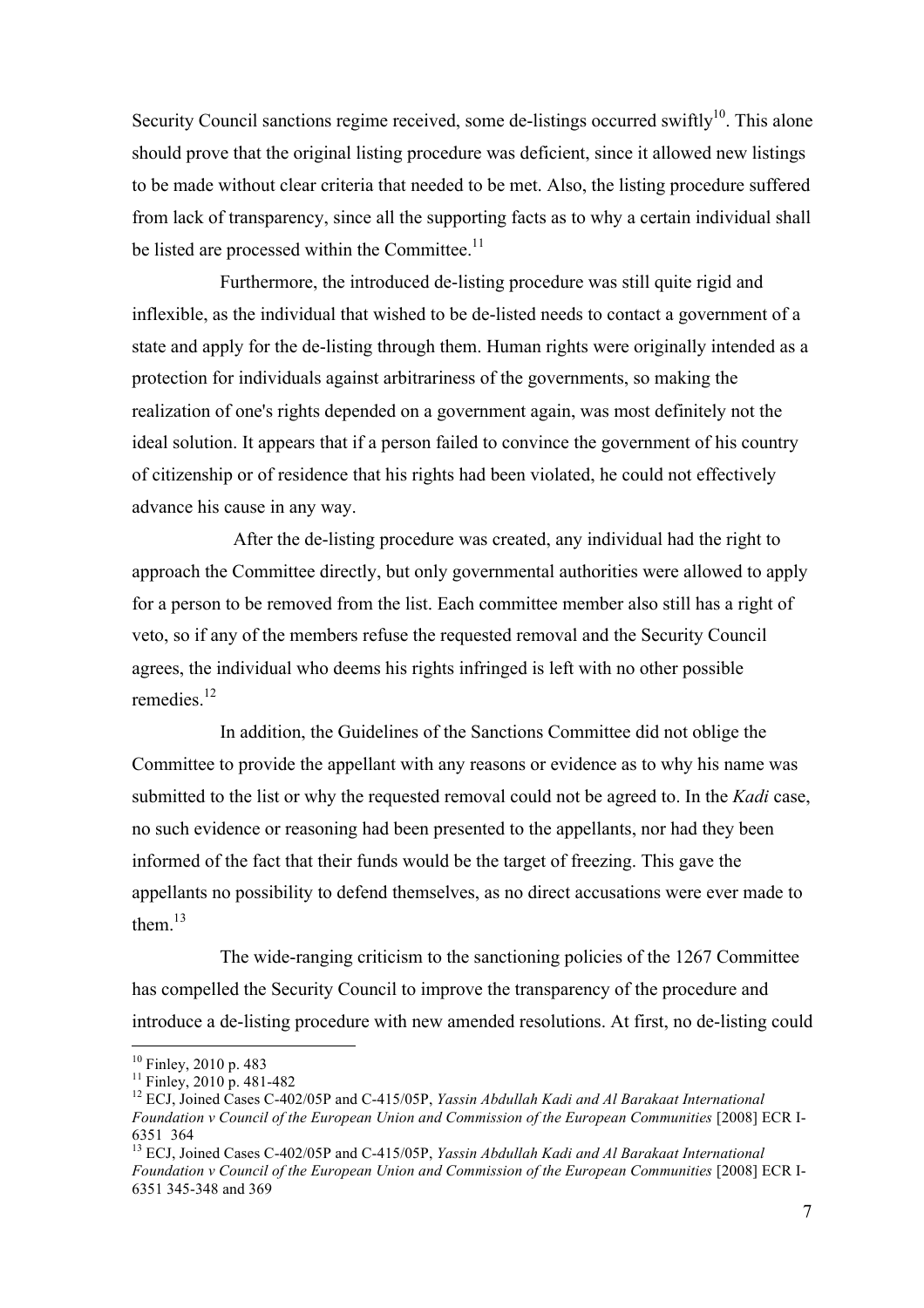be applied. Primarily the Sanctions Committee allowed Member states to submit de-listing requests and finally the concept of Ombudsperson was also introduced as a quarter to be approached with such requests. The individual who wishes to be de-listed can request said de-listing from a specially appointed Ombudsperson.<sup>14</sup>

Transparency of the procedure and legitimacy of the sanctions were improved by the decision to release narrative summaries of the reasons the designating states provided when they proposed adding the person or entity in question to the Consolidated List and by obligating the states to submit a detailed statement to the Committee when proposing a new listing. 15

The narrative summaries entail the reasons the designating state has provided the Committee with when making a suggestion to add new individuals or entities to the list with the exception of matters the state has requested to be kept secret. The designating states need to state their case in detail, which might be considered to improve the probability of legitimacy. The Committee needs to reach a consensus to accept the requested removal from the list. If no consensus can be reached, the matter will be reviewed and decided by the Security Council.<sup>16</sup>

Notwithstanding, the procedure is very much inter-governmental, which does not ensure the individual respect of his rights. The de-listing procedure cannot be considered substitutive of a trial. Also, the person's right to be heard is still disregarded and the person cannot prevent the listing beforehand. Furthermore, for the sanctions to meet the requirement of proportionality, it seems that the freezing of the funds should in no circumstances be applicable to the funds needed to cover basic expenses.

## **2.2 The Related Articles of the Universal Declaration of Human Rights**

#### **2.2.1 The Right to Property and the Right to Leave a Country**

The Security Council Resolutions that compels states to apply targeted sanctions on individuals are a cause for concern in terms of fundamental human rights. The sanctions applied on individuals include travel bans and freezing of assets. The following Articles of the Universal Declaration of Human Rights can be in conflict with said travel

<sup>&</sup>lt;sup>14</sup> UN Security Council Resolution 1904 (2009) 20-25<br><sup>15</sup> UN Security Council Resolution 1904 (2009) 11-12<br><sup>16</sup> UN Security Council Resolution 1989 (2011) 23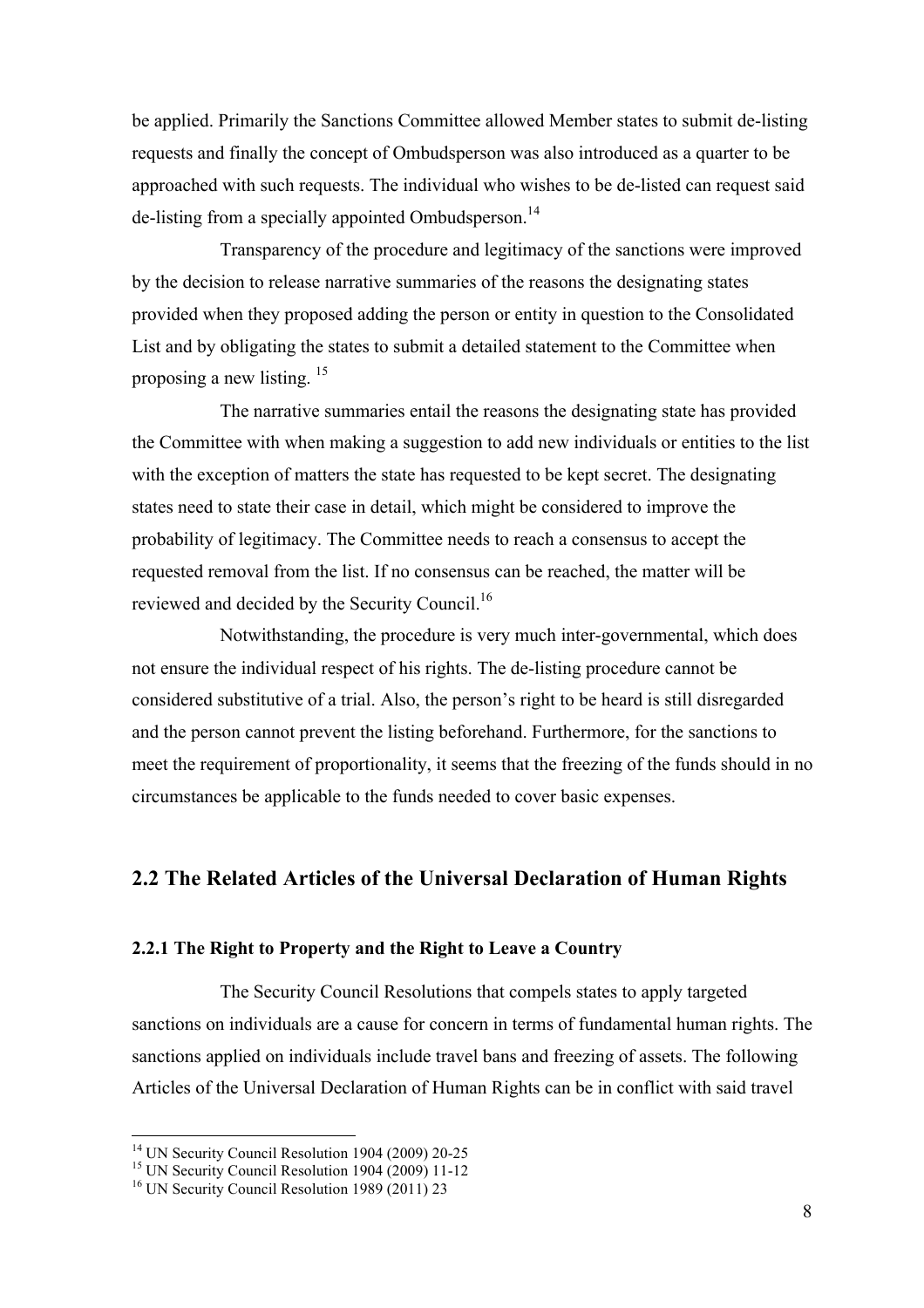bans and asset freezes.

The Universal Declaration of Human Rights Article 13, paragraph 2 states that:

"Everyone has the right to leave any country, including his own, and to return to his country."

The Article 17 of the Declaration states that:

"Everyone has the right to own property alone as well as in association with others and that no one shall be arbitrarily deprived of his property."

What might be considered the more pressing problem though, is the the violation of the rights that allow individuals means to dispute governmental interference in their fundamental rights – namely the violation of the right to a fair trial and the right to be heard.

### **2.2.2 The Right to a Fair Trial**

The Universal Declaration of Human Rights Article 8 states that:

"Everyone has the right to an effective remedy by the competent national tribunals for acts violating the fundamental rights granted him by the constitution or by law."

In case of a Security Council imposed sanction, however, the national tribunals are not competent to rule for the defendant to be removed from the list of the sanctions committee. No "effective remedy" can be concluded to exist, which is clearly problematic in respect of human rights obligations established by the declaration.

According to the guidelines of the Sanctions Committee, the removal of an individual's or entity's name from the list can be requested through the government of the state of residency or of citizenship<sup>17</sup>, but that can hardly be viewed as the "effective"

<sup>&</sup>lt;sup>17</sup> ECI, Ioined Cases C-402/05P and C-415/05P, *Yassin Abdullah Kadi and Al Barakaat International* Foundation y Council of the European Union and Commission of the European Communities [2008] ECR I-6351 324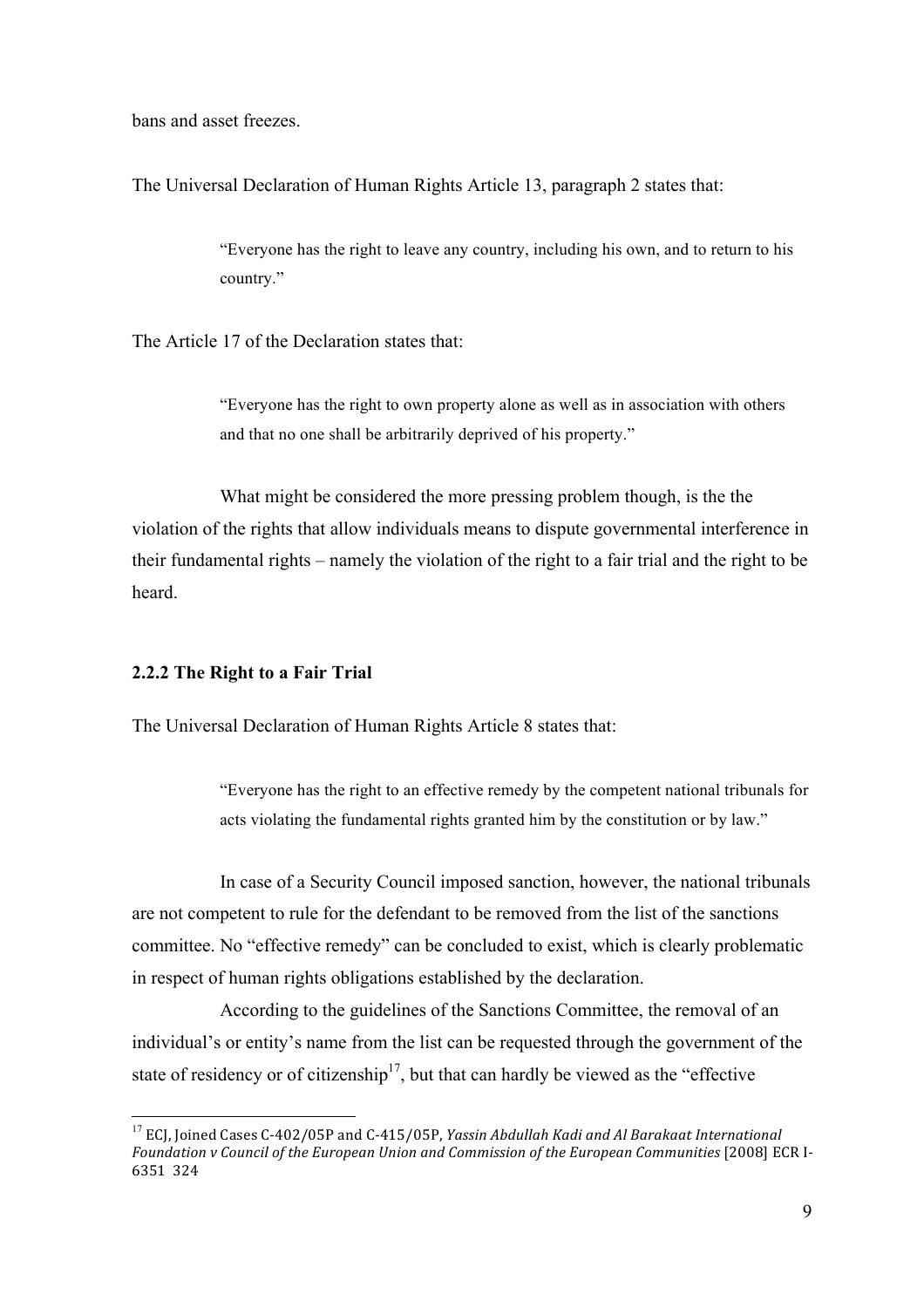remedy" conveyed by the article because the person in question could not make the request without the help of a willing government. Even though the Committee guidelines do entail a right for the person in question to address the Committee directly, the lack transparency in the decision making and refusal to release evidence severely damaged the individual's possibilities to defend themselves, until the introduction of the Ombudsperson.

The Universal Declaration of Human Rights Article 10 states that:

"Everyone is entitled in full equality to a fair and public hearing by an independent and impartial tribunal, in the determination of his rights and obligations and of any criminal charge against him."

Article 11 of the Declaration, paragraph 2, declares that:

"Everyone charged with a penal offence has the right to be presumed innocent until proved guilty according to law in a public trial at which he has had all the guarantees necessary for his defence."

The articles do refer to a penal offence and to a criminal charge, while the Security Council works on the ground for "threat to international peace", but I would however take the articles into consideration. Accusing an individual of constituting a threat to international peace and security does not necessarily mean the person has already committed a crime, but presumably is either going to commit one or assist in criminal (terrorist) activity.

Already the framework is relatively vague and effectively proving someone is about to participate in terrorist activity in court proceedings is a harder task to manage than establishing a committee to decide on a list of people who might be suspected of involvement in terrorist activity. It appears that the right to be presumed innocent is not effectively considered in the proceedings of the Committees established by the Security Council to regulate the use of the sanctions.

The Rights established in the Declaration of Human Rights that the sanctions are directly conflict with are the ones that declare right to property and right to leave a country. These rights could be subject to legal limitations on the basis of "international security", if the matter was approached differently.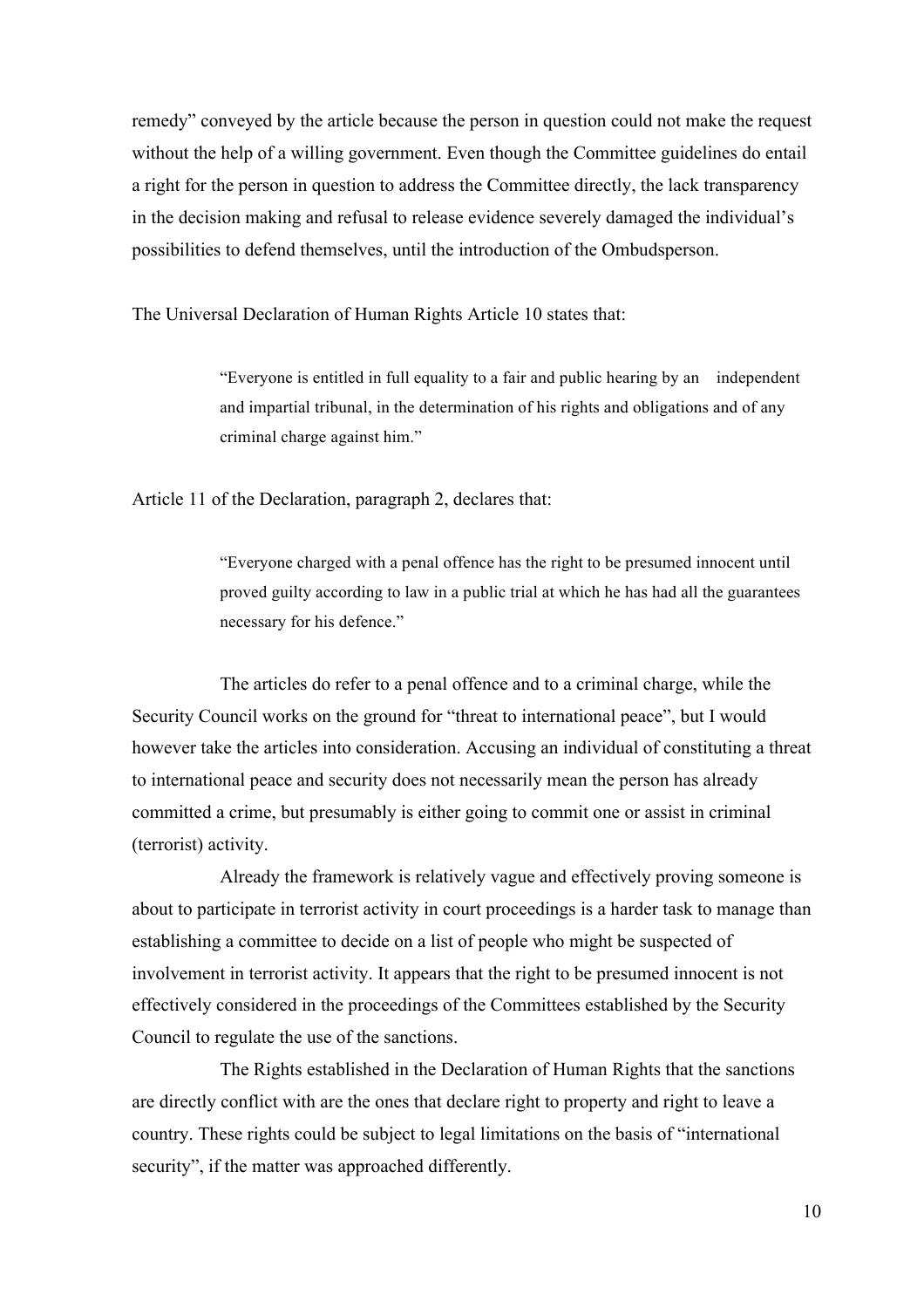#### **2.2.3 Restricting Limitations to Human Rights As Established in the Declaration**

While securing international peace and security by trying to prevent terrorist operations certainly can constitute a valid argument to restricting individual rights, the limitations should still be applied carefully and accordingly. The Universal Declaration of Human Rights, Article 29, paragraph 2 clearly states that:

> "Everyone shall be subject to -- limitations as are determined by law solely for the purpose of securing due recognition and respect for other rights and freedoms and of meeting the just requirements of morality, public order and the general welfare in a democratic society. "

Attention should especially be drawn to the phrase "limitations as are determined by law". Does the United Nations Charter qualify as "law" in the context and purpose of the Declaration of Human Rights? Does the Universal Declaration of Human Rights not qualify as "principles" the Security Council must act in accordance with even though the United Nations Charter specifically refers to encouraging respect for human rights as one of its purposes in Chapter I?

To be in accordance with the international obligations, the limitations to fundamental human rights, for example to those stated in the Universal Declaration of Human Rights, must meet three requirements: first of all, they need to be determined by law. Secondly, the grounds for the limitations must be legitimate and thirdly the limitations must in proportion to the end sought to be achieved. The requirement the Security Council adopted sanctions most clearly fails to meet is the first – the principle of legality.<sup>18</sup>

The only criterion applied to the principle of legality is not that a legal norm that determines the limitation to a fundamental right exists. Such legal norm must also be accessible and sufficiently explicit for a person to be able to decipher just what limitations have been enacted to restrict the execution of his rights.<sup>19</sup>

A question can be raised to reflect on whether the requirement for proportionality is met either. The regulations of the Sanctions Committee give the national authorities the right to declare the freezing of the funds exclusively applicable to the

<sup>&</sup>lt;sup>18</sup> Babar, Mohamed Elewa; International Journal of Human Rights, Vol. 7 Issue 4, Winter 2003, p.64 <sup>19</sup> Babar, 2003 p.67-70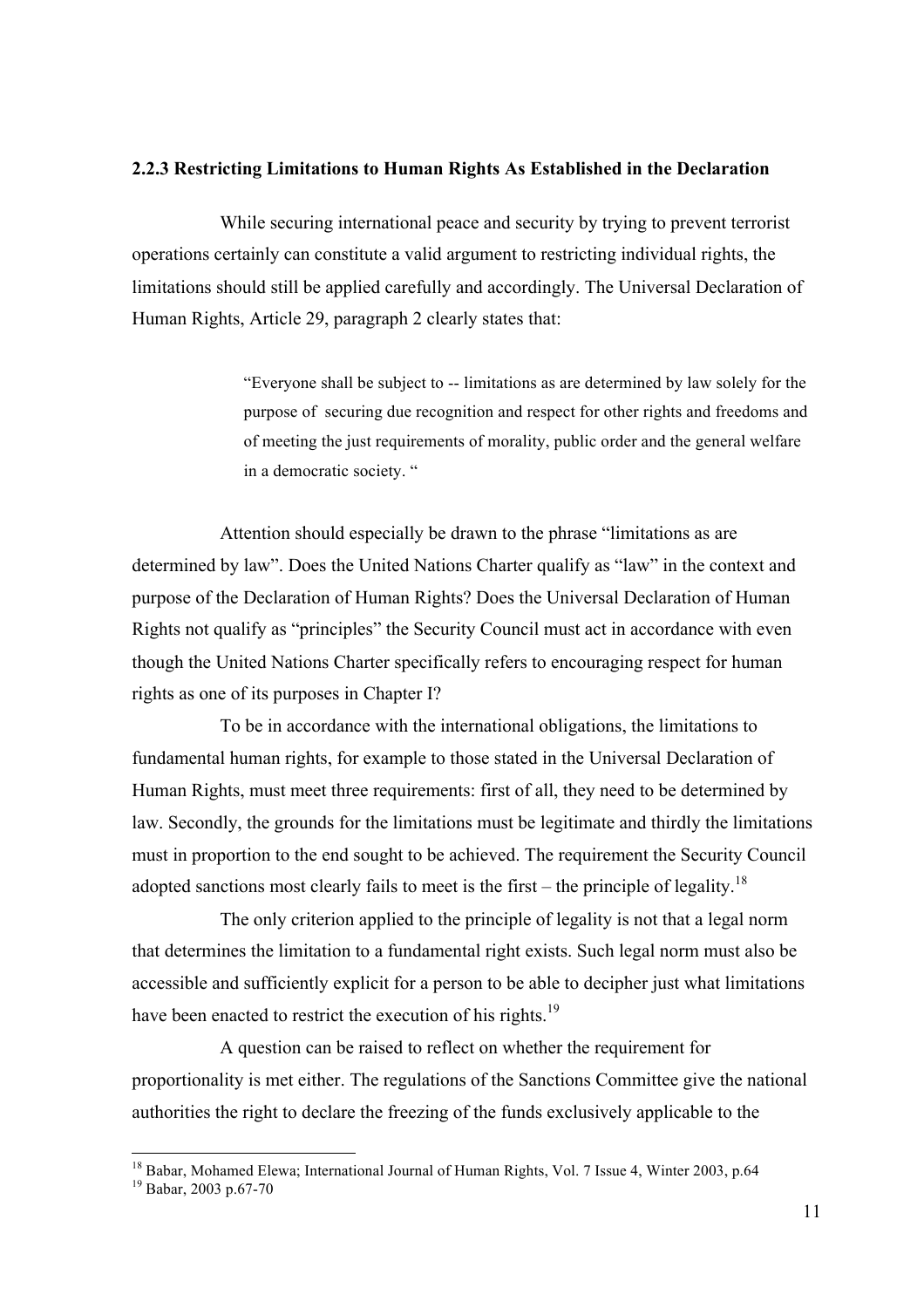owner's excess assets – not funds needed for basic expenses such as accommodation and nutrition. Also funds for "extraordinary expenses" may be unfrozen with the specific permission of the Committee. Furthermore, the funds necessary for basic expenses cannot be excluded from the application if the Sanctions Committee "expressly objects". That is to say, the individual is nevertheless subject to the arbitrariness of the Security Council Sanctions Regime.<sup>20</sup>

The measures taken to prevent terrorist organizations from financing their activities can be regarded disproportionate, since even allowing the listed individuals the funds for the most basic expenses, including accommodation, medical care and food, can be refused without publicly presenting all the evidence against the person in question. Moreover, the unfreezing the funds needs to be requested. $21$ 

The European Court of Justice took the view that the Council was acting *ultra vires,* as it did not act in accordance with the Purposes and Principles of the United Nations as it must do according to the Charter. It did not however conclude that the human rights in question were in relation *to jus cogens*. The European Court of Justice stated that even though the related human rights norms did not entail *jus cogens*, restrictions to limiting said rights still existed*.* 22

## **2.3 Assessing the Kadi judgment and its significance**

## **2.3.1 The Established Conflicts with Human Rights**

The Security Council sanctions regimes are created to deal with specific situations that have arisen to threaten the international peace and security. As such, they are more of ad hoc nature than they are stable, independent judicial or administrative organs. Another fundamental human rights related deficiency of the Security Council sanctions resolutions is the fact that no court of law has been given the competence to rule on their lawfulness. The required "effective remedy" for an individual whose assets have

 <sup>20</sup> ECJ, Joined Cases C-402/05P and C-415/05P, *Yassin Abdullah Kadi and Al Barakaat International Foundation v Council of the European Union and Commission of the European Communities* [2008] ECR I-6351 364

<sup>21</sup> ECJ, Joined Cases C-402/05P and C-415/05P, *Yassin Abdullah Kadi and Al Barakaat International*  Foundation y Council of the European Union and Commission of the European Communities [2008] ECR I-6351 364

<sup>22</sup> ECJ, Joined Cases C-402/05P and C-415/05P, *Yassin Abdullah Kadi and Al Barakaat International Foundation v Council of the European Union and Commission of the European Communities* [2008] ECR I-6351 266-270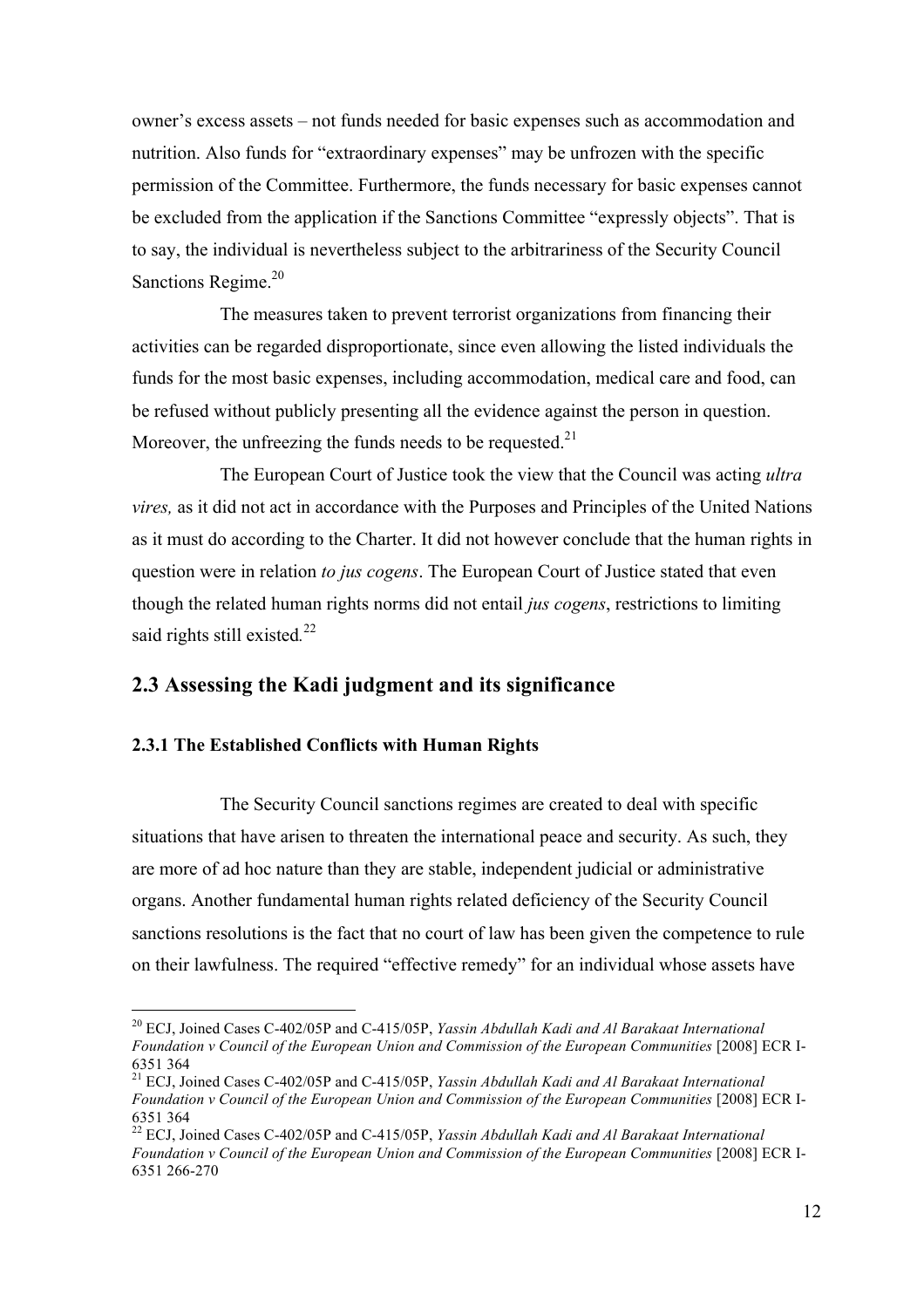been frozen and who has been given a travel ban, does not really exist –at least not in full.

The idea that the Security Council would have more discretion in limiting human rights than what can be allowed the national governments seems contradictory. If a government cannot deny their citizens or residents their fundamental rights invoking the notion of "national security" without a strict legal basis, why then can the same government be obligated to do so on the basis of "international security" by an international organ that was created by an inter-governmental treaty? The concept can be regarded paradoxical, especially when the individual is left without an effective remedy, supposedly guaranteed to him by the same fundamental human rights.

The individual targeted with the so-called "smart sanctions" do not receive information on the evidence submitted against them, nor can they apply for a right to obtain said evidence. The Sanctions Committee guidelines do not obligate the Committee to deliver any such information to the individuals or entities that have been listed. Furthermore, if any of the Committee Members opposes, no de-listing can occur, even if the person in question has managed to convince a government to aid them in applying the removal from the list  $^{23}$ 

The person has a right to be presumed innocent, a right to be heard and a right for guarantees necessary for his defence. Nevertheless, a court to which he could appeal to have the ban lifted and assets freed has not been appointed. The only way to challenge the Security Council Resolution, or more appropriately, the decision of the sanctions regime in question, is through political organs. Since the respect for Human Rights is one of the Purposes and Principles mentioned in the United Nations Charter, it seems the Security Council has also failed to act in accordance with the Purposes and Principles of the United Nations, even having an obligation to do so.

The notions to "national security" and "public safety" should be met with reservation when it comes to excusing limitations to human rights on the basis of said concepts as they do not meet the requirements of specificity and definition. Their vague nature allows the states or, in the case of the United Nations Security Council, organs of international organizations the possibility to limit the execution of human rights on the basis of something that might "desirable" rather than "necessary". <sup>24</sup>

The fact that the procedures for listing and de-listing and individual or an entity

 <sup>23</sup> ECJ, Joined Cases C-402/05P and C-415/05P, *Yassin Abdullah Kadi and Al Barakaat International Foundation v Council of the European Union and Commission of the European Communities* [2008] ECR I-<br>6351 324-325

 $^{24}$  Babar, 2003 p.78-83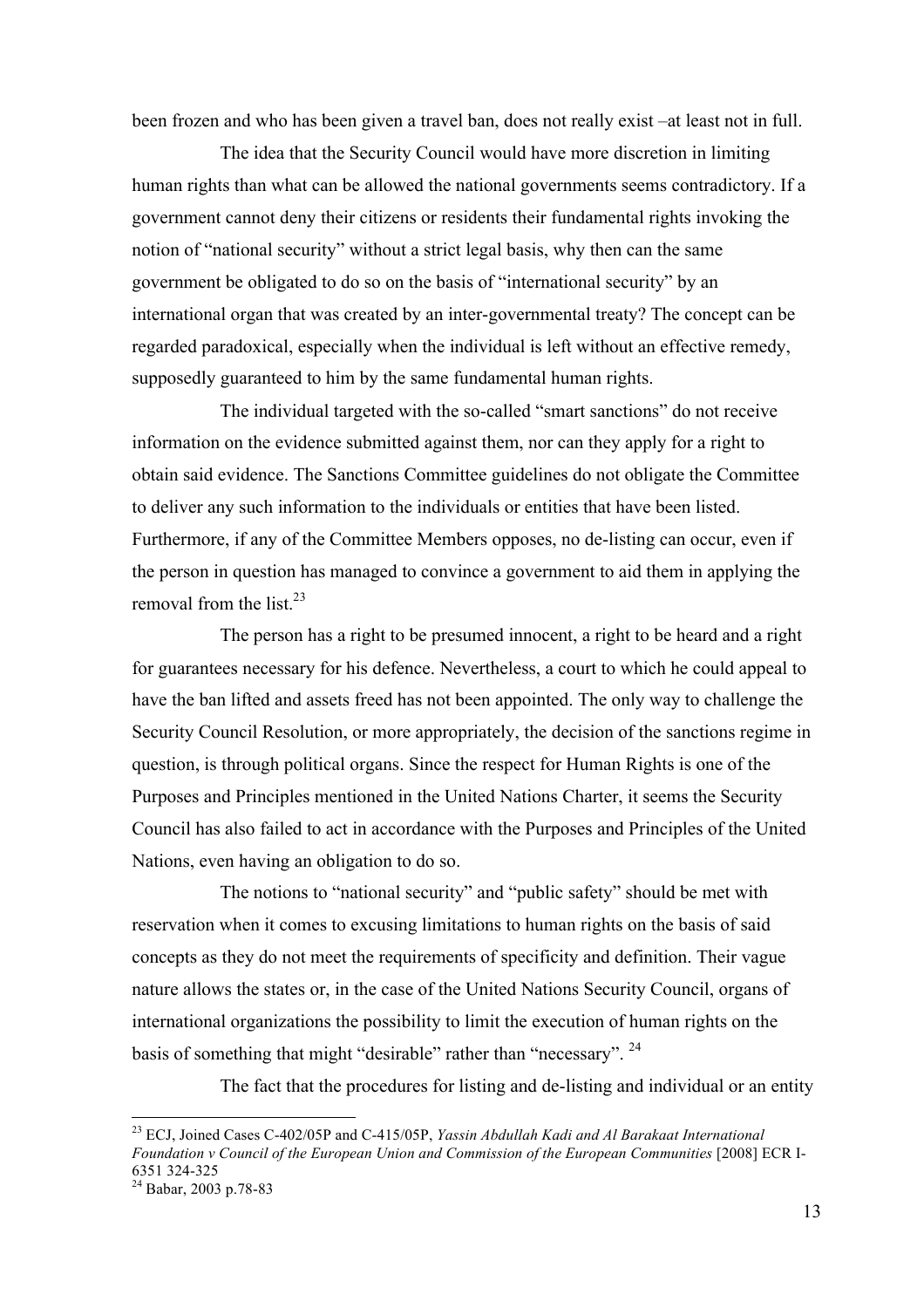on the "Consolidated List" have been changed in order to improve the transparency and legitimacy of the sanctions with regard to respect for human rights, needs to be admitted. The introduction of an Ombudsman that can be contacted directly in order to request removal from the list is an important improvement. Furthermore, the release of the narrative summaries of the reasons to enlist the persons or entities allows the individuals concerned a chance to become acquainted with what they are being accused of.

However, no effective remedy by the national tribunals is available and no fair and public hearing is to be organized when a de-listing is requested. The sanctions that impose limitations to the execution of one's rights are still not based on explicit legal norms. The United Nations Security Council expressly states that "all – measures (the Committee is allowed to take) are preventive in nature and are not reliant on criminal standards set out under national law<sup>325</sup>. That is to say, notwithstanding the punitive effects of the sanctions, the Security Council refuses to be bound by standards that restrict criminal punishment on the basis of human rights obligations.

It appears that it can be concluded that the Security Council sanctions that are applied against individuals are in conflict with human rights, especially with the right to be heard and the right to a fair trial. Since the limitations to fundamental human rights need to be specifically regulated by the law, the framework the Security Council acts within under the United Nations Charter seems too vague to meet the demands for restricting those rights. Operating against international terrorism might be a valid enough reason to limit human rights, but it must be done in accordance with the obligations set forth by the principles of international law and for example the Universal Declaration of Human Rights.

### **2.3.2 Compliance Issues Resulting from the "Kadi Resolutions"**

That what followed from the first *Kadi* case before the European Court of Justice was a renewal of the freezing of the funds and Kadi turned to the European Union judicature again for the reinforcement of his rights. The position of the judicature of the EU had not changed despite the changes in the procedures of the Sanctions Committee or the fact that the European Commission allowed Kadi a chance to comment on a summary of the reasons for targeting him with the asset freeze and the General Court maintained that:

<sup>&</sup>lt;sup>25</sup> Comparative Table Regarding the United Nations Security Council Committees Established Pursuant to Resolutions 1267 (1999), 1373 (2001) and 1540 (2004)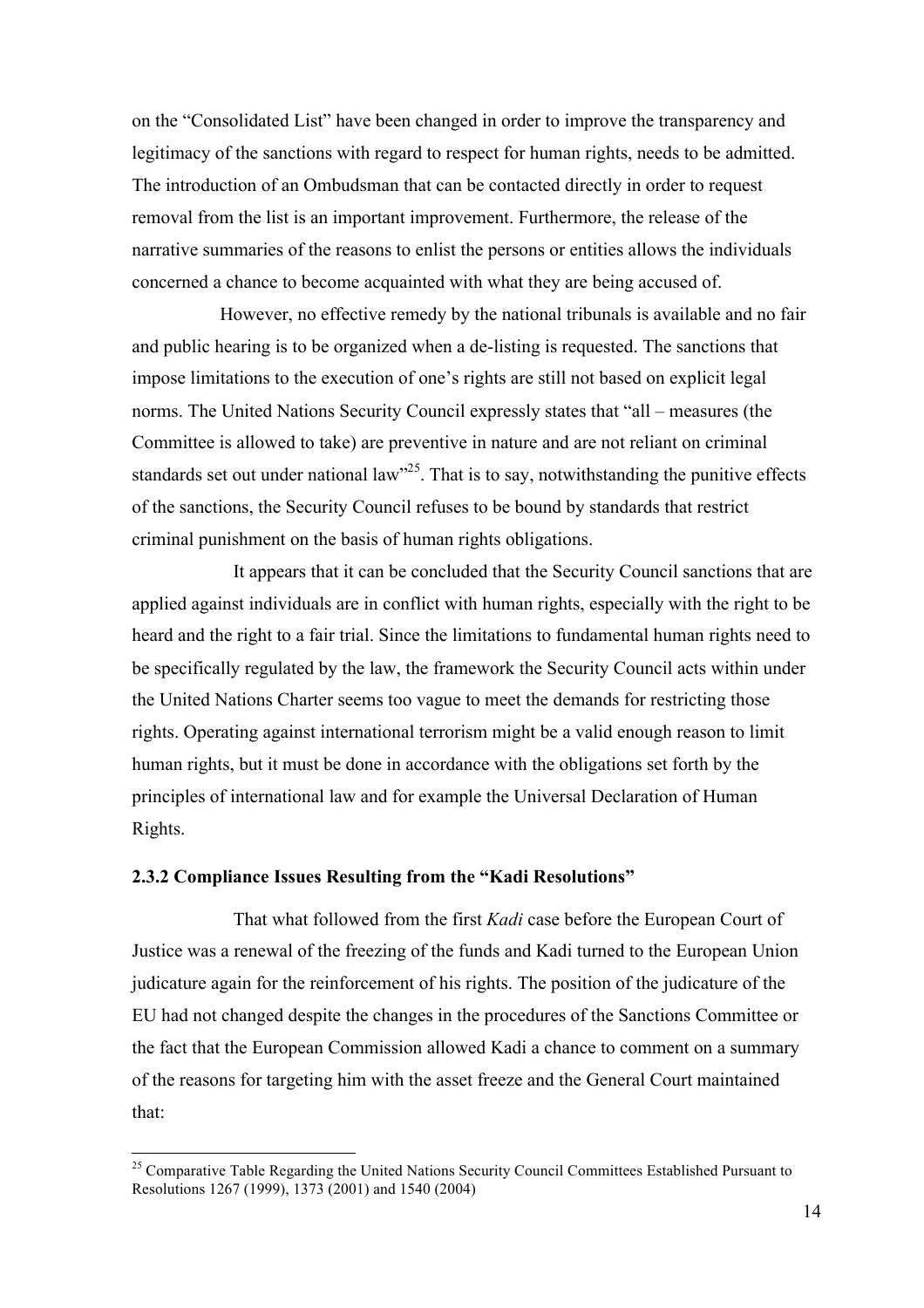"In essence, the Security Council has still not deemed it appropriate to establish an independent and impartial body responsible for hearing and determining, as regards matters of law and fact, actions against individual decisions taken by the Sanctions Committee. Furthermore, neither the focal point mechanism nor the Office of the Ombudsperson affects the principle that removal of a person from the Sanctions Committee's list requires consensus within the committee. Moreover, the evidence which may be disclosed to the person concerned continues to be a matter entirely at the discretion of the State which proposed that he be included on the Sanctions Committee's list and there is no mechanism to ensure that sufficient information be made available to the person concerned in order to allow him to defend himself effectively (he need not even be informed of the identity of the State which has requested his inclusion on the Sanctions Committee's list). For those reasons at least, the creation of the focal point and the Office of the Ombudsperson cannot be equated with the provision of an effective judicial procedure for review of decisions of the Sanctions Committee."<sup>26</sup>

The General Court also, reviewing the earlier *Kadi* judgment of the Court of Justice, indicated that the freezing of funds could not be allowed 'immunity from jurisdiction' by virtue of the supremacy of the Security Council Resolutions under Chapter VII of the UN Charter and due to the fact that measures on European Union level were taken to implement such Resolution.<sup>27</sup>

The key problems of the freezing of assets had remained unaltered. The Court found itself unable to review the lawfulness of the measures, since no evidence against Kadi was provided for investigation by the judicature. Due to lack of information as to why Kadi was suspected and thus to be sanctioned, the Court considered the applicant's right to effective judicial review violated.<sup>28</sup> Further, the Court held that:

> "—[T]he contested regulation was adopted without any real guarantee being given as to the disclosure of the evidence used against the applicant or as to his actually being properly heard in that regard, and it must therefore be concluded that the

<sup>&</sup>lt;sup>26</sup> T-85/09 Kadi vs. European Commission article 128<br><sup>27</sup> T-85/09 Kadi vs. European Commission article 132<br><sup>28</sup> T-85/09 Kadi vs. European Commission articles 182-183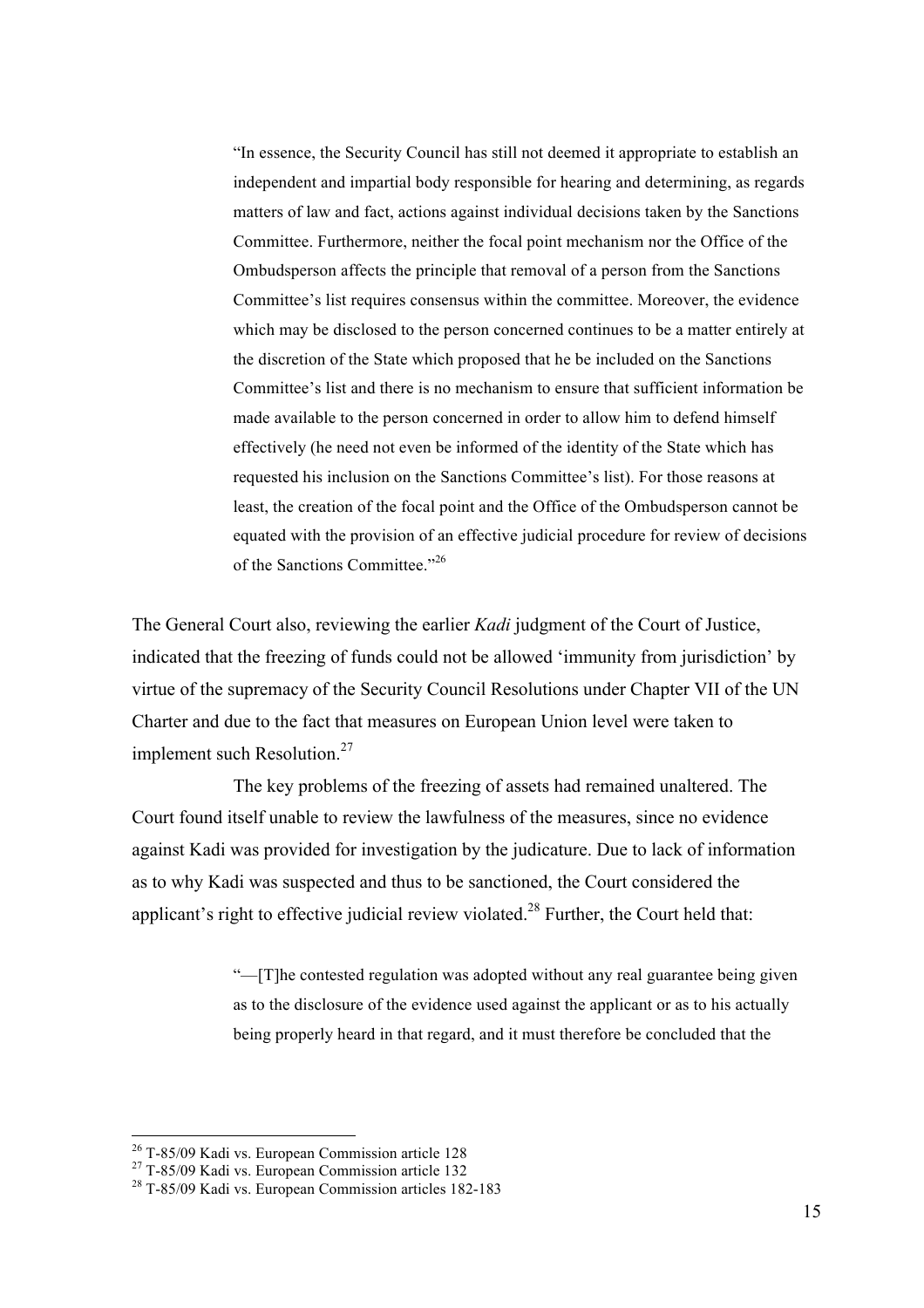regulation was adopted according to a procedure in which the rights of the defence were not observed  $-$ .<sup>329</sup>

The measures taken to freeze the funds of Kadi were annulled once more and the judgment was not the first siding with the appellant since the renewal of the freezing of Kadi's funds. Switzerland had delisted Kadi already before the first ruling of the European Court of Justice, not being bound by European Union legislation.<sup>30</sup> The Supreme Court of United Kingdom followed by delisting Kadi in the judgment of the case Her Majesty's Treasury v. Mohammed Jabar Ahmed and Others even after the renewal of the listing for Kadi's part by European Commission and the Security Council Sanctions Committee clarifying the grounds for listing him in the first place. $31$ 

# **3 Lockerbie – rule of law in the struggle against terrorism**

## **3.1 Aerial Incident at Lockerbie**

In this part of my thesis I attempt to present the facts of the case and also view the handling of the situation by the United Nations, the Security Council and the International Court of Justice and governments of states involved. I will debate the distribution of powers between the Security Council and the International Court of Justice and review the role of the Security Council especially after the Cold War period. I will attempt to focus on the problematic of an intra-governmental organ having a quasi-judicial function and that the authority of said organ can be argued to lack a proper system of checks and balances. I will start with viewing the development and the facts of the case on a relatively general sense and then move on to presenting the relevant treaty articles, such as the Montreal Convention and also other international legal norms that need to be looked at.

Finally, I will conclude the viewing of the case with analysis of the criticism for the Lockerbie case and the actions of the parties involved; the Security Council, the governments, the International Court of Justice and the Scottish court that was created

 <sup>29</sup> T-85/09 Kadi vs. European Commission article 184

<sup>30</sup> OMB Watch Timeline of Kadi Litigation in EU and U.S. "The Kadi Case: Court Decisions on Due Process for Terror Listing Differ in EU, U.S," 3 April 2012, Charity & Security Network website

<sup>&</sup>lt;sup>31</sup> HM Treasury v Mohammed Jabar Ahmed and Others (2010) UKSC2, article 249-251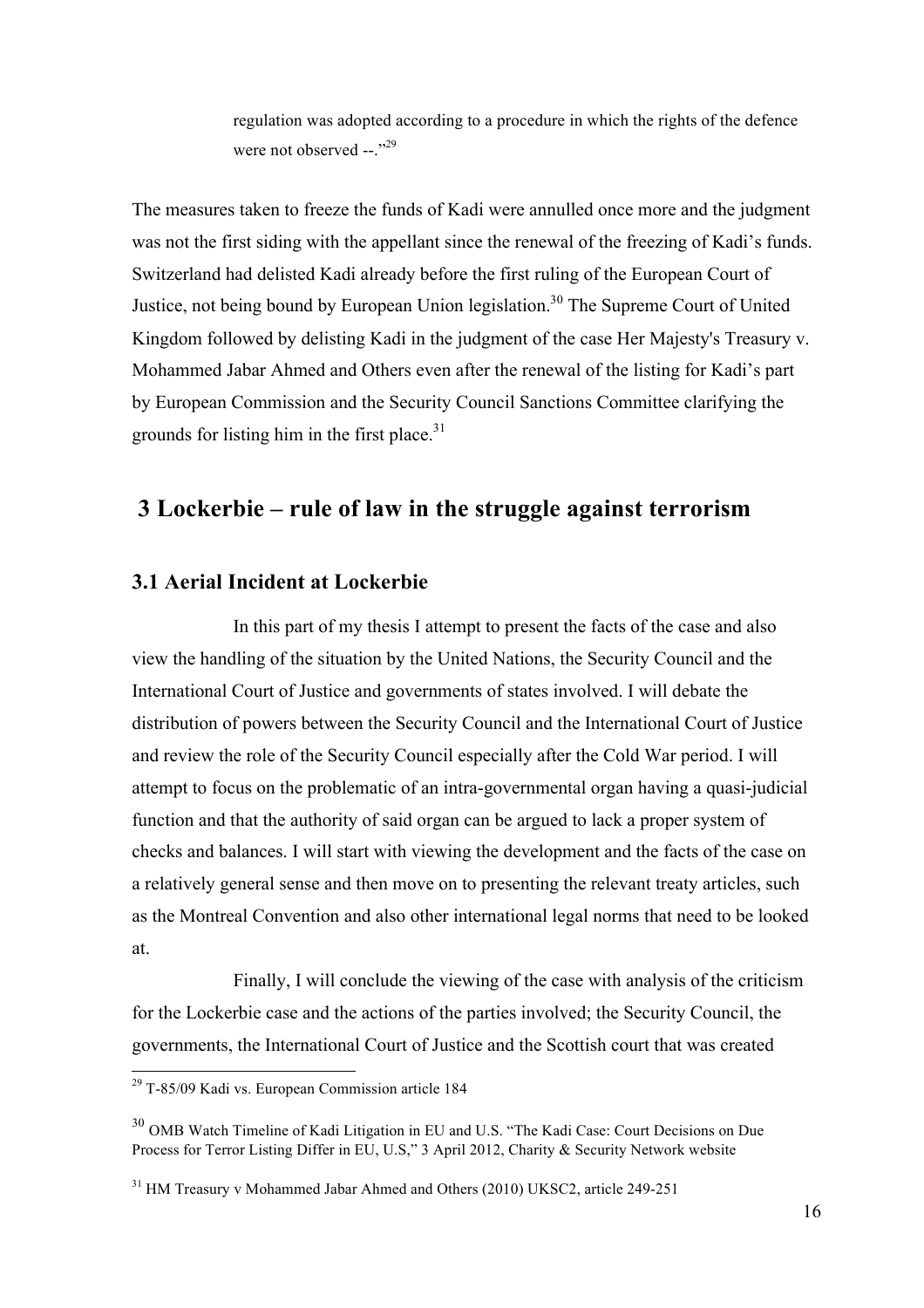solely for the trial of the two Libyan suspects. I will also try to review the situation in terms of credibility and legitimacy of the current system in international law and politics, when respect for Human Rights has gained more ground and yet relatively unlimited powers have been given to an intra-governmental organ that is not directly responsible to any democratic instance.

## **3.2 Lockerbie Case Facts**

When Pan Am flight number 103 exploded mid-air and crash-landed into the Scottish village of Lockerbie, international law and politicians faced a new kind of challenge considering how to handle the unavoidable repercussions of the incident. Questions involved included state responsibility, rule of law, international criminal tribunals, extradition, human rights and the threat of terrorism and its management. The crisis caused by the attack was both political and legal.

Pan Am flight number 103, on its way from London to New York exploded above a Scottish village of Lockerbie. All the crew of the aircraft, the passengers and 11 residents of Lockerbie where killed when the plane crashed into the village. The victims were mostly American citizens. Investigations conducted by the Scottish police led to the conclusion that the explosion was caused by a timer bomb placed in the cargo hold of the aircraft.

The people suspected of the attack where to Libyan nationals Abdelbaset ali Mohamed Al Megrahi and Al Amin Khalifa Fhimah, who were also secret service agents of Libya. The United States and United Kingdom both turned to Libya, requesting the extradition of suspects and renunciation of terrorist activity. Libya made a statement renounce terrorism and declaring no involvement whatsoever in the execution of the attack. Libya also offered to co-operate in the investigations and allow the investigators access to the information and documents in their possession. However, referring to the lack of an extradition treaty between the countries, Libya refused the extradition of its nationals and declared competence to try the accused herself.

Under the Montreal Convention, Libya had the right either to try the suspects or extradite them – *aut dedere, aut judicare*. The United States and the United Kingdom however, did not respond to the requests of co-operation but accused Libya of trying to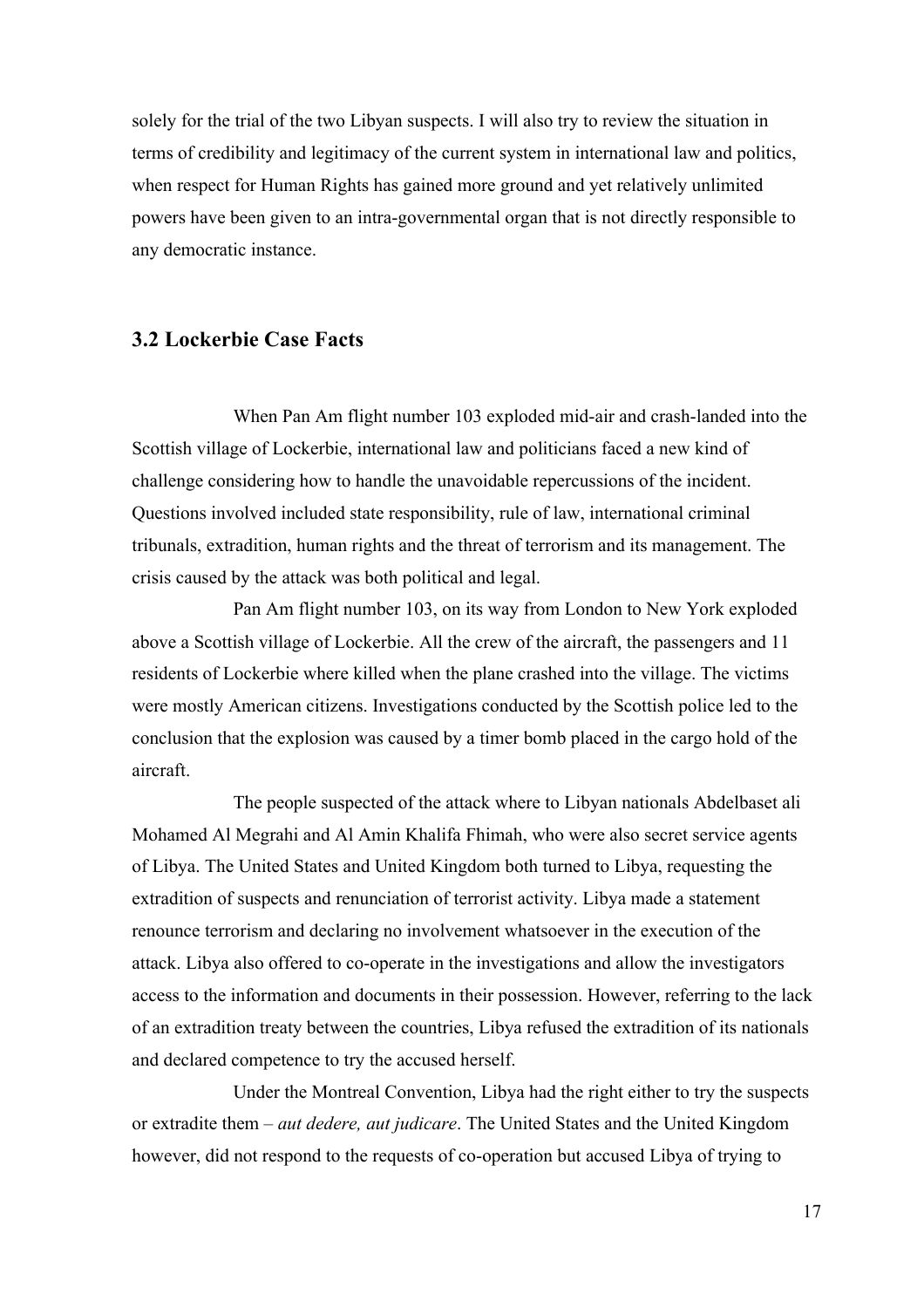hide its support for the terrorist attack and continued pressuring Libya into surrendering the suspects to the United States for a trial and taking responsibility for the attacks through the Security Council, which they are both permanent members of. Libya reacted by turning to the International Court of Justice for a verdict stating that Libya has fulfilled its obligations under the Montreal Convention and that the United States and the United Kingdom should refrain from their actions aiming to pressure Libya into extraditing the suspects. The United States and the UK, in turn, sought support to their claims by acting on a Security Council Resolution under Chapter VII of the Charter.

After the Security Council Resolution's interference, which led to the subsequent failure of the International Court of Justice to rule to the advantage of Libya, the situation remained unsolved. The mediation of United Nations finally resulted in a compromise of moving the trial to the Netherlands but creating an *ad hoc* Scottish tribunal to rule on the case. On January 30, 2001 Al Megrahi was found guilty and the other accused, Fhimah acquitted. The succeeding appeal did not result in changes in the verdict. Later Al Megrahi was released on humanitarian grounds due to his terminal illness of which he died last year.

## **3.3 Comments – International Court of Justice and the Security Council**

In the Resolution 731 of the Security Council, the Council expresses deep concern over the "persistence of acts of international terrorism in all forms, including those in which States are directly or indirectly involved", "deplores the fact that the Libyan Government has not yet responded effectively to the above requests to cooperate fully" and "urges the Libyan Government immediately to provide a full and effective response."<sup>32</sup> Since Libya, according to the United States, failed to give such full and effective response, which to them would probably have entailed renunciation of support for terrorism and surrendering the suspects, the Security Council returned to the case with another Resolution.

This time, with the Resolution 748, the Council chose to at under Chapter VII of the United Nations Charter, calling upon states to apply sanctions against Libya, since it had not, in the opinion of the Council, "provided a full an effective response". What constitutes a full and effective response is not explained in detail. Libya could be argued to

<sup>32</sup> Security Council Resolution S/RES/731 (1992)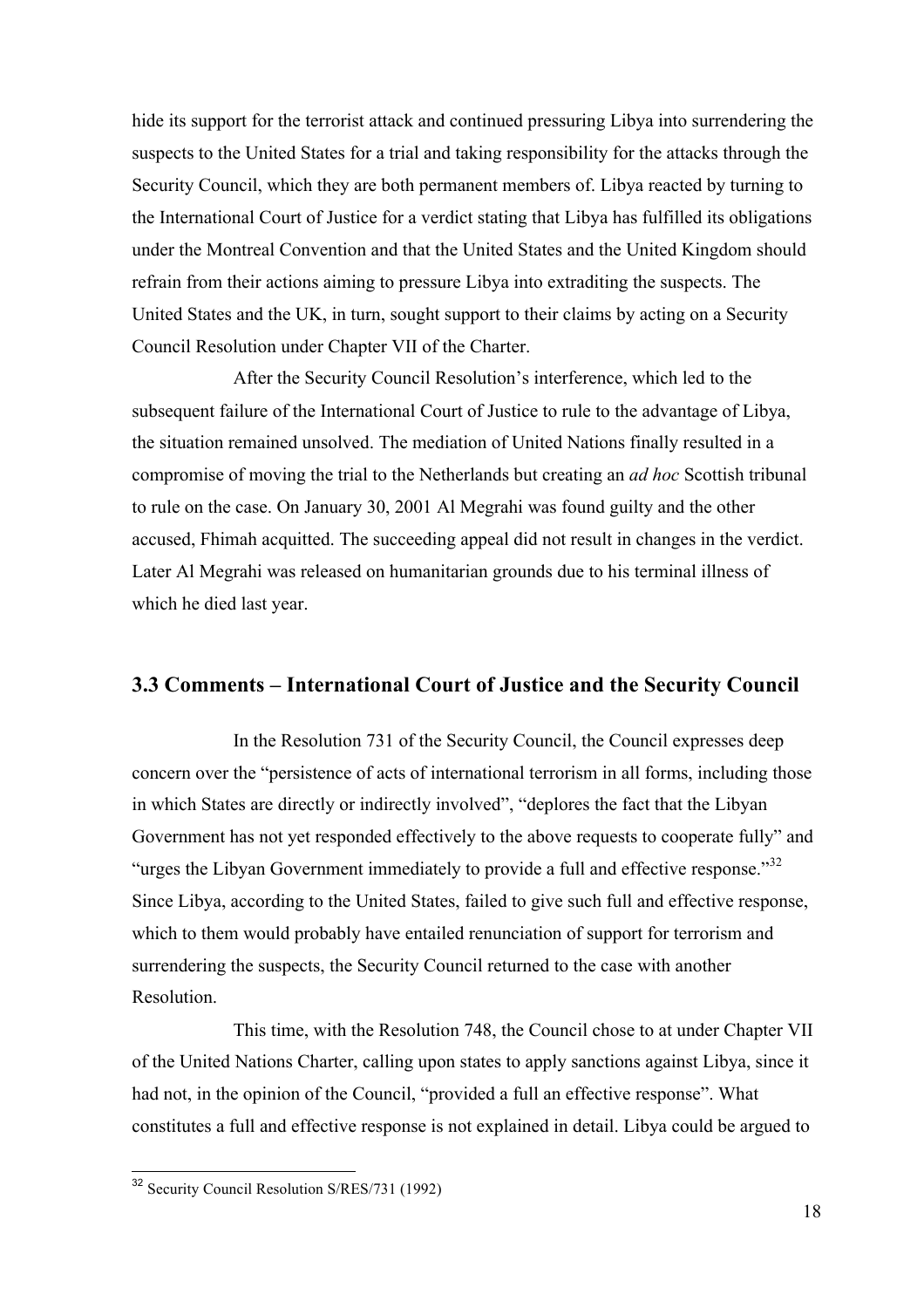have given such a response already, having persistently applied the Montreal Convention with precision. $33$ 

The International Court of Justice refrained from passing judgment on the situation in the light of the Montreal Convention, since according to the United Nations Charter; Security Council Resolutions take priority over all other international obligations of the member states. The respondents, the United States and the United Kingdom denied the Court of having jurisdiction in the case at all, but the Court denied such claims by being able to base its jurisdiction on the Montreal Convention. After the adoption of Security Council measures under Chapter VII of the United Nations Charter, the Court views that the rights of Libya under the Montreal Convention are overridden by the rights conferred to the United Nations by the Security Council Resolution.<sup>34</sup>

## **3.4 The trial in the Netherlands**

The trial in Camp Zeist, the Netherlands was a compromise engineered by the United Nations. The United Nations and the United Kingdom were not able to agree with Libya on the necessity of extradition, so the trial was moved to neutral ground, to the Netherlands. The tribunal set to rule on the matter and on the culpability of Al Megrahi and Fhimah, consisted of Scottish judges, acting under Scottish law with the exception of ruling without a jury.  $35$ 

The prosecution presented their conception of the events as follows. The bomb was placed inside a piece of unaccompanied luggage on a flight from Luqa, Malta to Frankfurt, Germany. They viewed that the introduction of the luggage at Malta pointed towards Libya. The luggage containing the bomb was transferred from Frankfurt to London and placed on the hold of the Pan Am flight 103.

Some of the clothing in the bag with the bomb was identified by a Maltese shop owner as having been bought at his shop. The Maltese shop owner also identified Al Megrahi as the customer who purchased the items found in the same suitcase with the bomb. The police found a piece of the circuit board of the bomb and was able to make a

<sup>&</sup>lt;sup>33</sup> Weller, Mark: The Lockerbie Case: A Premature End to the "New World Order?", African Journal of Imternational and Comparative Law , Volume 4, 1992 p. 313-314

<sup>34</sup> International Court of Justcie: *Aerial Incident at Lockerbie (Provisional Measures)* 2001 articles 43-44

<sup>&</sup>lt;sup>35</sup> Knowles, Julian B: The Lockerbie Judgments: A Short Ananlysis, Case Western Reserve Journal of International Law 2004, p 473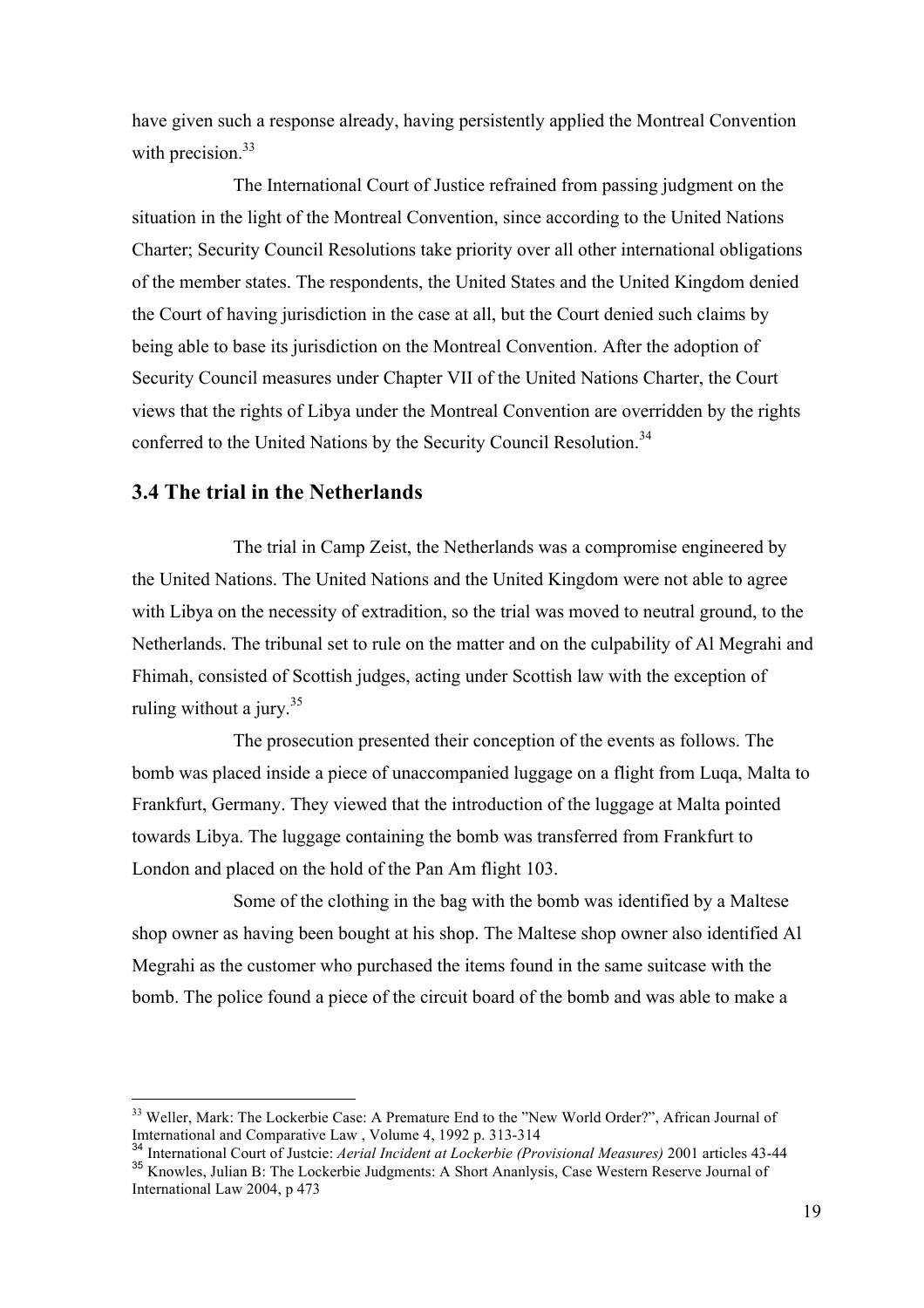possible connection to Libya through the manufacturer. A Libyan informant of the United States identified both suspects as secret service agents of Libya.<sup>36</sup>

Unfortunately, there were several gaps in the evidence led of the prosecution. First of all, the only evidence tying Al Megrahi to the suitcase that contained the bomb, is the shop owner's identification, which he himself would not describe positive and which, given the time that passed between the events and his questioning, his statement cannot be considered entirely convincing. There is also a possibility that he (subconsciously) identified Al Megrahi also based on seeing his face on many occasions in the media. His statement also somewhat changed during the questioning. $37$ 

Secondly, it was not proven with absolute certainty that the date of the purchase was in fact December  $7<sup>th</sup>$  and not November  $23<sup>rd</sup>$ , when Al Megrahi was not in Malta. The report on uncovering the date was based on the shop owner's recollection of the weather that day and statement that there was international football shown on television on the day of the purchase. In fact, the presented evidence seemed to prove that it was more likely the purchase was made on the 23<sup>rd</sup>. Yet, the judges held it proved that the date of purchase was precisely December  $7^{th}$ .<sup>38</sup>

Also, even though the circuit board is of the same type that has been ordered by Libya, the deliveries have not been made exclusively to Libya, so it is most definitely a possibility that terrorist of an entirely different nationality would have been able to get a hold of such devices. Identifying of the two suspects as agents of the Libyan secret service was the only part of the testimony of Abdul Majid, the Libyan informant of the CIA, the court found convincing and gave no reasons as to why this was the case.<sup>39</sup>

Another ill-fitting piece of evidence had to do with the suitcase that had allegedly been flown to London from Malta, via Frankfurt. However, there is not record of an unaccompanied bag on the flight from Malta to Frankfurt and there seems not to have been any gaps in the security control of the luggage at Luqa Airport in Malta. Furthermore, such gap was shown to have existed at Heathrow, before the luggage of the flight 103 was taken to the hold of the aircraft.<sup>40</sup>

Nevertheless, the Court's verdict defied logic and found Al Megrahi guilty as charged and sentenced him to life. It did not feel the need to explain why certain pieces of

<sup>&</sup>lt;sup>36</sup> Knowles, 2004 and Black, Robert: Lockerbie: A Satisfactory Process But a Flawed Result, Case Western Reserve Journal of International Law 2004<br><sup>37</sup> Knowles, Julian, B. 2004 p. 477-479

<sup>&</sup>lt;sup>38</sup> Black, Robert, 2004 p. 445<br><sup>39</sup> Black, Robert, 2004 p. 444-445<br><sup>40</sup> Black, Robert, 2004 p. 445-448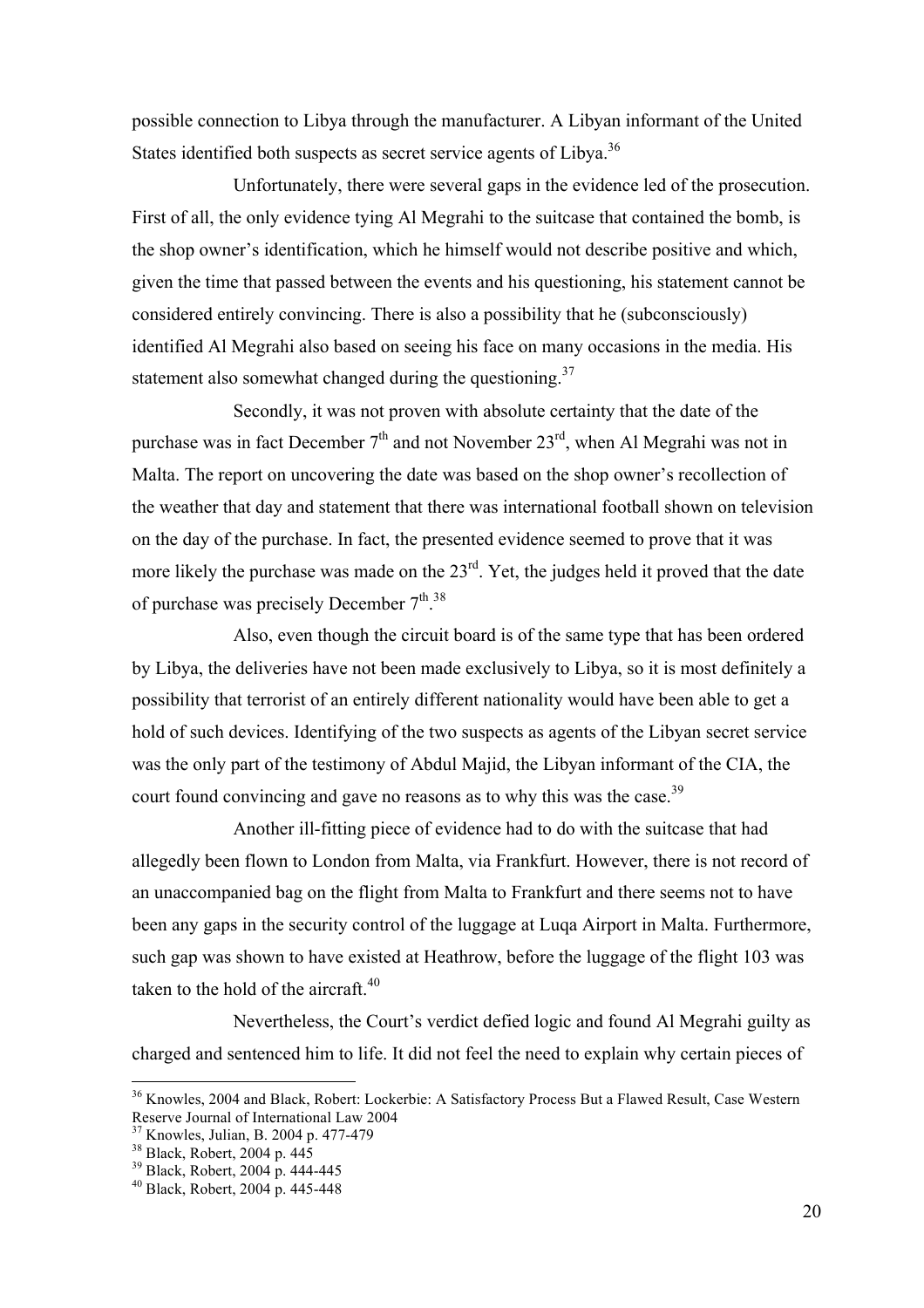evidence were disregarded and the evidence of the prosecution was classified as sufficient for a conviction beyond reasonable doubt despite the inconsistencies and conflicts that were pointed out.<sup>41</sup> The eventual appeal did not change the verdict.

## **3.5 Relevant Norms**

### **3.5.1 The Montreal Convention of 1971**

According to the Convention for the Suppression of Unlawful Acts against the Safety of Civil Aviation, also know as the Montreal Convention of 1971, Article 1:

> Any person commits an offence if he unlawfully and intentionally: a) performs an act of violence against a person on board an aircraft in flight if that act is likely to endanger the safety of that aircraft; or b) destroys an aircraft in service or causes damage to such an aircraft which renders it incapable of flight or which is likely to endanger its safety in flight; or

c.places or causes to be placed on an aircraft in service, by any means whatsoever, a device or substance which is likely to destroy that aircraft, or to cause damage to it which renders it incapable of flight, or to cause damage to it which is likely to endanger its safety in flight.

### Article 5

1. Each Contracting State shall take such measures as may be necessary to establish its jurisdiction over the offences in the following cases:

a) when the offence is committed in the territory of that State;

b) when the offence is committed against or on board an aircraft registered in that State;

c) when the aircraft on board which the offence is committed lands in its territory with the alleged offender still on board;

d) when the offence is committed against or on board an aircraft leased without crew to a lessee who has his principal place of business or, if the lessee has no such place of business, his permanent residence, in that State.

 <sup>41</sup> Black, Robert, 2004 p. 445-447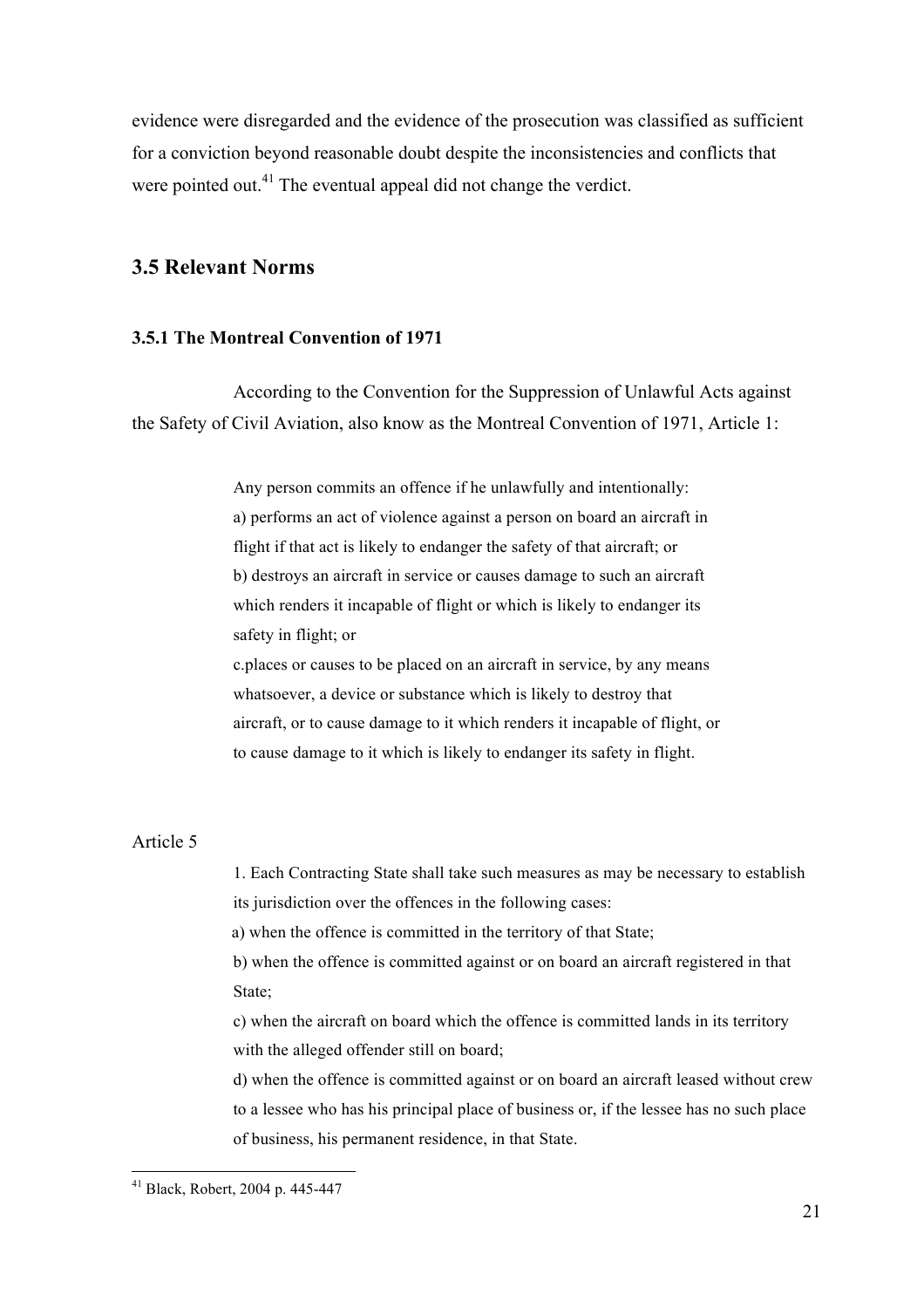#### Article 6

1. Upon being satisfied that the circumstances so warrant, any Contracting State in the territory of which the offender or the alleged offender is present, shall take him into custody or take other measures to ensure his presence. The custody and other measures shall be as provided in the law of that State but may only be continued for such time as is necessary to enable any criminal or extradition proceedings to be instituted.

2. Such State shall immediately make a preliminary enquiry into the facts.

### Article 7

The Contracting State in the territory of which the alleged offender is found shall, if it does not extradite him, be obliged, without exception whatsoever and whether or not the offence was committed in its territory, to submit the case to its competent authorities for the purpose of prosecution. Those authorities shall take their decision in the same manner as in the case of any ordinary offence of a serious nature under the law of that State.

It seems safe to conclude that Libya did fulfill its obligations under the Montreal Convention. The presence of the suspects was ensured, the investigations were begun and Libya had expressed its willingness to cooperate in other ways besides extradition. Libya also denied participation and support to terrorism and there was no evidence to prove its involvement in the attack, since the involvement of the two suspects had not been proved either.

The principle of *aut dedere, aut judicare* is clearly stated in the Convention, which confirms that involving the Security Council was both unnecessary and in contradiction to other obligations under international law. A state that abides by its international obligations should not be faced with pressuring measures ordered by a Security Council resolution under Chapter VII of the United Nations Charter, not even though the Security Council does hold the power to override other treaty obligations of the member states. With all likelihood, this power was not intended to invalidate international treaties and allow states a measure for disregarding commitments that do not correlate to their political aims in a precise situation.

With regard to the Lockerbie case, had the Security Council not been asked to interfere by the United States and the United Kingdom, both states would most likely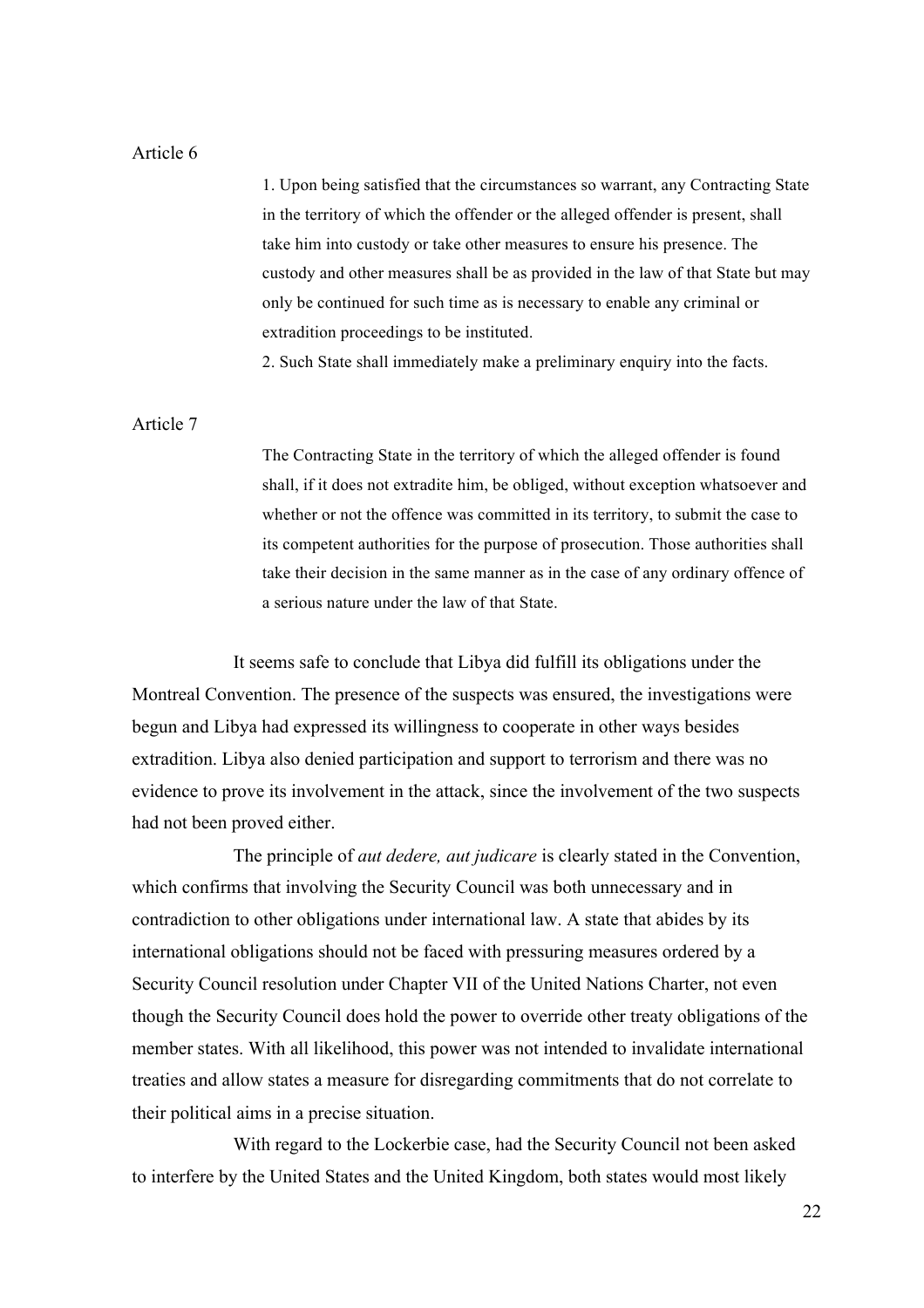have had to accept Libya's offer to try the suspects after investigating the case in cooperation. In theory, had the victims of the terrorist attack not been nationals of permanent members of the Security Council, the outcome might have been very different indeed.

#### **3.5.2 The European Convention on Human Rights**

The relevant articles of the European Convention on Human Rights are listed here, because the court hearings took place in the Netherlands and were adjudicated by a Scottish court.<sup>42</sup> Article 6 in the European Convention on Human Rights guarantees everyone a Right to a Fair Trial as follows:

> 1. In the determination of his civil rights and obligations or of any criminal charge against him, everyone is entitled to a fair and public hearing within a reasonable time by an independent and impartial tribunal established by law. Judgment shall be pronounced publicly but the press and public may be excluded from all or part of the trial in the interests of morals, public order or national security in a democratic society, where the interests of juveniles or the protection of the private life of the parties so require, or to the extent strictly necessary in the opinion of the court in special circumstances where publicity would prejudice the interests of justice. 2. Everyone charged with a criminal offence shall be presumed innocent until proved guilty according to law.

> 3. Everyone charged with a criminal offence has the following minimum rights: a) to be informed promptly, in a language which he understands and in detail, of the nature and cause of the accusation against him;

b) to have adequate time and facilities for the preparation of his defense;

c) to defend himself in person or through legal assistance of his own choosing or, if he has not sufficient means to pay for legal assistance, to be given it free when the interests of justice so require;

d) to examine or have examined witnesses against him and to obtain the attendance and examination of witnesses on his behalf under the same conditions as witnesses against him;

e) to have the free assistance of an interpreter if he cannot understand or speak the language used in court.

 $42$  On the geographic extent of the Convention, see articles 56 and 59.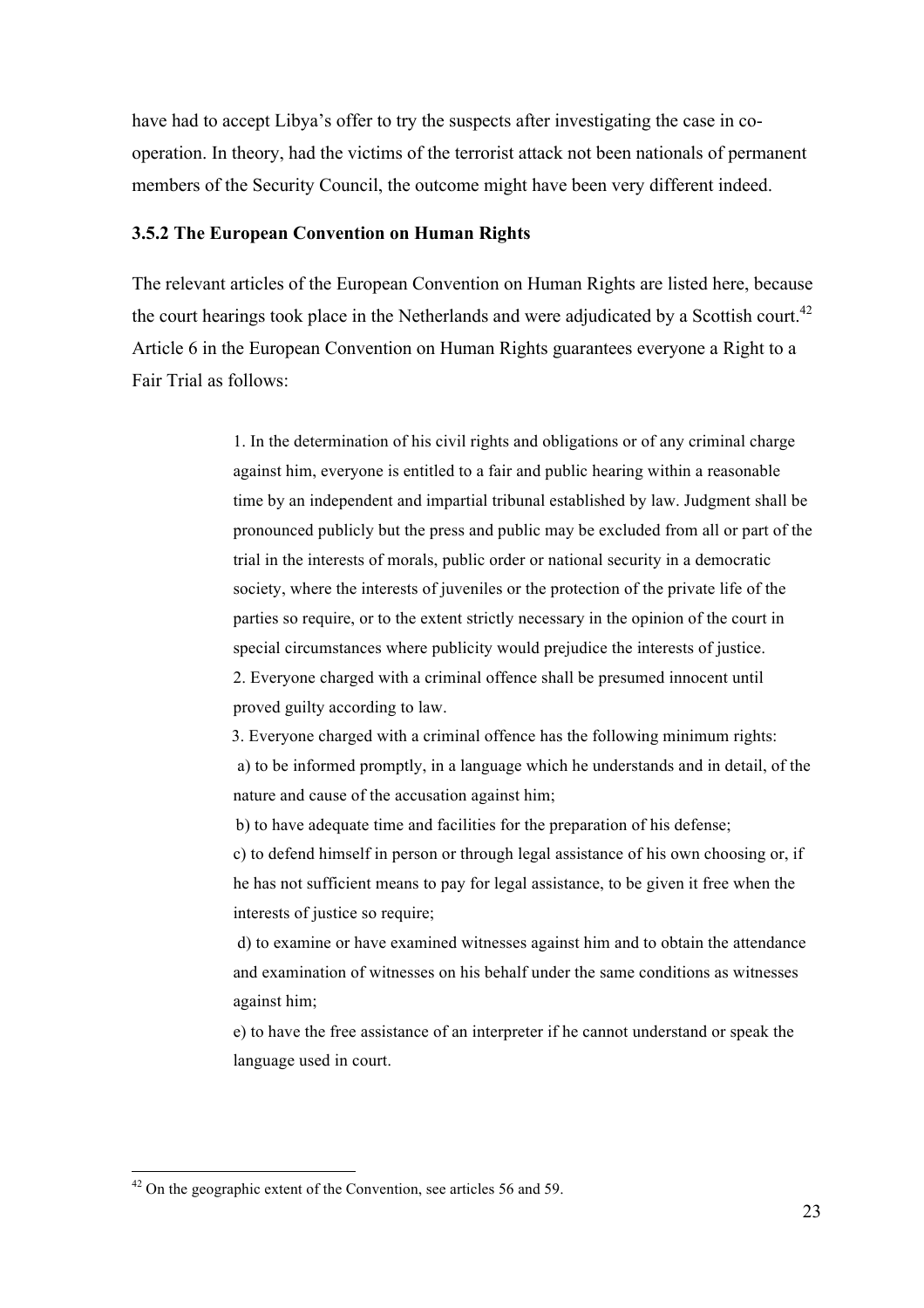The procedure in the Netherlands did not fully comply with the requirements set out above. The defense was not provided with all the evidence the prosecution had at hand and the accused was not given the option of choosing their own legal assistance. The facilities to prepare his defense were not provided since the defense was denied access to some of the evidence used by the prosecution. <sup>43</sup>

Furthermore, the right to be presumed innocent may also have been infringed, since the evidence given by the prosecution seems not have been sufficient for proving beyond reasonable doubt that the accused and convicted Al Megrahi was in fact guilty. As expressed above, a great deal of the evidence actually seemed conflicting and even at best, circumstantial<sup>44</sup>

## **3.6 The Main Issues of the Lockerbie Case**

#### **3.6.1 Questionable Action of the Security Council**

Lately, there has been much discussion of the limitations to the authority of the United Nations Security Council. The sanctions targeted against individuals have gained much criticism because of the nature of the sanctions comparable to punitive sanctions of criminal behavior. However, sanctions appointed directly by the Council are not the only issue caused by the lack of judicial review or limitations to the authority of the Council. Also its interference in matters not directly threatening to the peace and security may be cause for concern.

In the Lockerbie case, the situation might have been diplomatically challenging, but whether Libya actually caused a threat to the international peace and security by refusing to extradite though willing to co-operate in all other possible ways and to try the suspects, seems like a relevant question. Granted, the United States and United Kingdom might have a reason for suspicions considering the impartiality of the trials in Libya, but trying the suspects in a third country had also been brought up as a possibility.

Acting through the Security Council to prevent the International Court of Justice from actually reviewing the matter under Montreal Convention, was at the very least a questionable measure to be taken, which suggests that the United States and the UK were aware of the fact that legally they did not have a valid case against Libya in the

 $^{43}$  Koechler, Hans: The Lockerbie Trial and the Rule of Law National Law School of India Review, 2009 p.<br>152-154

<sup>&</sup>lt;sup>44</sup> Black, 2004, p. 443-444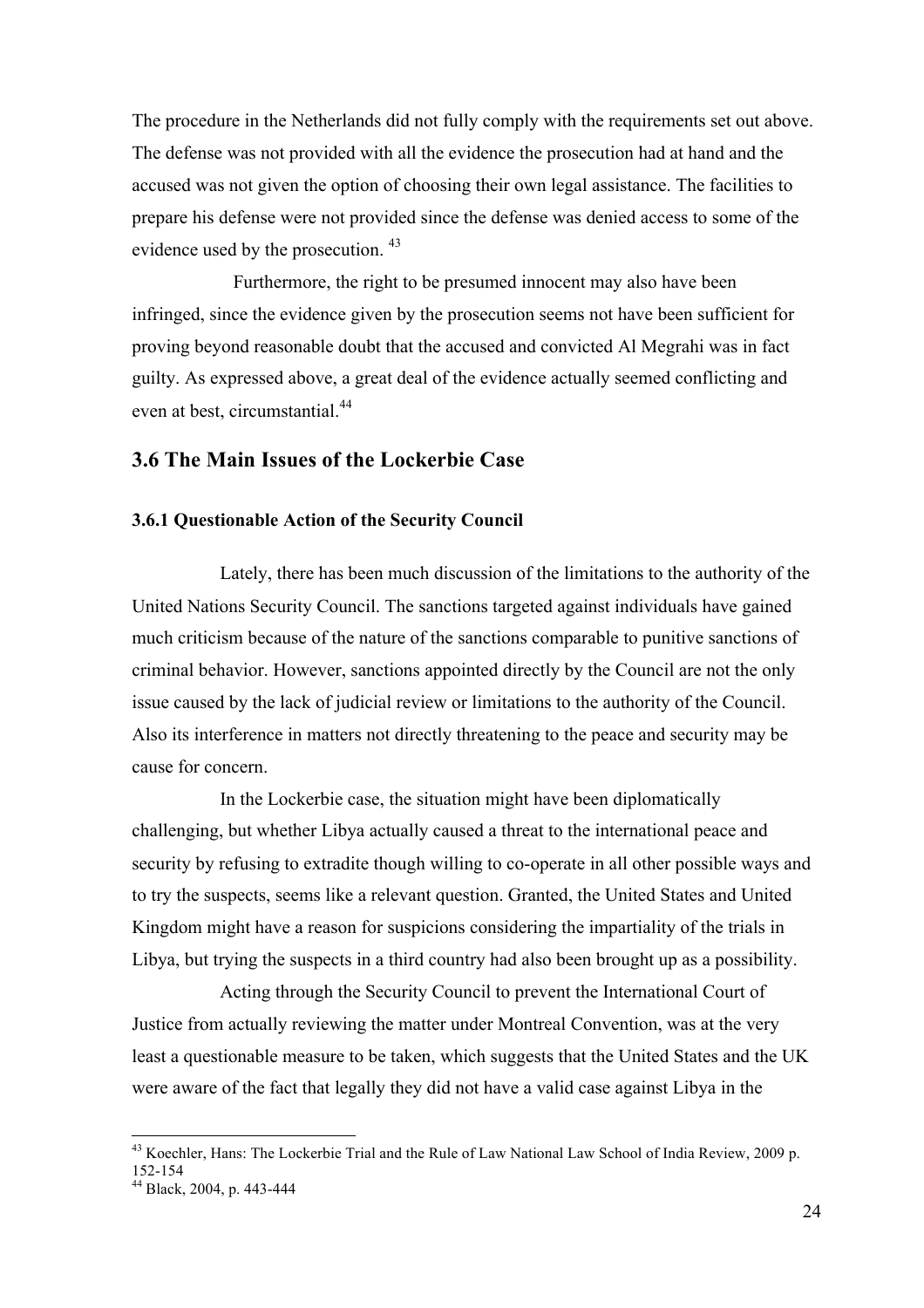context of the Montreal Convention. International politics and international law can get uncomfortably intertwined, not the least when included in a dispute concerning international terrorism and the individuals entangled in the matter may regrettable be those who carry the consequences if they are not guaranteed the execution of their fundamental rights.

Did the political influence of the United States and United Kingdom in the end also result in a miscarriage of justice? Was an innocent person convicted? That will most probably always remain unknown, but it can be concluded that the process, as it was, did not fulfill the necessary requirements of an impartial, fair trial enshrined in human rights instruments. Whether Libya and Al-Megrahi were responsible for the attack can never be uncovered, because of essential flaws in proceedings of the case.

#### **3.6.2 Human Rights Issues**

A person has a right to be presumed innocent, a right to be heard and a right for guarantees necessary for his defense. Nevertheless, a court to which one could appeal to have the ban lifted and assets freed cannot be appointed when it comes to Security Council Resolutions. Since the respect for Human Rights is one of the Purposes and Principles mentioned in the United Nations Charter, it seems the Security Council has also failed to act in accordance with the Purposes and Principles of the United Nations, even having an obligation to do so. In the Lockerbie case, the Security Council did not directly affect the result of the trial, but its interference had an impact in how the trial was to be arranged.

The notions to "national security" and "public safety" should be met with reservation when it comes to excusing limitations to human rights on the basis of said concepts, as they do not meet the requirements of specificity and definition. Their vague nature allows the states or, in the case of the United Nations Security Council, organs of international organizations the possibility to limit the execution of human rights on the basis of something that might "desirable" rather than "necessary". <sup>45</sup>

The problem with having an organ of an international organization hold so much power, is the lack of democracy in the its processes and means of controlling the fairness of the outcome. There is no rule of law, when the "law" or in this case, treaty is too vague to significantly limit the actions of the organ. International law can never be law

 <sup>45</sup> Babar, Mohamed Elewa; International Journal of Human Rights; Winter 2003, Vol. 7 Issue 4 p. 78-83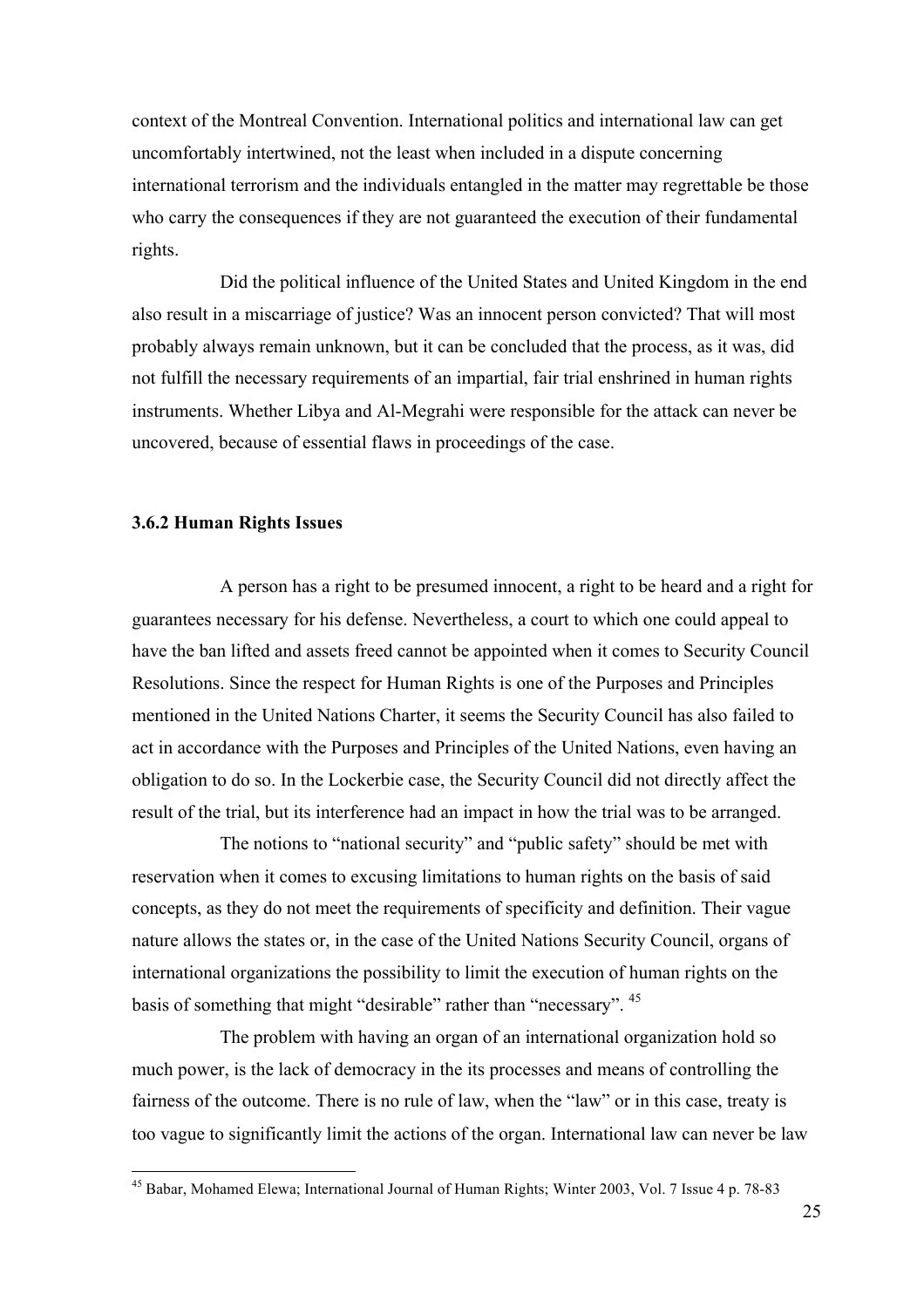in the traditional sense, because sovereign states cannot be bound by obligations in a similar way as governments in a domestic sphere.<sup>46</sup> Getting the international organs to respect the obligations the governments are required to comply with is the key factor, but without a single instance able to override for example the Security Council resolutions, not much can be done to bring back the respect for the rule of law, should the Council decide to disregard such limitations.

Professor Martti Koskenniemi has argued that international law is not in fact law, but merely politics<sup>47</sup> and unfortunately, this seems to hold true. The actions of the Security Council, as well of the International Court of Justice in the Lockerbie case, showed that the reality of the international politics can have a greater impact on the outcome in certain situations, despite treaty articles and promises to respect human rights or the sovereignty of other states.

The Security Council may have been created as an organ to guarantee peace and security for the world as a whole, but with the immense and somewhat unlimited power it possesses, it can also be used to uphold and promote political agendas of the leading nations. It can easily be concluded that usage of the Security Council for furthering an individual state's political agendas is an astounding error in the system that was created to protect peace and security in the entire world. Altogether, the design of United Nations and the Security Council was always a flawed one, since in the beginning getting the Council to act was challenging because of the power politics and the shift in the power balance cause a new kind of problem in restricting the actions of the Council.

Furthermore, protection of human rights, or at the very least, any guarantee to such protection is lacking in the current system. The United Nations Charter vows to promote respect for inalienable rights of humans<sup>48</sup>, but is itself not bound by any existing human rights convention or treaty and does earn criticism for that fact.

The importance of human rights is paramount, as it is one of the most important limitations to individual state governments and parliaments in using their authority over their citizens and it should not be possible to supersede these rights by turning to international organizations that are not bound by the same commitments. States form the membership of the United Nations and if the members are bound by the obligation to respect certain fundamental rights, the organization that ties the international community

 <sup>46</sup> Koskenniemi, Martti: The Politics on International Law: European Journal of International Law 1990 p 31- 32

<sup>&</sup>lt;sup>47</sup> Koskenniemi, 1990 p. 31-32<br><sup>48</sup> United Nations Charter, Article 1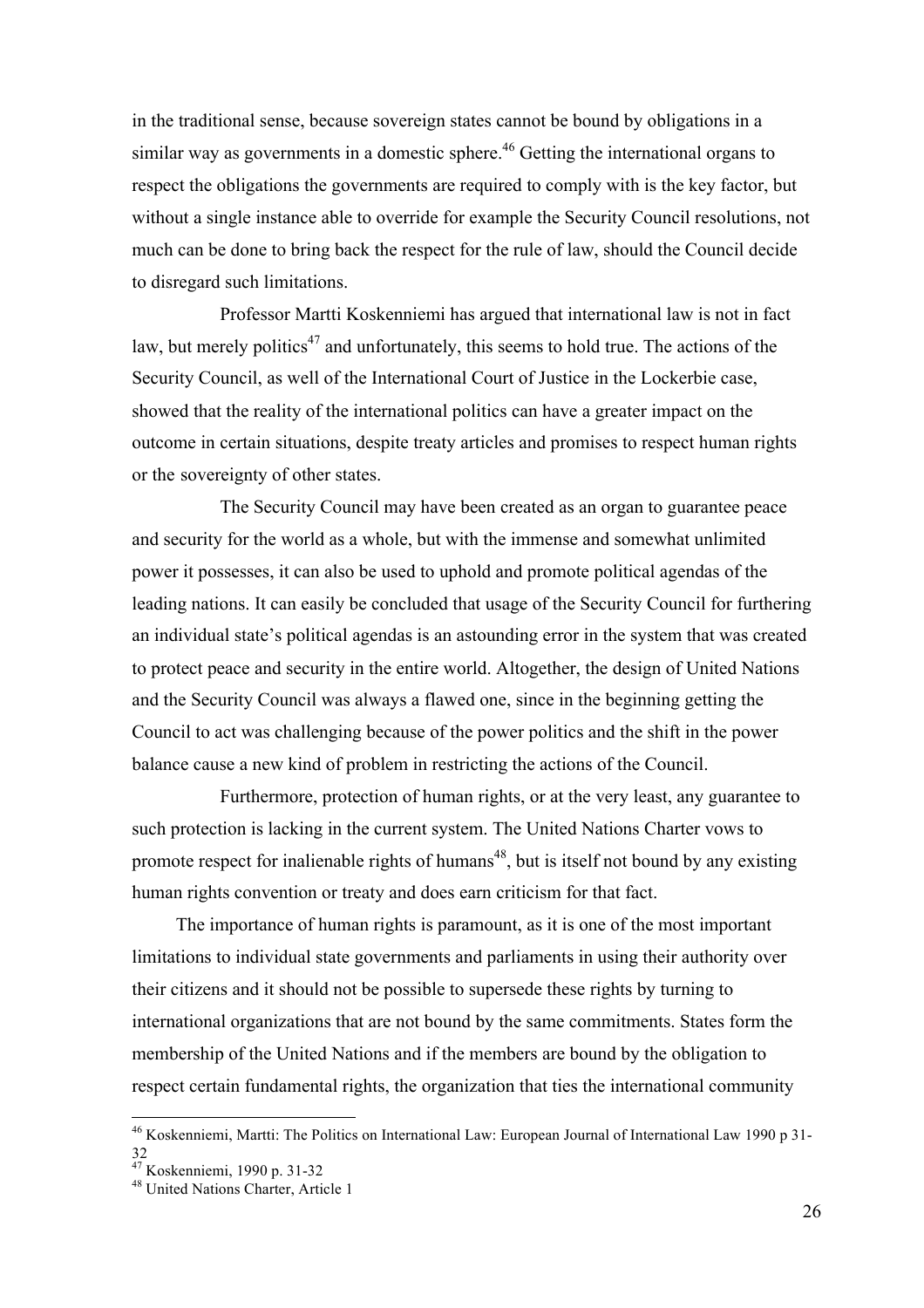together, should surely not be in the position to disregard such obligations. The lack of unity in obligations can reduce the credibility of the existing system.

Should the Security Council be appointed a court to perform judicial review over its actions? Perhaps, since as it is, the Security Council is too convenient a tool to be used to further the interests of certain states – at the expense of others. The Court, having a possibility to legitimize the actions of other organs of the UN, should not be taken as a hindrance to the effective functioning of those organs $^{49}$ .

This might result in disrespect and incompliance of the resolutions<sup>50</sup> even when the Council is actually performing its original duties in maintaining peace and security, which might have disastrous consequences. After all, there was a reason for the creation of an organ with the capacity to swift action. The concerns over maintaining the effectiveness of the Council and the suitability of the International Court of Justice to provide a restriction to the powers of the Council is to be debated further on, in another chapter of the thesis.

## **4 Authority and Function of the Security Council**

## **4.1 Historical Background of the Creation of the Security Council**

The Security Council is one of the most significant organs of the United Nations. It was established due to a need of an effective means to operate in case of a serious threat to peace and security. The objective was to avoid a new catastrophe such as the two World Wars had been. Originally, the Security Council was in several occasions unable to perform its duties, due to the tensions between the permanent member states and their power of veto. After the Cold War, however, the Security Council has been accused of exceeding its powers rather than failing to use them<sup>51</sup>.

The predecessor of the Security Council, the League of Nations, was miserably unsuccessful in its task to maintain peace and prevent the occurrence of another

<sup>&</sup>lt;sup>49</sup> Gowland-Debbas, Vera: The Relationship Between the International Court of Justice and the Security Council in the Light of the Lockerbie Case, American Journal of International Law, Volume 88, 1994 p. 677<br><sup>50</sup> Johnstone, Ian p. 308<br><sup>51</sup> Manusama, Kenneth: The United Nations Security Council in the Post-Cold War Era; App

Principle of Legality, Martinus Nijhoff Publishers, Leiden 2006p. 1-6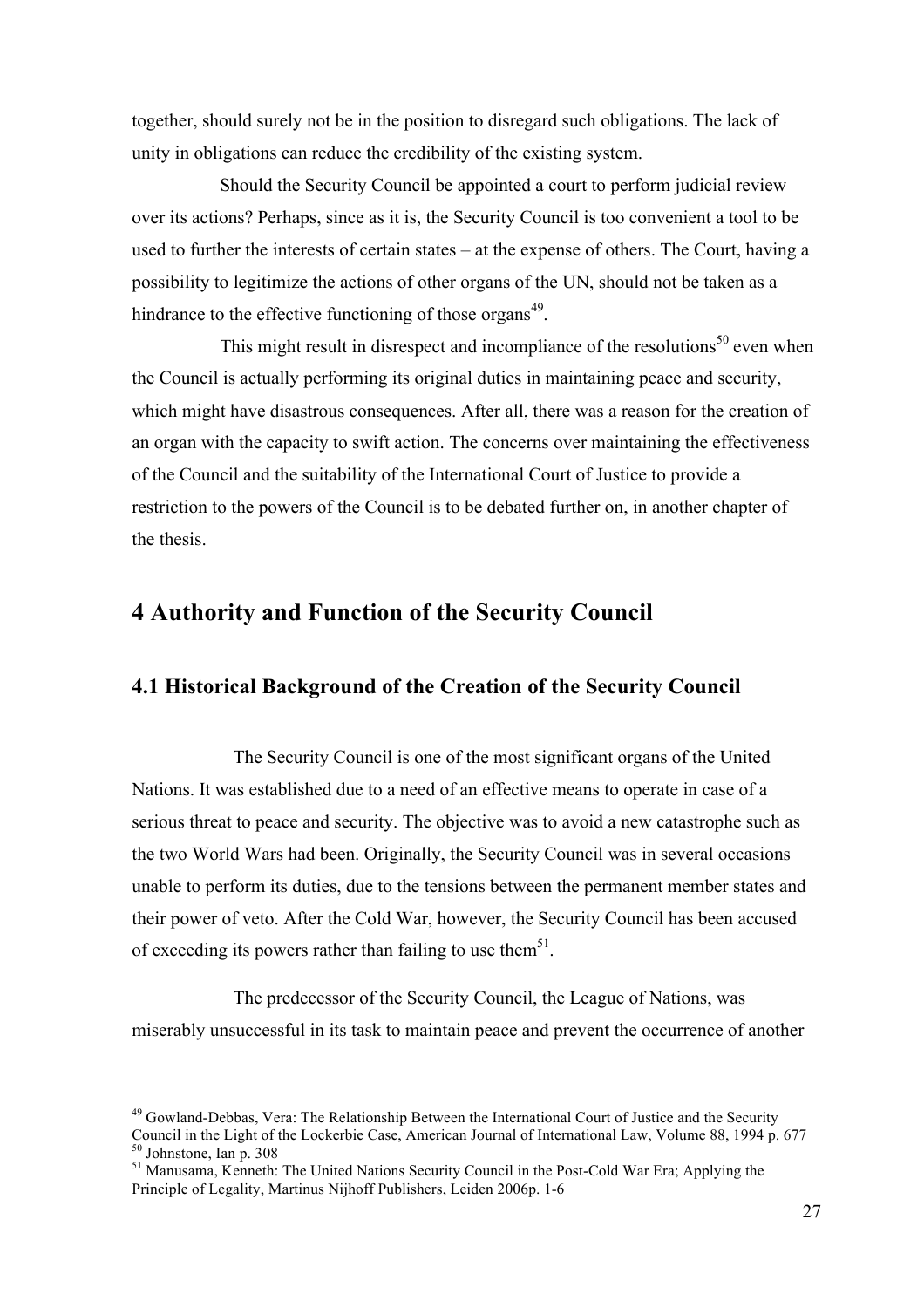World War by failing to appeal to the states essentially holding power in the world.<sup>52</sup> The architects of the United Nations did not want to repeat the mistakes and awarded the victors of the Second World War the right to permanent membership in the Security Council and the power of veto that it entailed, allowing them to keep the power in their hands. The permanent membership of the Council echoed firmly the outcome of the war, allocating the privilege to the Allies, the United Nation, United Kingdom, France, Soviet Union and China. The purpose was for the great powers to provide a system of checks and balances for each other and first the plan worked perhaps too well, virtually incapacitating the Security Council altogether. The combined powers of the permanent five were expected to have the capability to take effective measures in order to maintain collective peace and security in the world.<sup>53</sup>

Also the Security Council was designed to give the United Nations an effective organ, able to execute the decisions and bind member states to apply them. The League of Nations, not having had a similar locus of power, was even more depended on the Great Powers, to enforce its decisions, than the United Nations is today.<sup>54</sup>

## **4.2 The Basis of the Authority in the United Nations Charter**

The United Nations Charter declares that the member states bestow the Security Council with the primary responsibility for the maintenance of international peace and security. The Charter empowers the Council to take action when a threat to the peace or a breach of peace occurs. What constitutes a threat to the peace or a breach of peace has been left for the Council to determine.<sup>55</sup>

The United Nations Charter states a range of sanctions the Security Council has the authority to apply, when breach of peace or threat to it has been identified. The range includes complete and partial interruption of economic relations and of rail, sea, air, postal,

 $52$  This can be exemplified by mentioning the fact that the main designer of the League of Nations, a The United States, never joined the League itself.<br>
<sup>53</sup> Hossein, Kamrul: Limits to Power? University of Lapland Printing Centre, Rovaniemi 2007 p. 3

<sup>&</sup>lt;sup>54</sup> This notion naturally refers to the predominance of the five permanent members of the Security Council, when it comes to deciding about enforcement action towards a state or an entity that poses a threat to peace or is in breach of it.

<sup>55</sup> Hossain, 2007 p. 9-14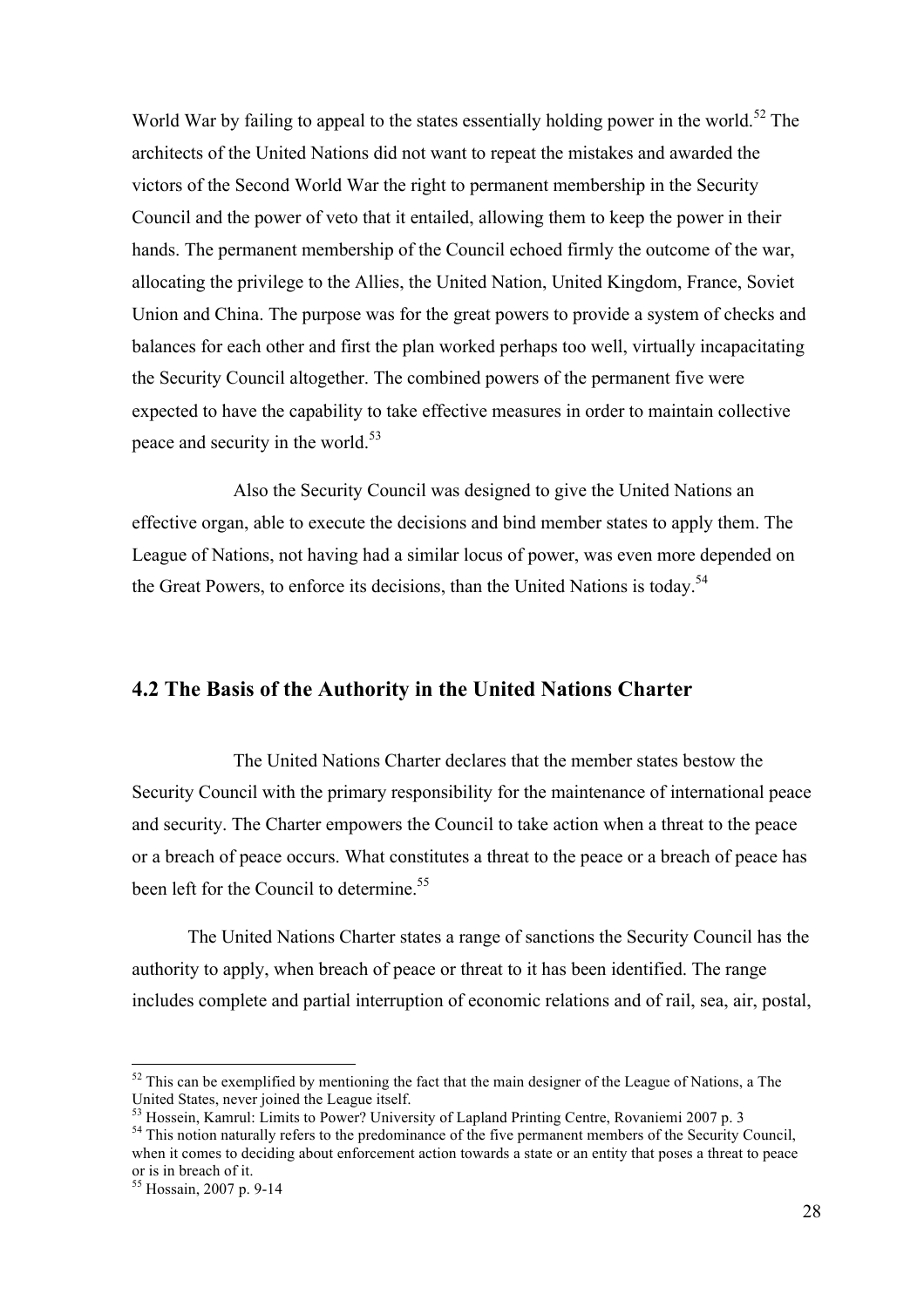telegraphic, radio and other means of communication and the severance of diplomatic relations<sup>56</sup>

The Security Council resolutions to impose sanctions are legally binding to United Nations member states who must implement them. The Security Council, acting under the United Nations Charter, holds extensive power, being virtually at liberty to decide when a threat to the international peace has occurred and what the appropriate measures to be taken are<sup>57</sup>

While paragraph 2 of Article 39 states that the Security Council must apply its sanctioning powers in accordance with the United Nations Purposes and Principles, it has been argued that the paragraph does not form a specific enough restriction to significantly limit the Councils authority. This however, seems to have been intentional, as the founding states of the United Nations wanted the Council to be able to act swiftly and effectively and drafted the limitations to its powers to a rather flexible form.<sup>58</sup>

The sanctions can be applied against single states, multiple states, non-state entities and individuals. Lately the Security Council has targeted the sanctions against individuals more often, which has also been called a "smart sanctions" policy. Directing the sanctions towards individuals who are, or might be, responsible for organizing terrorist movements, has been regarded "smart" due to the fact that the targeted sanctions presumably have more effect on the people actually responsible for the threat to or breach of peace. The measures most suited to target individuals include travel bans and asset freezes. Asset freezes aim to prevent the targeted individuals from funding or assisting terrorists or participating in their activity.59

However, as discussed in connection to the *Kadi* case previously, the human rights issues related to allowing an intra-governmental organ to impose sanctions on particular individuals is questionable to say the least. The rights of the individual can be very hard to guarantee, when the organ deciding on the sanctions has not originally been designed to perform judicial functions or to handle appeals.

<sup>&</sup>lt;sup>56</sup> Farral, Jeremy Matam: United Nations Sanctions and the Rule of Law, Cambridge University Press, 2007<br>p. 64<br> $\frac{57 \text{ F}}{255 \text{ F}}$ 

 $57$  Farral, 2007 p. 62-68<br>  $58$  Schweigman, David: The Authority of the Security Council under Chapter VII of the UN Charter, Kluwer Law International, The Hague, 2001 p. 27-30 <sup>59</sup> Farral, 2007 p. 131-132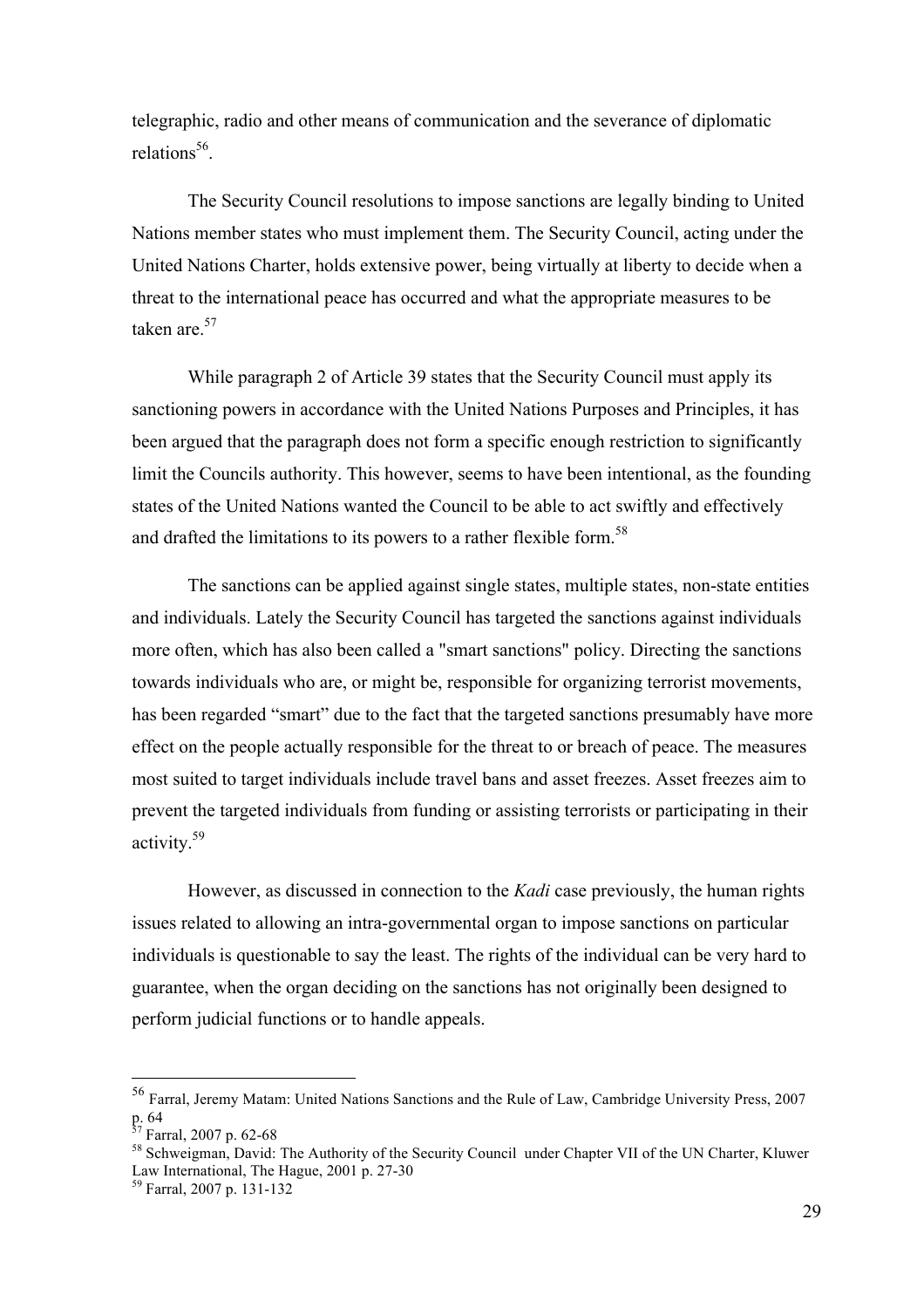## **4.3 Development of the Security Council Practise after the Cold War – New Functions of the Council**

### **4.3.1 The Security Council as a Judicial Organ**

The Security Council has been interpreted to have acted in a quasi-judicial ability. Recommendations of the Security Council to settle a dispute between states can turn into binding resolutions coercing one of the parties of the dispute to comply with what originally was a mere recommendation.<sup>60</sup> An example of such judicial action was seen in relation to the Lockerbie case, when the United States and United Kingdom succeeded in getting the Council to give a resolution prior to the International Court of Justice having an opportunity to release their judgment on the case before them. In fact, it could be argued that the Security Council stepped in to prevent the International Court of Justice from performing a duty assigned to it by the Charter.

The International Court of Justice, the judicial organ of the United Nations was assigned by the Charter to the role of solving treaty interpretation disputes between states, not to review the decisions of the political organs of the  $UN<sup>61</sup>$ . Instead of being allowed a chance to effectively rule on the interpretation of the Montreal Convention, the creative interpretation of the concept of "a threat to the peace" by the Security Council in fact solved the dispute by trumping the Montreal Convention by supremacy of Security Council Resolutions.

The engagement of the Security Council in judicial activity escaped criticism when the quasi-judicial declarations it made concerned situations where it was considered necessary in order to put an end to crises threatening peace. When the Council expanded onto establishing sanction against individuals that were for example, suspected of involvement in funding international terrorism, the reception was quite different.  $^{62}$ 

The secretary-general got involved by addressing the Security Council with specific list of the requirements the necessary human rights guarantees such as the right for

 $^{60}$  Hossein, 2007 p. 87<br><sup>61</sup> Akande, Dapo: The International Court of Justice and the Security Council: Is There Room for Judicial Control of Decisions of the Political Organs of the United Nations?, International and Comparative Law

 $62$  Johnstone, 2008 p.294-296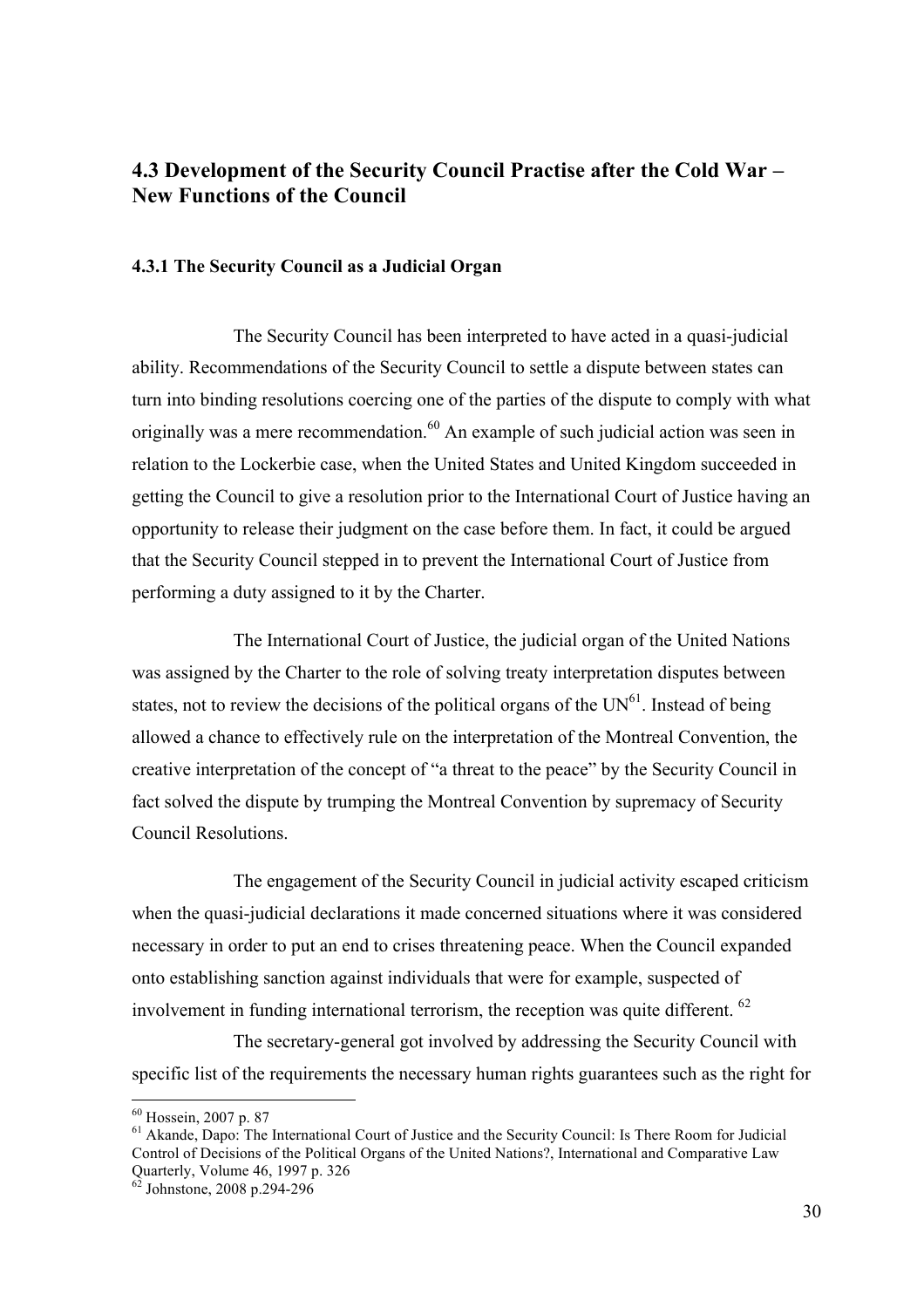a fair process<sup>63</sup> impose on the work of the Sanctions Committee and several other instances studied the procedures of the Committee with concern. The Security Council did ultimately seize on the proposals, but the concerns did not entirely evaporate. The General Court, as noted, was not convinced enough had been done to guarantee individuals the protection of their fundamental rights and the sanctions were still not permissible for implementation in the European Union law.

#### **4.3.2 The Security Council as a Legislator**

The legislative actions of the Security Council have also gotten a wary response. Whether and when Security Council resolutions constitute legislation, has been debated. Technically, since the Security Council produces binding obligations for member states without specific consent of those states, the resolutions might all be argued to generate new international legislation. However, it has been viewed that only resolutions that contain general and abstract obligations, not limited in time and applicable to an indefinite number of cases should be considered international legislation.<sup>64</sup>

Arguments for the Security Council to be allowed wide discretion in determining "a threat to the peace" the key to its powers under Chapter VII of the Charter can be based on the rapid development of the circumstances. That is to say, existing forms of threat to the peace have escalated and the Security Council needs to be able to interfere in threats that might have a variety of different manifestations to fulfil its purpose of maintaining peace and security. The abstract nature of the threat should not form an obstacle impossible to overcome or the object and purpose of the Security Council will become unattainable. $65$ 

It has thus been argued that the generalization of the obligations posed for the member states of the United Nations, does not create a situation where the Security Council exceeds its authority, since it is uncontested, that it has the authority to establish binding obligations of a more particular nature<sup>66</sup>. Naturally, the need to ensure the efficacy of the Council, which has been emphasized throughout, would suffer if the Council was

 $63$  The right to a fair trial, see chapter 2 of the thesis.

<sup>64</sup> Talmon, Stefan: The Secuirty Council as World Legislature, American Journal of International Law,

Volume 99, 2005 p. 175- 178

<sup>65</sup> Talmon, 2005 p. 177-181

<sup>66</sup> Talmon, 2005 p. 181-182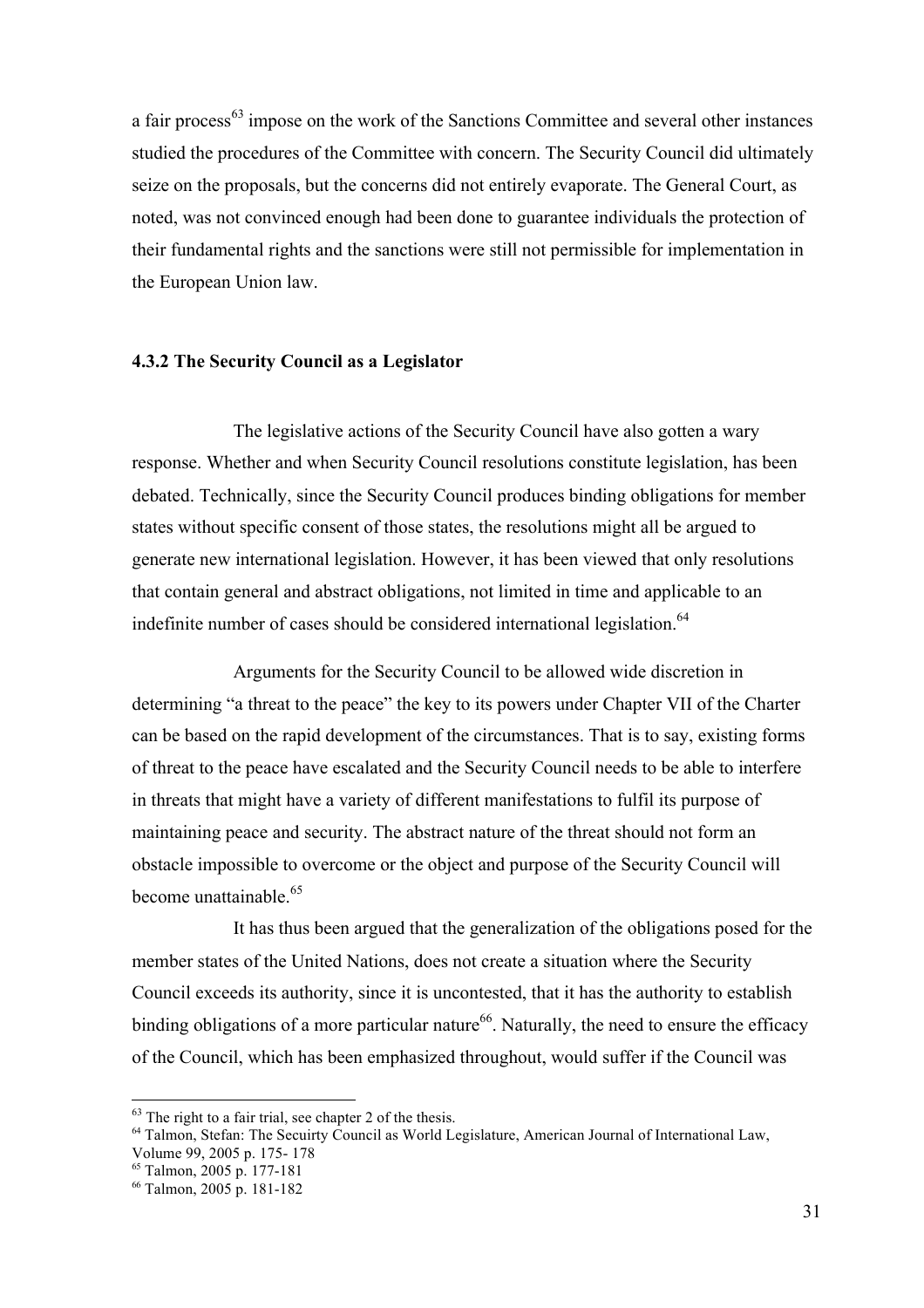limited to giving resolutions in particular cases at hand and forced to produce new resolutions for each manifestation of the same threat, for example international terrorism.

The defects observed in the Security Council wielding legislative power<sup>67</sup> include the indeterminacy of the resolutions compared to treaty-based legislation. The Resolutions have thus been described "more akin to directives than to regulations in European Community law". Due to the compromises made in preparing the resolutions, the language used may often be ambiguous and non-specific and states are left with the opportunity to apply the resolutions in accordance with their conception of the contents.<sup>68</sup>

As noted before, the nature of international law as actual "law" has been questioned. This is due to the dichotomous relationship the international law has with one of the basic elements it relies on, namely the concept of sovereignty. The state needs its sovereignty to enter into treaties that constitute international law. But if a state is sovereign, can it be bound by a treaty, should it wish to be unbound by it? The dilemma has led researchers of international law to conclude that international law is, in fact, not law at all, but merely international politics.

#### **4.3.3 Failures and Successes**

As stated before, the Security Council faced challenges in efficiency during the Cold War era. Since then, it has both succeeded and failed in its assignment for maintaining peace and security in the world. Most scholars applaud the handling of the Iraqi invasion of Kuwait in 1991, but skeptical evaluation of the reasons behind the success has also been presented. The existence or lack of national interest in any upcoming crisis will have a great input in the outcome. <sup>69</sup>

The lack of national interest in the peacekeeping missions of the Council has already proved to be a hindrance for the necessary swift and effective responses to threats to the peace and security. Even acts of genocide have not proved enough of an incentive

 $67$  Unless a definition according to which any obligations of the member states created by the Security Council is used, See, Talmon, 2005 p. 175-177 for the alternative definitions of the term "international legislation".

<sup>68</sup> Talmon, 2005 p. 189<br><sup>69</sup> Mahbubani, Kishore :The 16 Singapore Law Review Lecture Does The United Nations Security Council Enhance or Undermine International Law? Singapore Law Review, Volume 23, 2003, reminds during his lecture that the where the crisis takes place may very well affect the outcome more than it should, p. 41-42. The success in Kuwait might thus be connected to the resources in the area.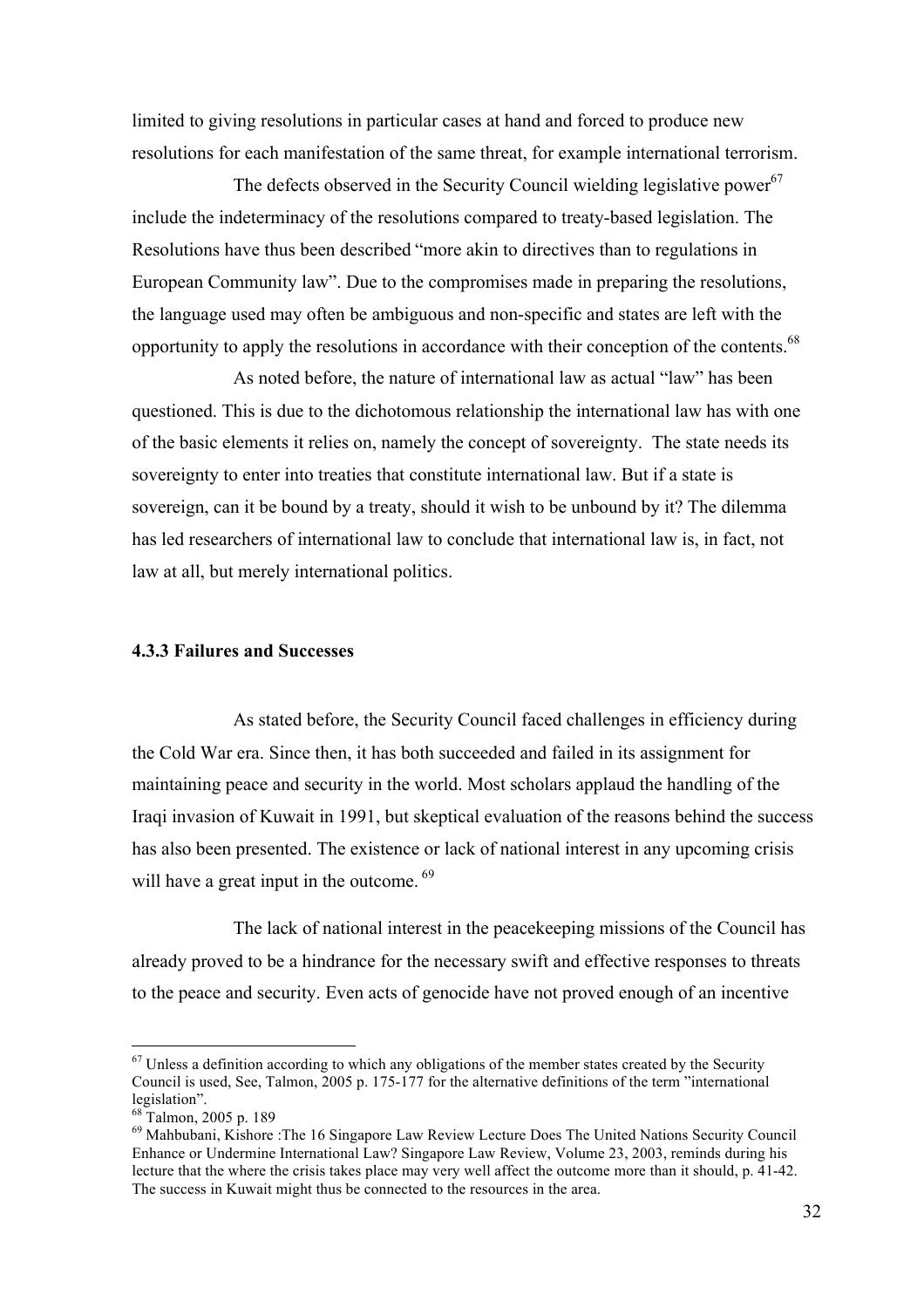for more active involvement of the United Nations through Security Council practice. The most alarming failures of the United Nations have been patched up with some more creative interpretation of the authority of the Council by the creation of ad hoc tribunals to manage the aftermath of the horrors in Rwanda and Yugoslavia.<sup>70</sup>

## **4.4 Restricting the Actions of the Security Council**

### **4.4.1 The Need for Defining Restrictions**

Since the Security Council took up a more active role after the end of Cold War, the extensive authority it can exercise has also given rise to a growing concern considering the applicability of any limits to the actions of the Security Council. Possible restrictions to the authority of the Council has been sought from human rights, jus cogens, general international law, sovereignty of states and the United Nations Charter itself. The following is an overview of the different sources of restriction.

### **4.4.2 The United Nations Charter**

The United Nations Charter can be considered the Constitution of the United Nations and due to the exceptional nature of the organization that essentially also makes it the constitution of the international community. The nature of the Security Council under the United Nations is political, but its authority is based on a legal document and should therefore be limited by law as well.<sup>71</sup>

An expectation that the purposes and principles of the Charter provide a limitation to the powers of the Council is plainly logical, since an international organ cannot be proven to have powers beyond the source of those powers. In the case of the Security Council, the source is the Charter and acting beyond the scope of the Charter cannot be acceptable to the international community. The question remains, what the limits

<sup>&</sup>lt;sup>70</sup> Mahbubani, 2003 p.38<br><sup>71</sup> Hossain, 2007 p. XIV and 86-89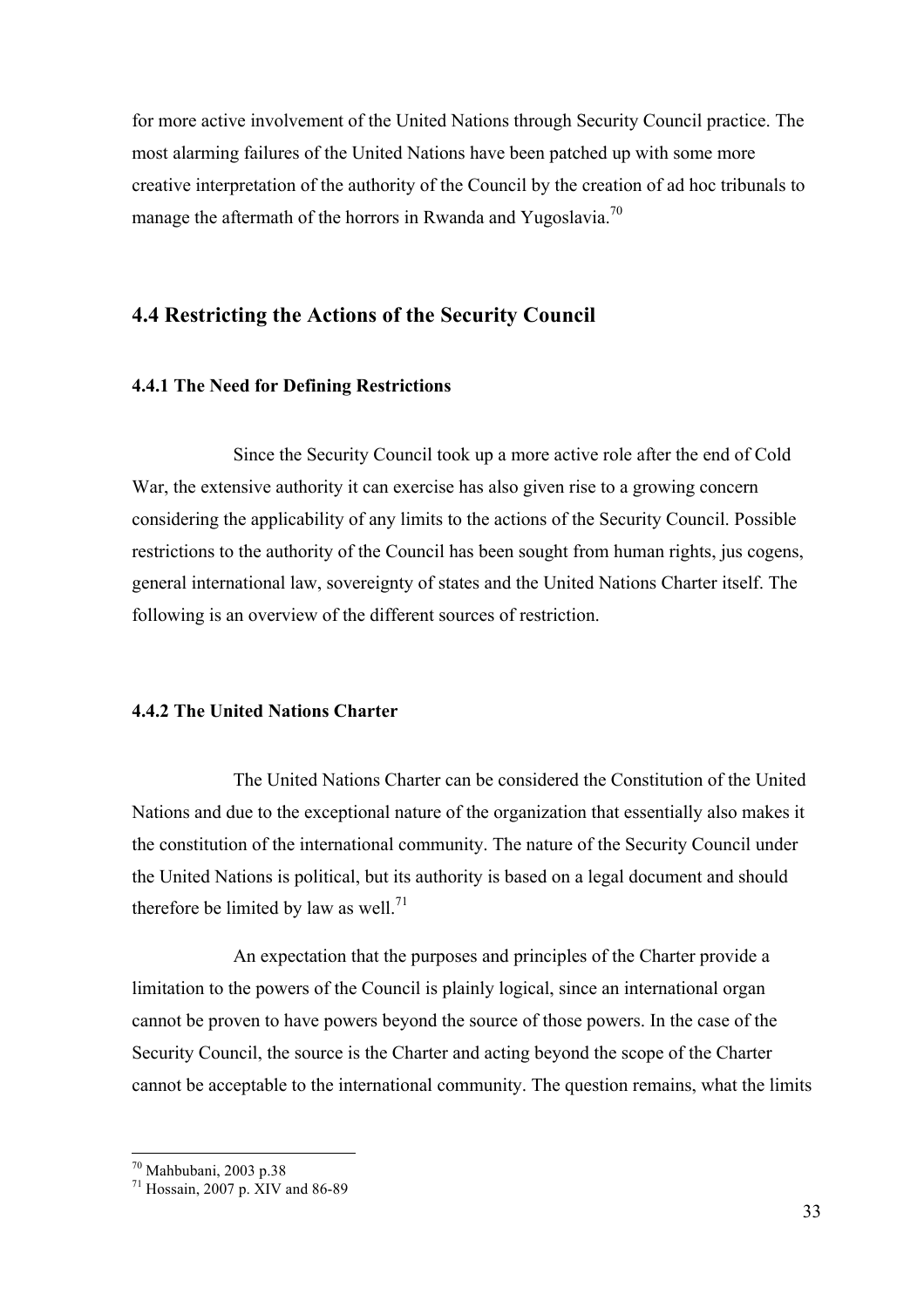to the scope of the Charter are and has the Council, interpreting the concept of "a threat to the peace" extended its own authority too far?

The Charter provides the Council power to take measures to maintain peace and security and it has been stated that some quasi-legislative actions might be necessary in the fight against the myriad of threats present or following. However, the Charter has also been considered a restriction to the power it allocates to the Council, since the implied legislative authority is limited to a specific sphere of legislation, namely peace and security and the maintenance of that sphere.<sup>72</sup>

The Council cannot be seen fit to create general legislation to fields of international law outside its sphere of authority, that is to say, when the matter at hand is not directly in correspondence with matters of peace and security. On the contrary, such general development of international law has been left to the General Assembly.<sup>73</sup>

The notion of necessity has been encountered in the chapter concerning the *Kadi* case when listing the human rights issues of the sanctions the Council has targeted against individuals suspected of funding international terrorism. Proportionality is an important aspect, when limiting the execution of human rights and contemplating the relationship between two conflicting rights.

Proportionality has been sought after also in the Security Council practise, noting that the Council should refrain from actions that are not strictly necessary or that are possible to carry out in another manner, less intrusive of the sovereignty of the member states. Council-driven legislation of a general nature might have been necessary when it came to the fight against international terrorism, since the usual means of international law-making had resulted in a convention not many states were committed to.<sup>74</sup>

What remains questionable in the light of human rights protection in the Security Council resolutions 1373 and 1540 is not the general, but the particular nature of the legislative character of those resolutions. The creation of the Sanctions Committee and the list of persons and entities the sanctions were to be targeted at forced the member states to freeze the funds of specific individuals and organizations, without the opportunity to investigate, whether the sanctions where rightfully targeted at people involved in funding

 $^{72}$  Talmon, 2005, p. 182-183<br> $^{73}$  Talmon, 2005 p. 182-183<br> $^{74}$  Talmon, 2005 p. 184-185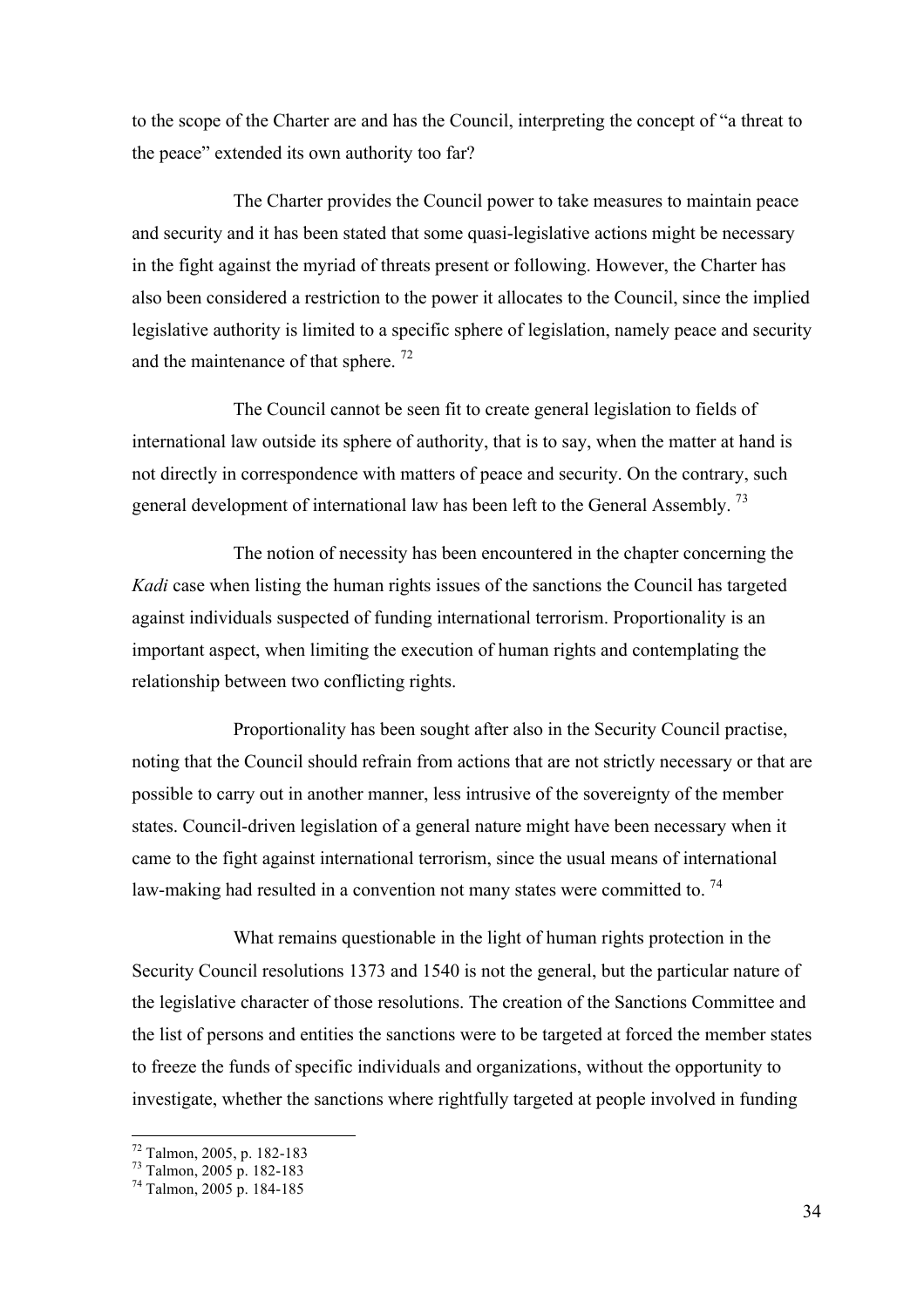international terrorism as described by the resolutions due to the binding nature and supremacy of the Security Council.

Arguments to the effect that only gross disproportionality of the object, maintenance of peace and security, and the means taken by the Council could lead to the Council exceeding its authority are based on the wide discretion the Charter grants the Council.<sup>75</sup> However, the Charter allowing the Council to determine the proportionality of its actions does not eliminate the possibility that the legislation of the Council could be perceived illegitimate, if the requirement of proportionality is overlooked.

The deduction that the Council cannot impose entire treaties on states that are not bound by said treaties has been considered another limit to the powers of the Council.<sup>76</sup> This seems more like restriction relating to legislation technique, since the Council can, in any case, impose the core obligations of a treaty on a state that has not agreed to it.

The constitutional character of the United Nations Charter has nonetheless been debated too, because unlike constitutions usually do, it only covers certain sectors of international law, like protecting international peace and security and is supplemented by other treaties, each responsible for regulation of their respective sectors or fields of international relations.<sup>77</sup>

## **4.4.3 Limits for the Purpose of Protecting Human Rights**

Since one of the three categories of the United Nations' field of operation is human rights and humanitarian, human rights earn the privilege to be considered one of the restrictions to the powers of the United Nations Security Council. One suggestion contains improving the expertise of the Sanctions Committee by replacing diplomats with legal specialists who would be better equipped to deal with the legal and humanitarian issues connected to imposing sanctions.<sup>78</sup> This to me would distantly resemble creating a judicial committee to manage the appeals and pleas of the individuals and organizations targeted

<sup>&</sup>lt;sup>75</sup> Talmon, 2005 p. 185<br><sup>76</sup> Talmon, 2005 p. 185-186<br><sup>77</sup> De Wet, Erika, The International Constitutional Order, International Comparative Law Quarterly, Volume<br>55, Issue 1, 2006 p. 53-54

 $\frac{78}{16}$  Hossain, 2007 p. 328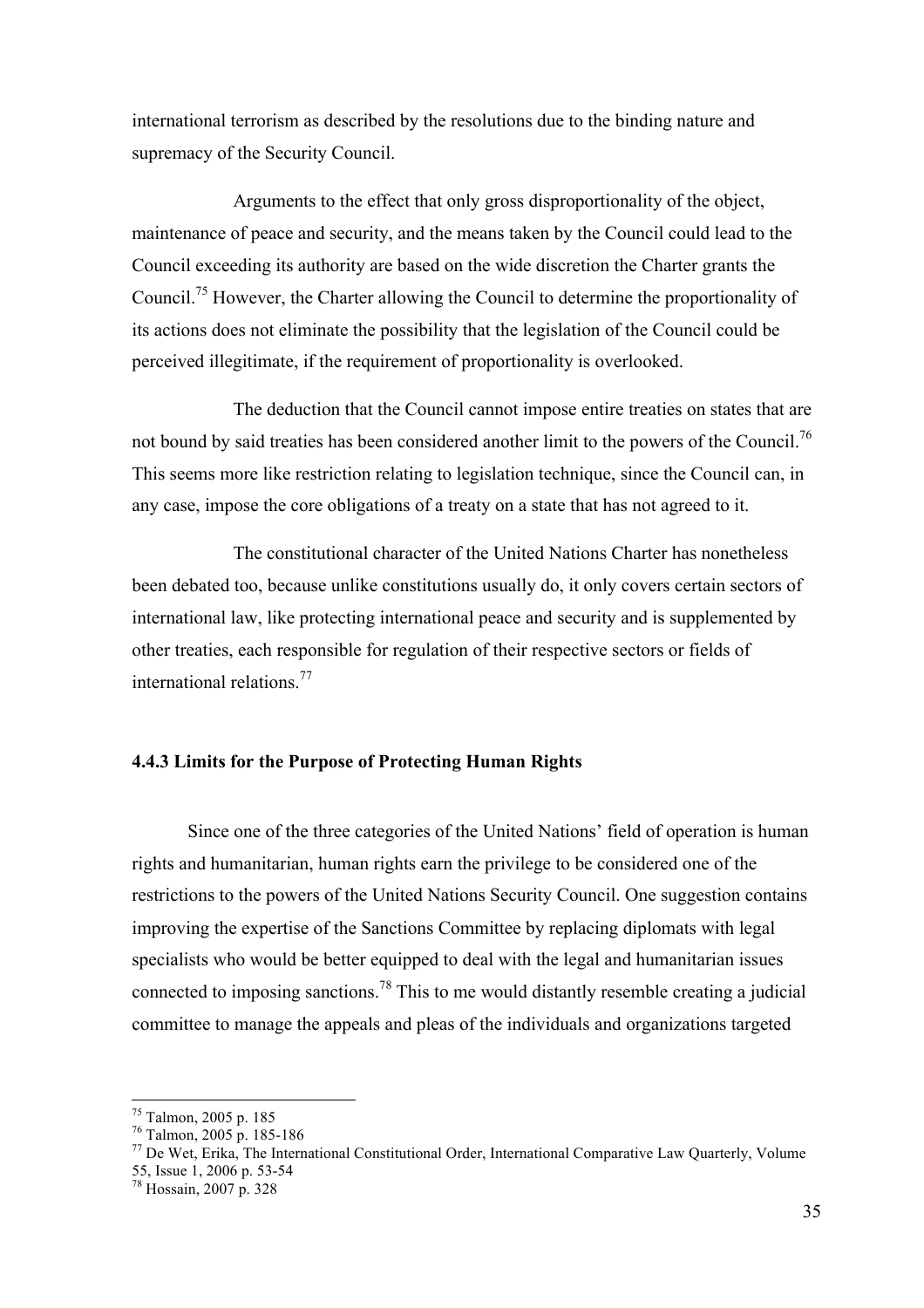with the sanctions, the lack of which has been one of the problems emerging from the use of "smart sanctions".

The reluctance of governments to include human rights clauses into international treaties is connected to the fact that the national human rights obligations might prove difficult to merge with the international ones due to the diversity of human rights standards around the world.79 Despite the fact that human rights are not a concept free from reasons for criticism and should not be deemed unproblematic and morally harmonius, especially in a fundamentalist or formalist manifestation, it is a concept that allows a powerful set of arguments for the promotion of freedom. This is considered to be caused by the nature of rights as both universal and particular. $80$ 

The promotion of human rights in for example economic integration treaties has been considered especially beneficial to the less developed countries, allowing the individuals more room for self-development, when the fair distribution of goods and opportunities is globally regulated. It has even been stated that the democratic legitimacy of the treaties derives from the promotion of respect for human rights.<sup>81</sup> which can perhaps be applied to establishing legitimacy for a fundamentally undemocratic organ such as the Security Council.

Erika De Wet has observed the constitutionalization of the international law in her article. Despite the fact that she does not consider the United Nations Charter a constitution she calls for recognition and execution of norms based on common values such as fundamental human rights. She also introduces an idea of a layered reality of international value system, where norms are either *jus cogens*, have gained the status of *erga omnes* instead of just being based on an idea of bundles of bilateral obligations or are norms which do not yet have the status of *erga omnes* or peremptory norms but are gaining wide recognition.<sup>82</sup>

De Wet questions the significance of democracy as a guarantee of legitimacy and finds proof by comparing the constitutions around the world to the peremptory or *erga omnes* norms of the international sphere and concluding that a great deal of similarities can be detected. She also analyses the roles of the national and international courts and tribunals in protecting and maintaining what she calls the "common values" in the world and in providing a check for powers of the supra-national organs such as the United

<sup>&</sup>lt;sup>79</sup> Petersmann, 2002 p. 625-626<br><sup>80</sup> Koskenniemi, 2001 p. 41-44<br><sup>81</sup> Petersmann, 2002 p. 630-632<br><sup>82</sup> De Wet, 2006 p. 57-59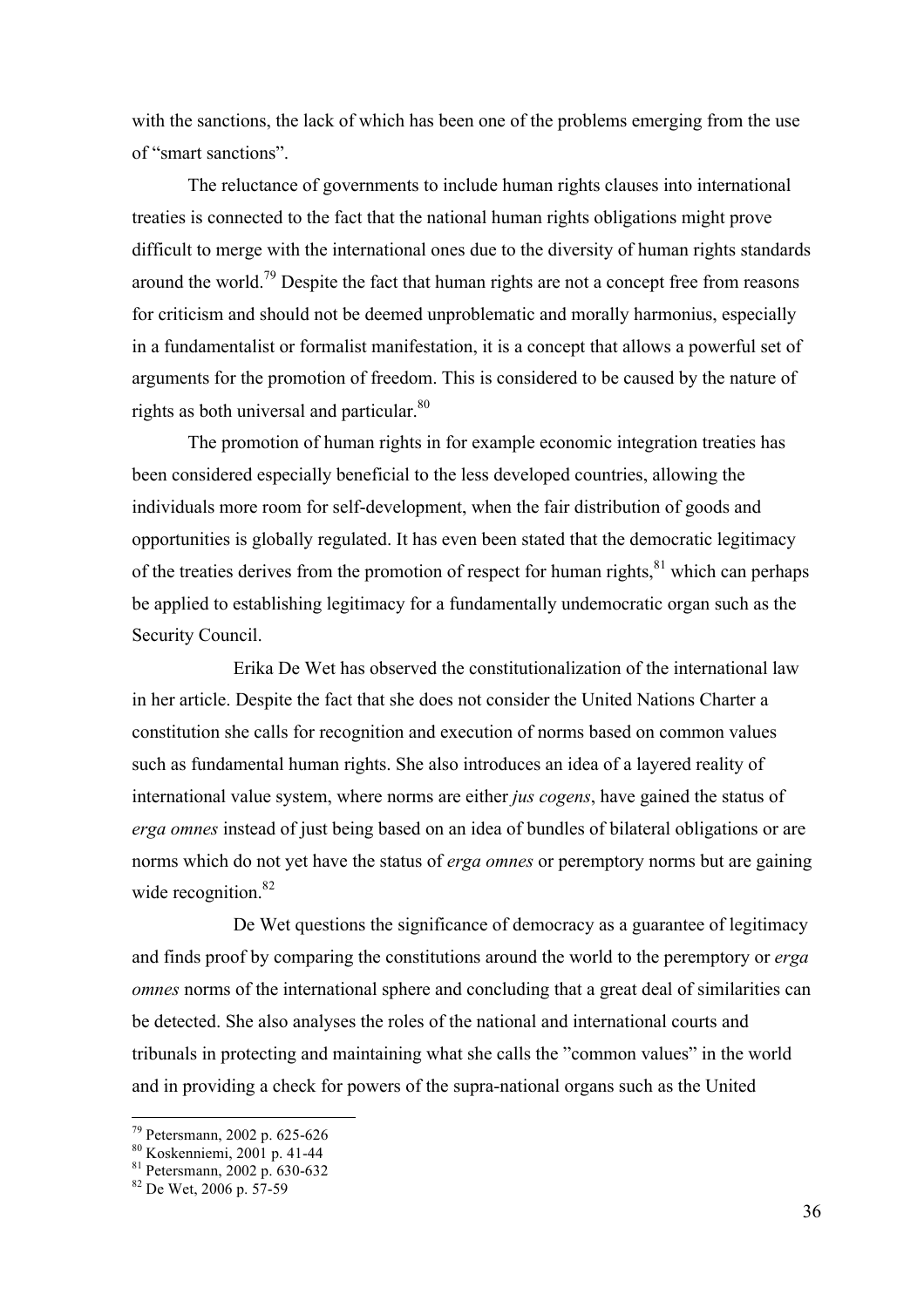Nations Security Council. Allowing the national courts to examine the legality of the Security Council resolutions may cause the supremacy of the resolutions to suffer and decrease the efficacy of the Council. <sup>83</sup>

Development back towards national hegemony and creating distance to the idea of common values of mankind has caused concern. The return to an international society were decision-making occurs exclusively within nation-states without an agreed ground of common values, might put the rights of the individuals in danger.<sup>84</sup>

Human rights can prove an invaluable asset in promoting common values. The human rights that have caused much discussion through their conflicts with Security Council resolutions are portrayed in more detail in Chapter 2 of the thesis.

## **4.4.5 Judicial Review of the Security Council – The Relationship with the International Court of Justice**

The problem with the Security Council imposed sanctions is not just the fact that some of them do not always meet the requirements set forth by the Universal Declaration of Human Rights and other fundamental rights obligations, but also that there is no judicial organ competent to coerce the Security Council to change its procedures or to reverse the sanctions. As noted in a previous section, instead of being under the jurisdiction of the International Court of Justice, the Security Council has even taken action to interfere in proceedings before the Court.<sup>85</sup>

Earlier, when drafting the United Nations Charter, it was suggested that the International Court of Justice should be competent to review the action taken by the Security Council, but as the purpose of establishing the Security Council was to create an organ that would be able to act swiftly when necessary, the states decided not to limit the Security Council's authority by obligating it to answer to the International Court of Justice. In theory, this gave the Council virtually unlimited power.  $86$ 

<sup>&</sup>lt;sup>83</sup> De Wet, 2006 p.69-70<br><sup>84</sup> De Wet, 2006 p. 71-76<br><sup>85</sup> This, of course refers to the interruption of the Aerial Incident Over Lockerbie, Provisional Measures proceedings by the Council Resolution insisting that Libya should succumb to the demands of the U.S and the UK.

<sup>86</sup> Farral, Jeremy Matam: United Nations Sanctions and the Rule of Law, Cambridge University Press, 2007 73-75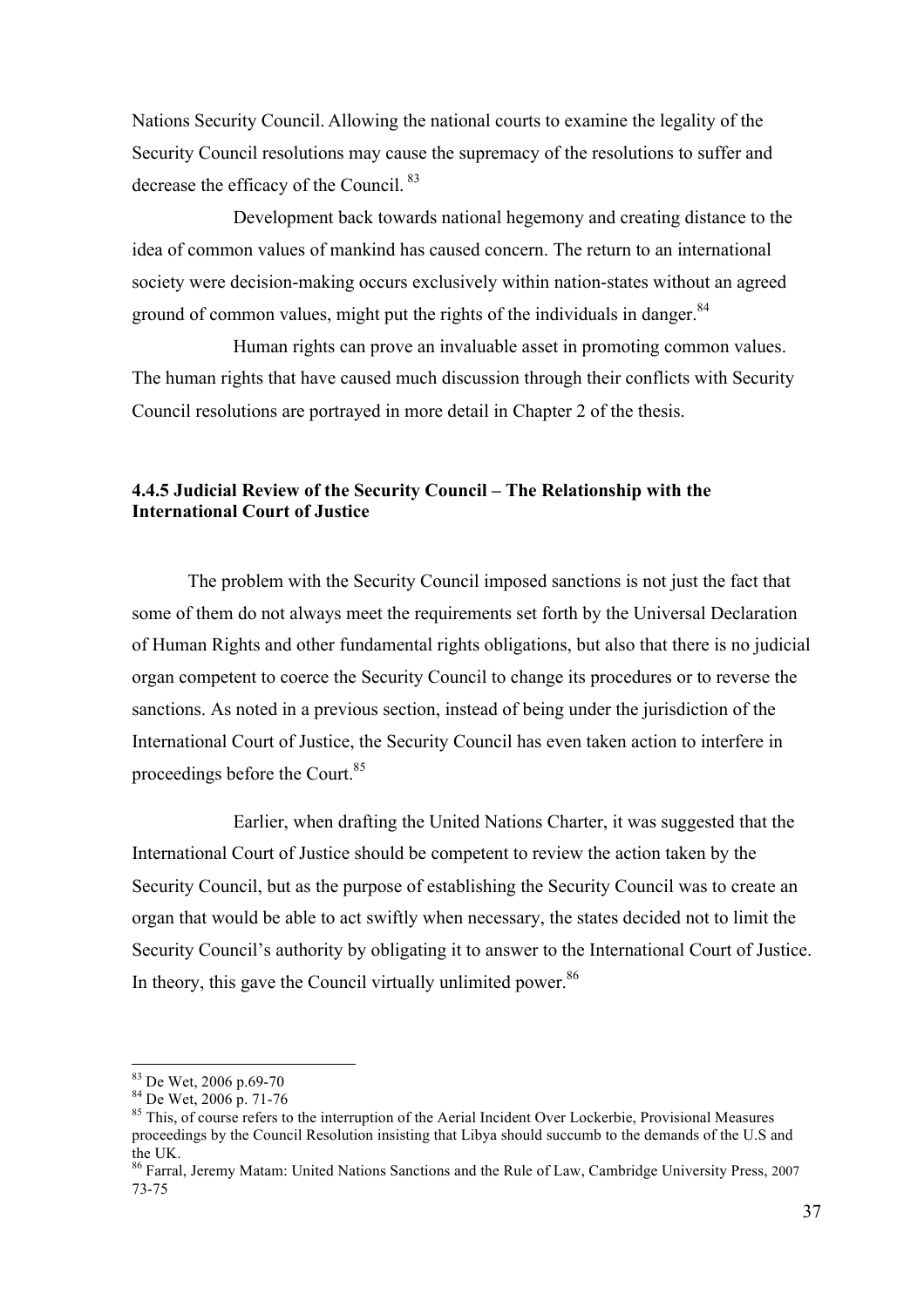The International Court of Justice might receive an opportunity to give an advisory opinion on the limits to the authority of the Security Council, if two thirds of the General Assembly agree to request one. Gross disregard of possible authority issues by the Council could lead to the International Court of Justice declaring action of the Security Council ultra vires. Regardless of the advisory nature of such declaration, this would no doubt be a result the Council would wish to avoid. The compliance pull of the resolution would surely decrease notably if the Court found it in conflict with the Charter.<sup>87</sup> Again, it is essentially in the hands of the General Assembly to choose to resort to these measures. Applying such pattern of control would return the power to the "parliament of the United" Nations, which might relieve the democratic deficit of the international law by allowing the non-members of the Security Council more influence.

The practical difficulties in assigning such power to the Court might prove overwhelming though. The general jurisdiction of the International Court of Justice is not accepted without provisions even in the current circumstances. How the permanent member states of the Security Council would react to extending the Court's jurisdiction is undetermined. The notion of utilizing the "uniting for peace" conception as more of an incentive for the Council to carry out its duties accordingly rather than actively applying such an innovative measure might gain more success in practise.

The International Court of Justice never ruled on the merits of the Lockerbie case, because the parties of the dispute withdrew the case. Whether the International Court of Justice could have taken up the authority to annul Council legislation, remained thus unanswered<sup>88</sup>. However, admitting the supremacy of the Council resolution when handling the provisional measures implied that the Montreal Convention would not have been applicable after the Council had obligated Libya to provide the mentioned "full an effective response" to the demands of the United States and United Kingdom.

The relationship between the Court and Council has been described through the differences in the nature of the organizations; the Court having been appointed the legal function of the United Nations and the Council the political.<sup>89</sup> As has been described

<sup>&</sup>lt;sup>87</sup> De Wet, 2006 p. 65-66<br><sup>88</sup> Matheson, Michael, J.: ICJ Review of Security Council Decisions, George Washington International Law<br>Review, Volume 36, 2004 p. 618

 $89$  Gowland-Debbas, Vera: The Relationship Between the International Court of Justice and the Security Council in the Light of the Lockerbie Case, American Journal of International Law, Volume 88, 1994 p.57- 59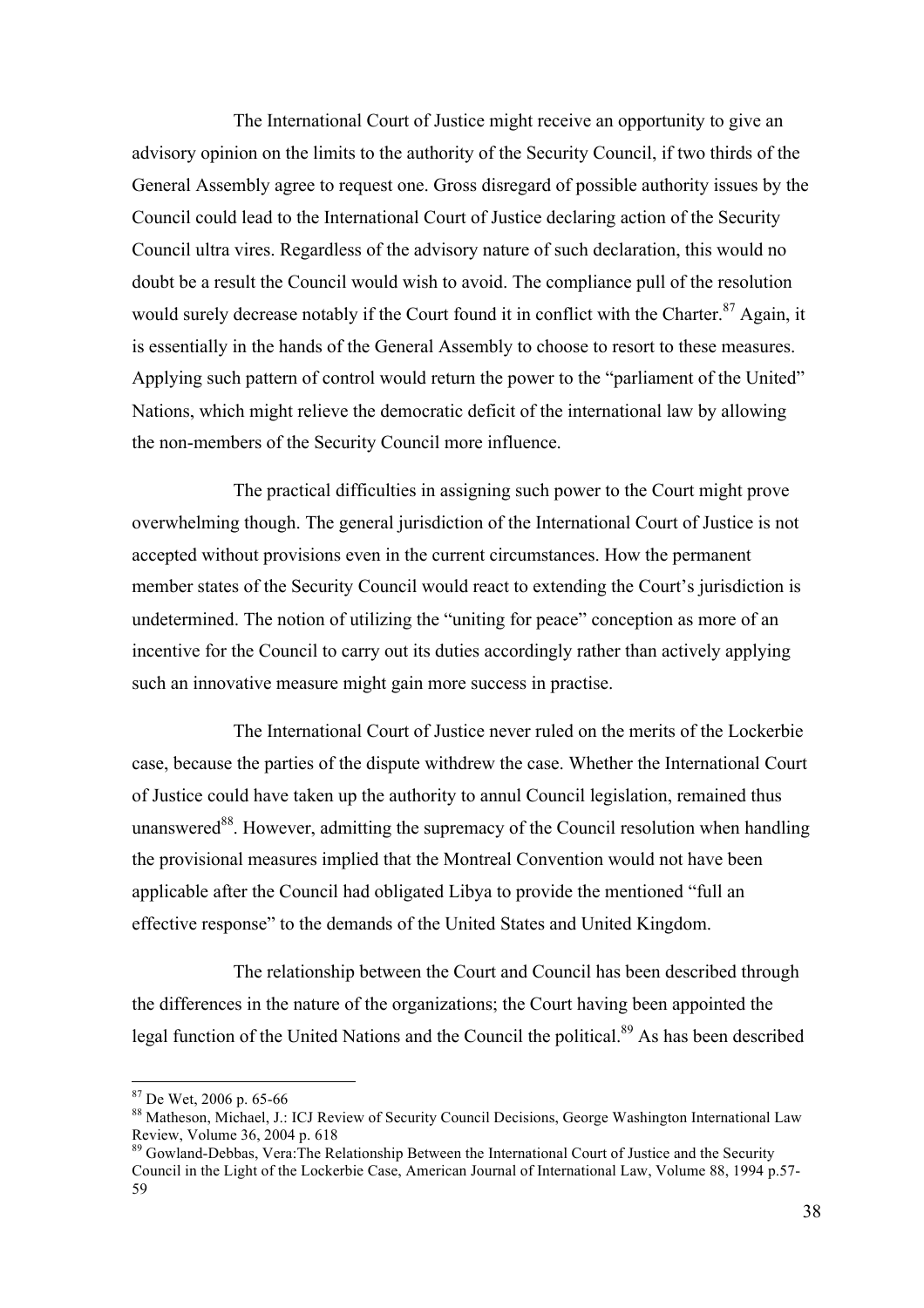in this thesis, though, the functions of the Council are not merely political in nature, but it has been argued to have acquired legislative and judicial capacities as well. The measures the Security Council can take on behalf of the United Nations to preserve peace have been considered legal sanctions for threatening the peace, but the absence of a condition for the Security Council to apply the sanctions only in cases of breach of international law can defeat the comparison. 90

The International Court of Justice may have been considered unsuitable to review the Council's decisions due to their political nature. However, if the ICJ is considered the supreme judicial organ, which should not be considered sufficient grounds for extension of the ICJ competence over the matters left for the Council to determine, should it not then at least have the power to review the resolutions of the Council, when the Council is effectively acting in a quasi-judicial role?

### **4.4.5. Other Sources of Restrictions**

For example in the Lockerbie case, a multitude of concepts would have spoken for a different outcome. The sovereignty of states provides states the right to assume that their international relations will be governed according to their treaty commitments. Democracy has been viewed as a prerequisite for legitimacy of national governments. Traditional concept of democracy is unfortunately ill suited to provide legitimacy for international government, at least when the obligations imposed on the states are not ones that the national government has directly agreed to $91$ .

The obligations the Security Council Resolutions under the Chapter VII can impose on states are not depended on express approval of the national governments but rather; take supremacy over all other obligations the states may have committed to willingly. It has been argued that the consent of the states to be bound by the United Nations Charter does not suffice to qualify the decision making of the Council democratic<sup>92</sup>

<sup>90</sup> Gowland-Debbas, 1994, assessing draft articles on state responsibility p.58 <sup>91</sup> Bodansky*,* Daniel: The Legitimacy of International Governance: A Coming Challenge For International Environmental Law? The American Journal of International Law, Volume 93, Number 3, 1999, p.597<br><sup>92</sup> Bodansky, 1999 p. 597-598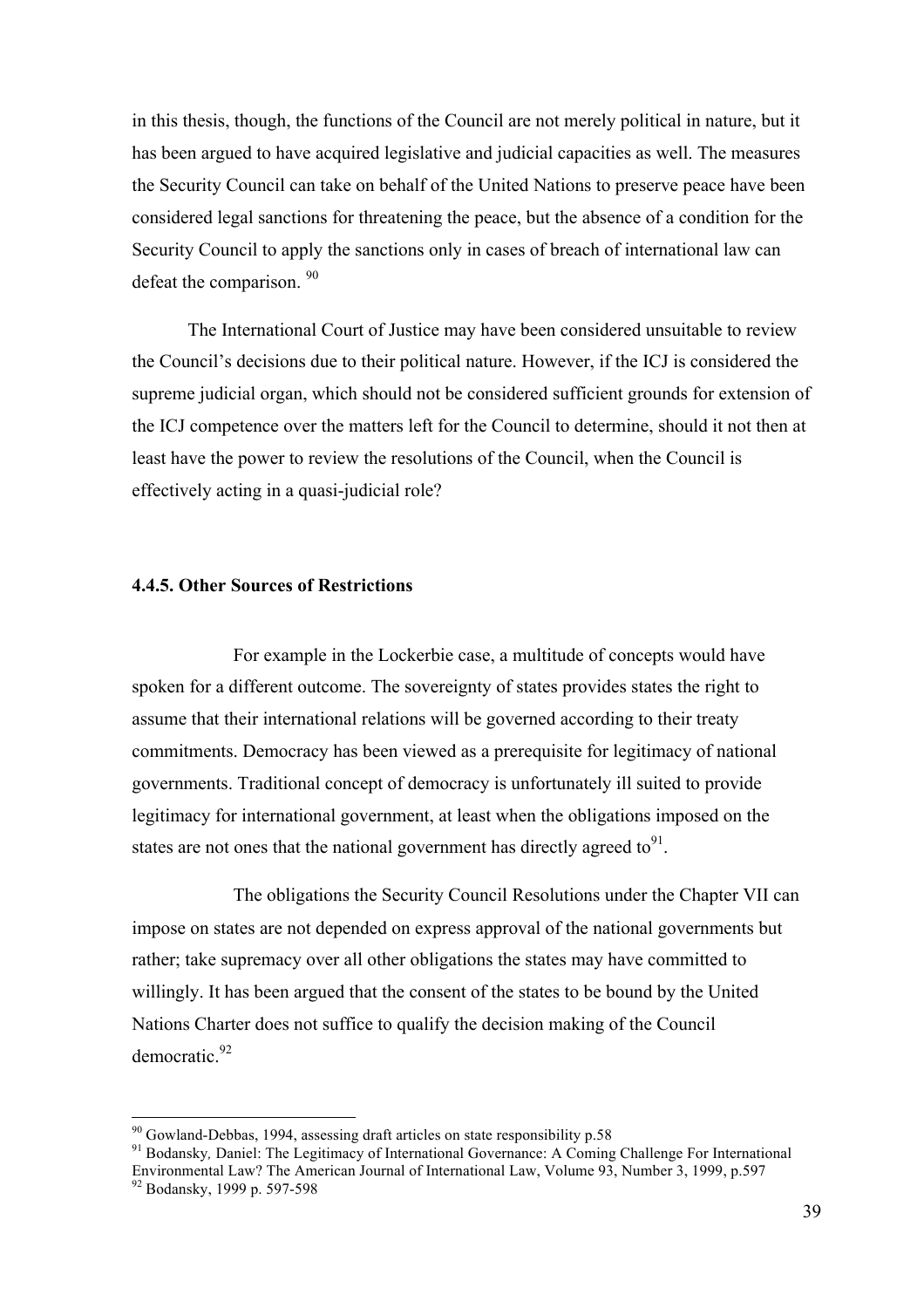The problematic behind the idea of democracy as an indicator of legitimacy, and how poorly the concept of democracy fits the international sphere of activity should be pointed out. While state consent continues to be the most important indicator of legitimacy of international legal instruments, the world should pursue a different solution to managing co-operation of states in order to create an effective means for battling the common problems of mankind. $93$ 

# **5 Future Developments and the New World Order?**

## **5.1 Current World Order and the Security Council?**

Kanthian theory on the creation of a world government describes its occurrence connected to a catastrophe that would bring the world together to act "rationally" in an extreme situation. It has been stated, that it cannot be known what would actually happen in such a post-catastrophic situation. However, we have seen the creation of the most extensive international organization yet arise from the ashes of a devastating intercontinental war that left behind both direct victims of the war and victims of a genocide.<sup>94</sup>

Next catastrophe to inspire the sovereign states to release some of their domestic authority to global actors can very well be environmental rather than military. The reliability and legitimacy of the international organizations, such as the United Nations and the executive organ, like the Council needs to be increased by allowing the subjects to affect the decisions of the decision makers more – that is, to incorporate democracy into the process.<sup>95</sup>

While several options from Marxist global proletariat to a world without international relations have been presented to rival the existing order, it has also been thoroughly argued that any drastic enough changes that would lead to the demise of the state system are not probable in the foreseeable future. On the contrary, the state system is mostly accepted as the inevitable base to any possible changes in the political environment of the world.

<sup>&</sup>lt;sup>93</sup> Bodansky, 1999 p.599-600<br><sup>94</sup> Bull, Hedley: The Anarchical Society, New York, Palgrave, 1977 p. 252-253<br><sup>95</sup> See, Franck, Thomas: The Emerging Right to Democratic Governance, American Journal of International Law, Volume 86, Number 1, 1992 p 46-52 on the democratic entitlement.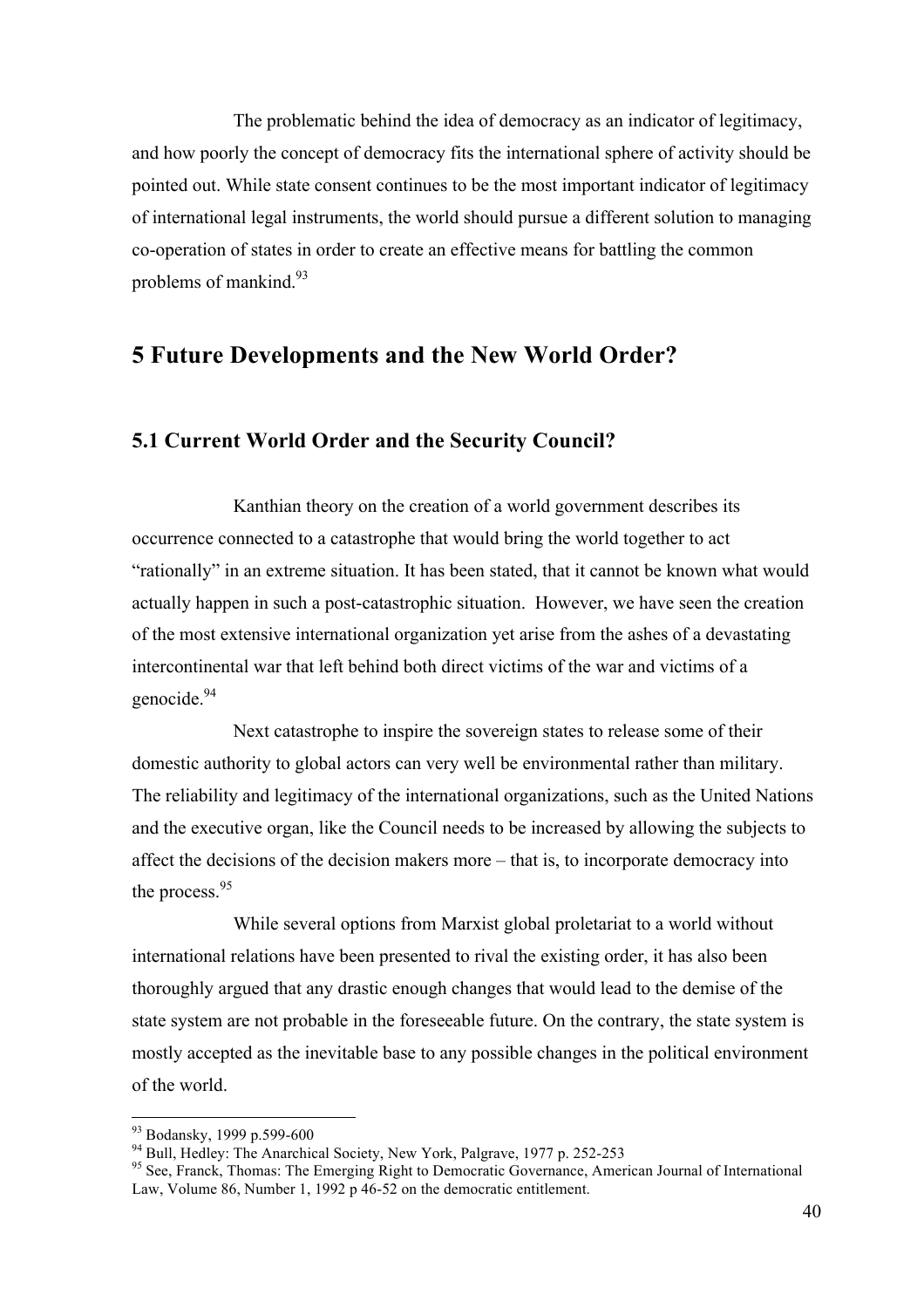It is highly unlikely though, that any of the great states would give up their status as super powers, in order to allow the formation of a global government. It can be seen clearly enough in the reluctance of the United States to sign away the right to prosecute their own citizens, even when charged of an international crime such as genocide, in favour of the International Criminal Court . Environmental treaties, like the Kioto Convention have not gained much more success. In general, the European countries have been more willing to tie themselves to the global rules of an international society, while the Americans are more in favour of a unilateral take on the world.<sup>96</sup>

Regionalists see the current state system as just a one of the stages of development of the state system and regional joint states as the tendency of the future. Although some regionalists have even gone far enough to create a division of states into regional interest groups, because the possibility of superpower-lead world politics is seen as a threat to the interests of the Third-World countries.<sup>97</sup>

The concern is that international politics lead solely by the great powers would increase the unjust nature of the world order and not allow some parts of the world any influence on the development. But regionalism can be criticized by pointing out that even regional rule would put some of the states in to an unfavourable situation, where the most influential state of the region would take over regulation of the internal affairs.<sup>98</sup>

Some are also afraid that when international relations are handled through government networks more so than within international organisations, the weaker states lose ground to the stronger great powers, because government networks are not as visible and are therefore harder to keep track of. Governments of influential states may have even more possibilities to dictate the direction of joint global actions. This is also one of the key issues of extensive authority the Security Council wields along with the human rights concerns.99

## **5.2 Sovereignty as a Prerequisite of International Law**

Sovereignty has been claimed to have lost its "resonance" as a defensive shield against the interference of other states to domestic affairs. Despite the objections of states, the norm of sovereignty does not extend quite as wide anymore. Human rights and

<sup>&</sup>lt;sup>96</sup> Fukuyama, Frances: State Building, Profile Books, London, 2004, p.143<br><sup>97</sup> Bull, 1977 p.294-299<br><sup>98</sup> Bull, 1977 p.294-299<br><sup>99</sup> Cohen-Tanugi, Laurent: The Shape of World to Come, New York, Columbia University Press, 20 p.116-117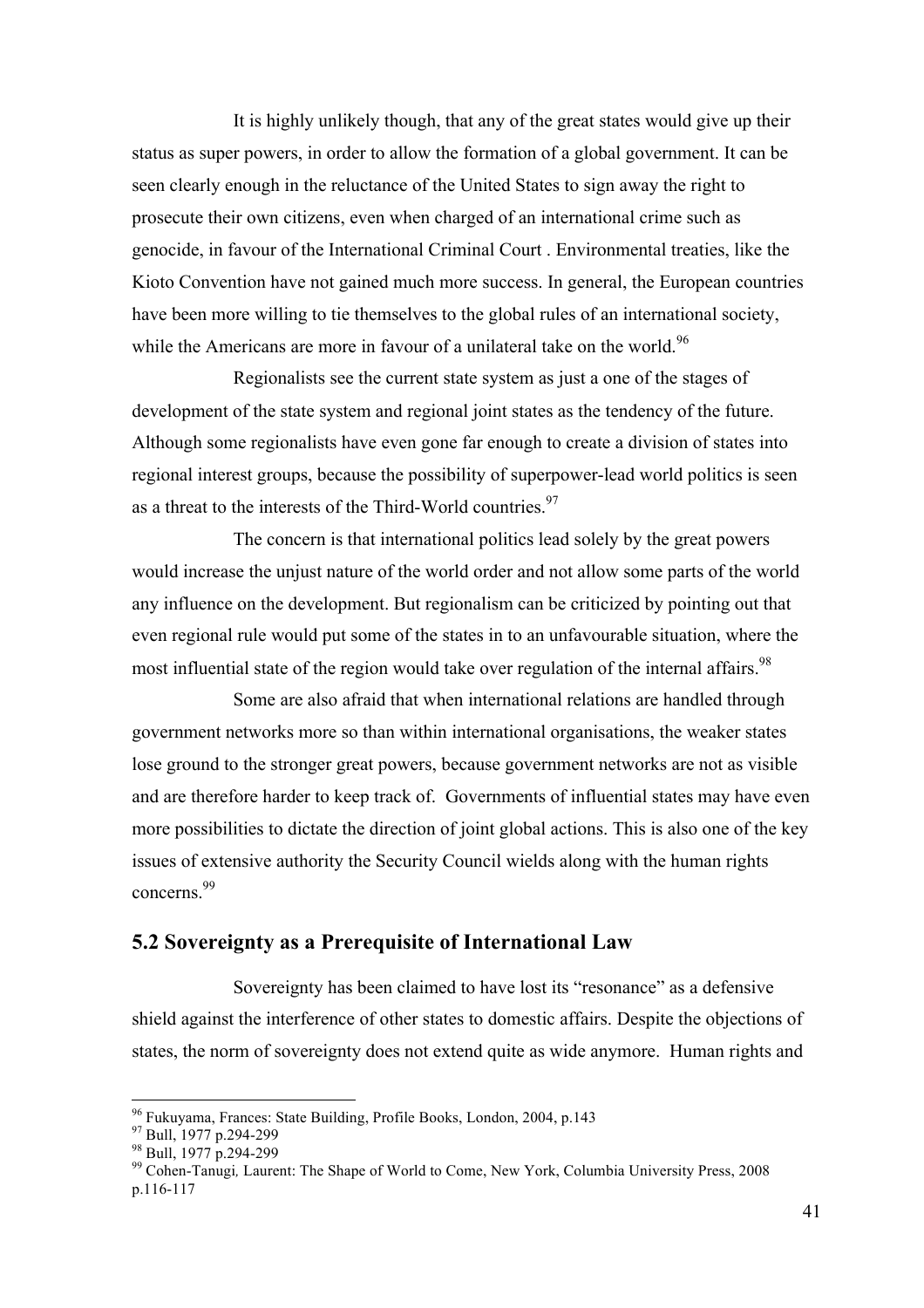other global values have stepped on the toes of sovereign states even where there is no competent international organ to monitor respect for them. <sup>100</sup>

The Security Council, with the powers it has been allowed by the Chapter VII of the United Nations Charter, intrudes upon the sovereignty of the states by virtue of the sovereign states having accepted the Charter willingly. Monitoring of the Security Council, that is, of the governments of the member states, has not yet been organized to match the trend in increasing demand of respect for human rights. Nonetheless, the resolutions mentioned earlier have raised arguments showing concern for the lack of human rights guarantees in the Security Council resolution process.

A very central problem in all international law is culminated in the concept of sovereignty and convincing states to commit to treaties without too many provisions, especially when common interests like environmental issues are at stake. After all, what good is a treaty, if all the states involved have made an endless array of provisions to its application or if the states involved do commit to applying the treaty without provisions, but only a few states take part in it? Keeping super powers such as the United States involved in the United Nations, but trying to get them to agree to and abide by common standards and rules seems to be the ever-present challenge of the international community.

### **5.3 Inspiration from the Regionalist Approach**

Laurent Cohen-Tanugi describes the influence of European Union as a sort of "soft power" while the United States have felt the need to resort to the use of "hard power", that is military force, to attain their influence. Also Ian Kerns and Glenn Hook refer to "soft" and "hard" aspects, but in terms of regional co-operation. They see the "soft" approach as more connected to regional co-operation on a more social level. Within European Union the cultural and social similarities have been enhanced when there has been an aim to promote a sense of "natural unity".<sup>101</sup>

Regional approach can also help balance the influencing power struggle between smaller states and superpowers. If smaller states form regional "alliances" or new federal states, their combined influence would be far greater than any of the states could

 <sup>100</sup> Farer, Tom: Toward an Effective International Legal Order: From Co-Existance to Concert, International Journal on Human Rights, Vol. 5, 2006 p. 151-171

<sup>101</sup> Hook, Glenn and Kearns, Ian: Subregionalism and World Order (edited by G.H and I.K) London, MacMillan Press Ltd 1999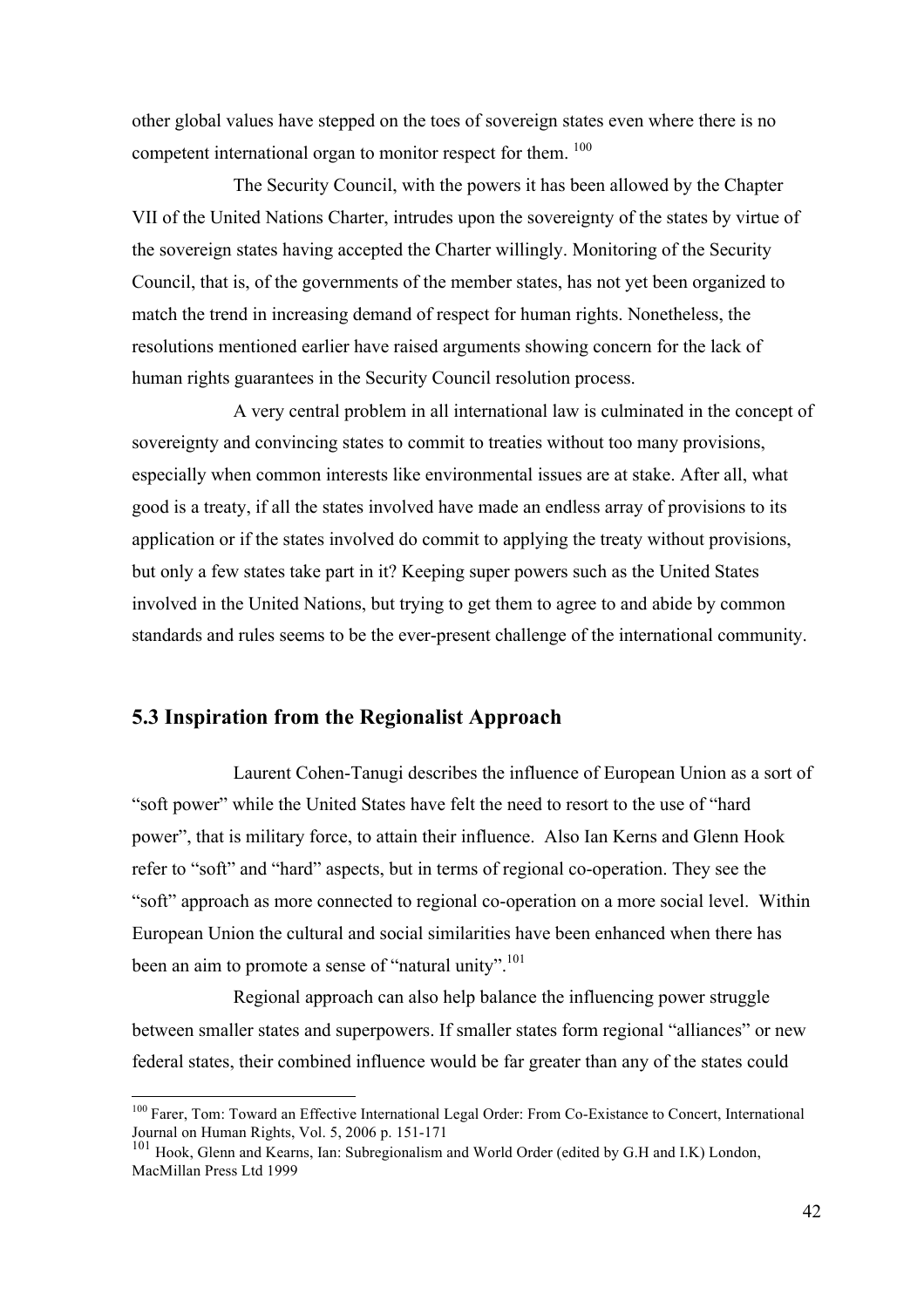amount to on their own. Was the European Union not partly designed to create a balancing power in response to the dominance of the United States in world politics since the downfall of the Soviet Union?

European Union has promoted regionalism, but also globalisation in the sense that the European states have been willing to give up their sovereignty to some extent to form a new union. The achievements of the European Union have been overlooked though, claiming, that "the European bubble" of peace and safety is actually provided by the military force of the United States. 102

The fact that the International Court of Justice refused to grant Libya provisional measures to ensure its right to refuse to extradite its citizens due to the Security Council resolution on the matter clearly indicates that the Court, given the opportunity or left the obligation to rule on the merits of the case, would not have been willing to override a decision of the Security Council. According to the Charter, the Court is not entitled to assess whether Security Council resolutions are consistent with the Charter. Possibly a change in the relationship of the Security Council and International Court of Justice would be called for if there were a change in the status of United Nations in terms of human rights obligations.

In an article published in the American Journal of International Law, Eric Stein goes over the development of European Community law through the jurisprudence of the Court of Justice of the European Communities. He states that the difference between most international treaties and the European Community Treaties was actually created or at least heavily enforced by the Court. Without the Court's decisiveness in making the member states abide by the treaty and interpreting the treaty "in the spirit" of it, he argues the treaty would have been just as any other international treaty instead of creating a quasifederal community of states.  $103$ 

Stein analyses the development with a special interest on how the states, the Council, the Commission, the Advocate General and the Court formed their opinions on the cases that were brought to the Court and notes that most often states have opposed the development towards more effective emphasis on the Community legislature and

<sup>&</sup>lt;sup>102</sup> Fukuyama, 2004, p.159<br><sup>103</sup> Stein, Eric: Lawyers, Judges, and the Making of a Transnational Constitution, The American Journal of International Law, Volume 75, Number 1, 1981 p. 1-27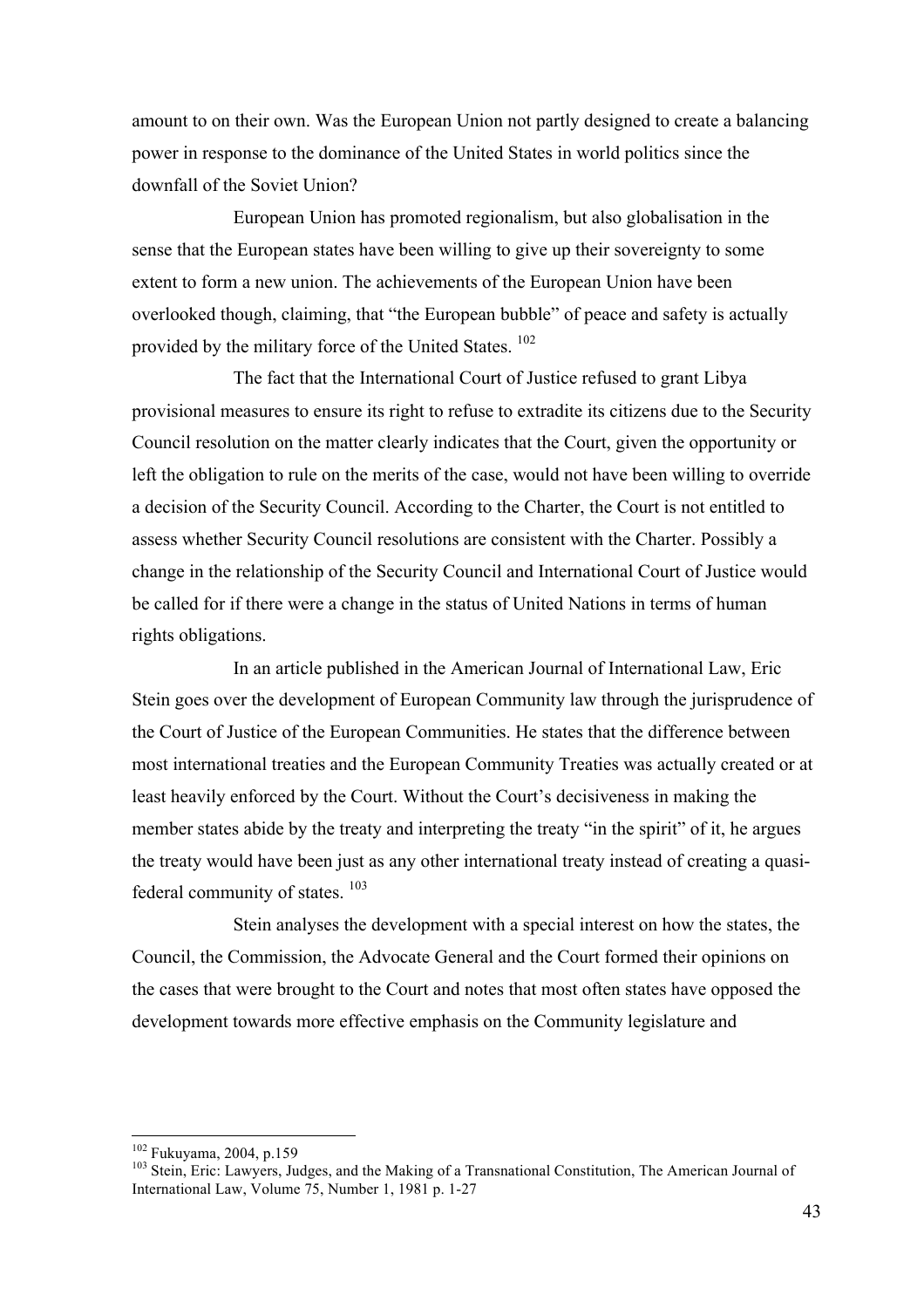Commission has been more likely to support it. National governments, however, tend to oppose changes that emphasize international legislation.<sup>104</sup>

Stein also finds that the defining moments of the development included the introduction of "direct effect", "supremacy" the move from "horizontal to vertical effect" and the change from the mere effect of negative obligations to also enforcing positive obligations, which were all brought about by the Court of Justice of the European Communities. By creating a judicial body, the member states took their treaty to another level compared to most existing international treaties. The effect of the treaty would have been far less intrusive on the national legal orders without the enforcement of Community legislature by the Court – even when the states were unwilling to abide by their obligations.<sup>105</sup>

The European Court of Justice took the liberty of reviewing the execution of human rights standards in European Community legislation even before the Treaty establishing the European Economic Communities included any notion of human rights to be respected. Originally the Treaty did not refer to human rights protection. The Court based its actions on the common constitutional traditions of the member states and on the European Convention of Human Rights, despite the fact that the Communities were not bound by the Convention. This emphasis on human rights constructed by judicial activism was mostly welcomed by writers.<sup>106</sup> Actually, before the European Communities grew from a treaty with its emphasis on the economic aspects, to a Union with a bill of rights of its own, the adoption of human rights was called after as the "core policy" of the organization.<sup>107</sup>

The judicial review the European Court of Justice took to performing even interfered with the right of the national constitutional courts to review the compatibility of the Community legislation with the national constitution, which was not accepted by the constitutional courts of Germany and Italy.<sup>108</sup> Naturally, to confirm that all member states would apply Community legislation uniformly, claiming the exclusive right to evaluate the conformity of the Community legislation with the human rights standards of the constitutional traditions of the member states was absolutely necessary.

Achieving similar uniformity to the application of Security Council Resolutions, a corresponding take on the protection of human rights might silence some of the critics of

<sup>104</sup> Stein, 1981 p. 1-27<br><sup>105</sup> Stein, 1981p. 1-27<br><sup>106</sup> Weiler, 1986 p. 1103-1106<br><sup>107</sup> Von Bogdandy, Armin: <sup>The European Union As A Human Rights Organization? Human Rights and the</sup> Core of the European Union, Common Market Law Review, Issue 37, 2000 p. 1309-1310<br><sup>108</sup> Weiler, 1986 p. 1106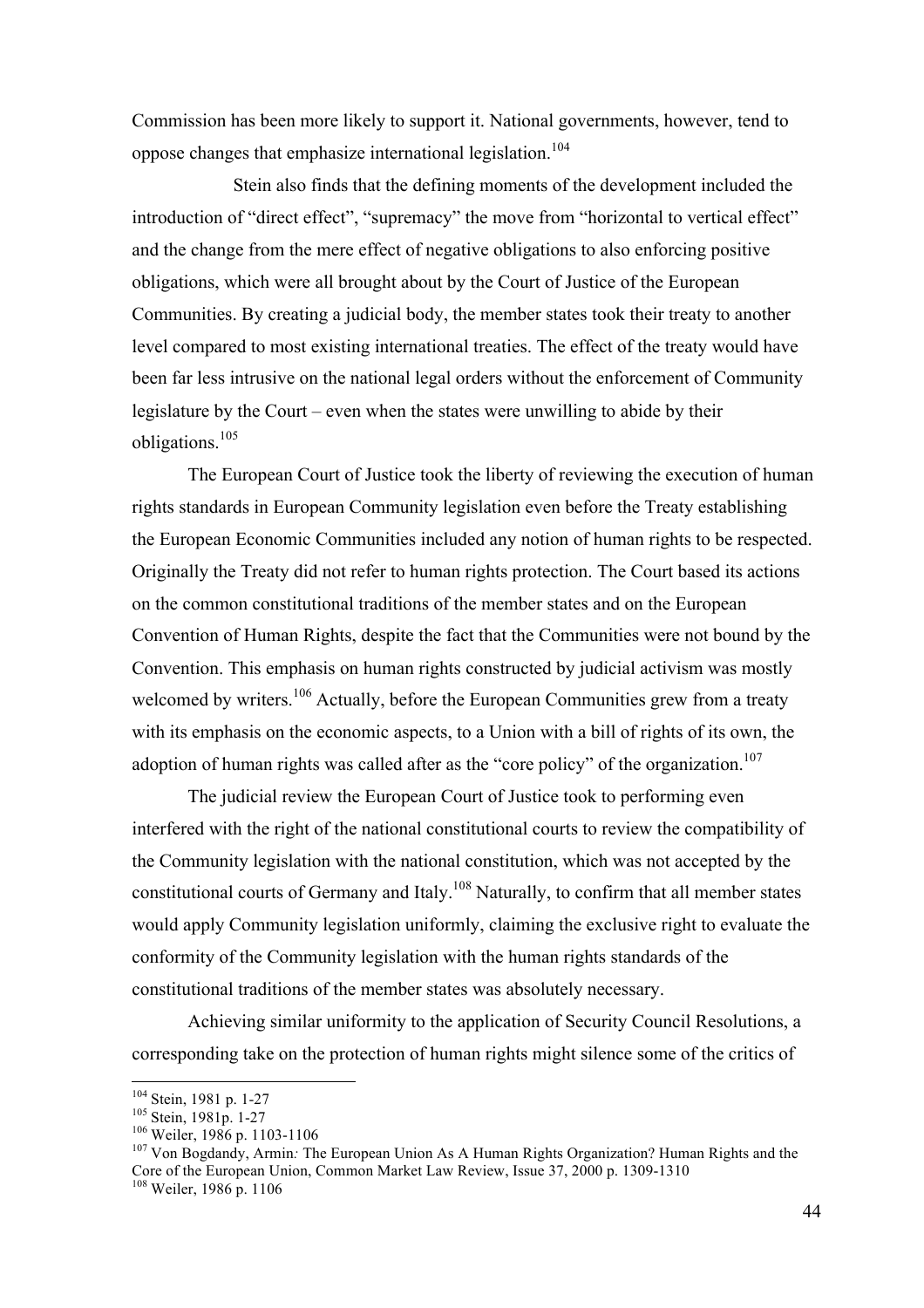the Council, considering how well the activism was received. If the International Court of Justice claimed the authority of reviewing the conformity of the resolutions with the necessary human rights guarantees. After all, as has been presented, a great deal of the criticism and even incompliance of the Council actions has to do with concerns regarding the execution of human rights.

The entry of the United Nations into a binding human rights convention might even become somewhat unnecessary if protection of the rights was covered through what might be called judicial creativity. The European Union did eventually get a bill of rights included in the constitutional treaty<sup>109</sup> and the legal personality allowing it the capacity to enter into the European Convention of Human Rights.

Writers have been considered to disagree whether the accession of the EU to the Convention was necessary or if the protection of human rights had already reached a sufficient degree within the scope of European Union through the judicial practice of the European Court of Justice.<sup>110</sup> This suggests that the basis of the protection is not always found as relevant as the practical manifestation.

However, in my view legal certainty may be better served through a more firm legal basis, namely including the United Nations in a binding instrument of human rights. The common constitutional tradition that the European Court of Justice leaned on is much more difficult to define in a global setting and in any case judicial activism can backfire and eventually defeat the original intentions of strengthening the human rights safeguard.

A likely benefit of the allowing the International Court of Justice the authority to review the Council resolutions exclusively for the protection of human rights would be the limited amount of strain put on the effectiveness of the Council. However, the option might be wise to avoid rather than to rush into using. As stated, the knowledge of the possibility that the General Assembly might lean on the Court to might be enough of an incentive for the Security Council to pay more attention to the possible human rights issues of its resolutions.

The Court would perhaps require more creativity than can be accepted to adopt teleological interpretation style utilized by the European Court of Justice to allow itself to rule on the possible human rights issues of the Security Council resolutions. However, the purpose of the drafters of the Charter cannot have been to allow the Council to strip

<sup>&</sup>lt;sup>109</sup> Though it was in the end not called "constitutional", probably due to the political resistance the name generated.<br><sup>110</sup> Weiler , 1986 p. 1106-1107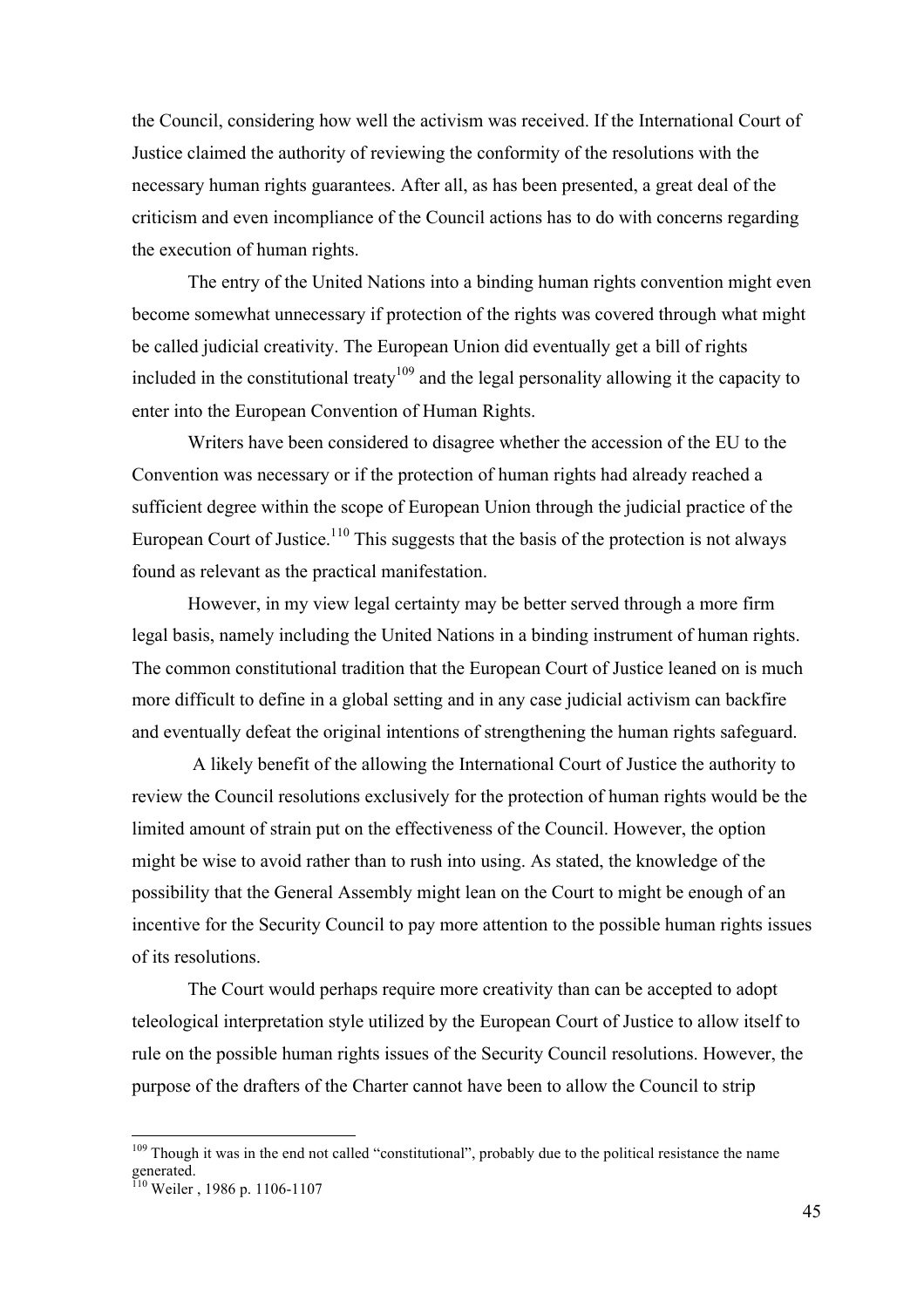individuals of their rights without regard to proportionality or necessity, especially considering the atmosphere of the post-world-war-era, when the horrors of the Nazi regime were revealed in full. Hope for the United Nations (and its Security Council) to be able to maintain peace is expressed in connection to reaffirming "the dignity and worth of the human person."<sup>111</sup>

## **6 Challenges and Suggestions – The Future of the Security Council**

## **6.1 Inclusion and Openness**

In his article written for the American Journal of International Law, Ian Johnstone has viewed the problems in Security Council acquiring roles of both a quasijudicial and a quasi-legislative organ in addition to being an intra-governmental organ, the primary function of which was to enable the representatives of the most powerful nations to have a more effective environment for reaching consensus to avoid conflicts such as the two World Wars, than what the heavier, more inflexible machinery of the General Assembly provided them. In the two cases presented in this thesis, the Council has acted in both roles, using its authority to override principles of international law and treaty obligations – for the political gain of some of the permanent members more than anything else? It could possibly be argued, of course, that keeping the permanent members of the Security Council satisfied does entail avoiding global conflicts such as a new World War would be.

Johnstone analyses the quasi-legislative and quasi-judicial functions of the Security Council and stresses that improving the quality of deliberation is especially necessary in connection to these branches of the powers of the Security Council and possibly even inapplicable to the traditional "crisis management" task. He assesses in particular the Resolutions 1373, 1540 and 1267. Johnstone also goes through the criticism that has been targeted towards Security Council "branching out" to legislative and judicial functions.

He presents three different strategies for improving the legitimacy of Security Council decisions, namely inclusive consultation, public justification and independent review. He finds the idea of global democracy unrealistic, but views that that does not

 $111$  See, the Preamble of the United Nations Charter, "reaffirming faith in fundamental human rights".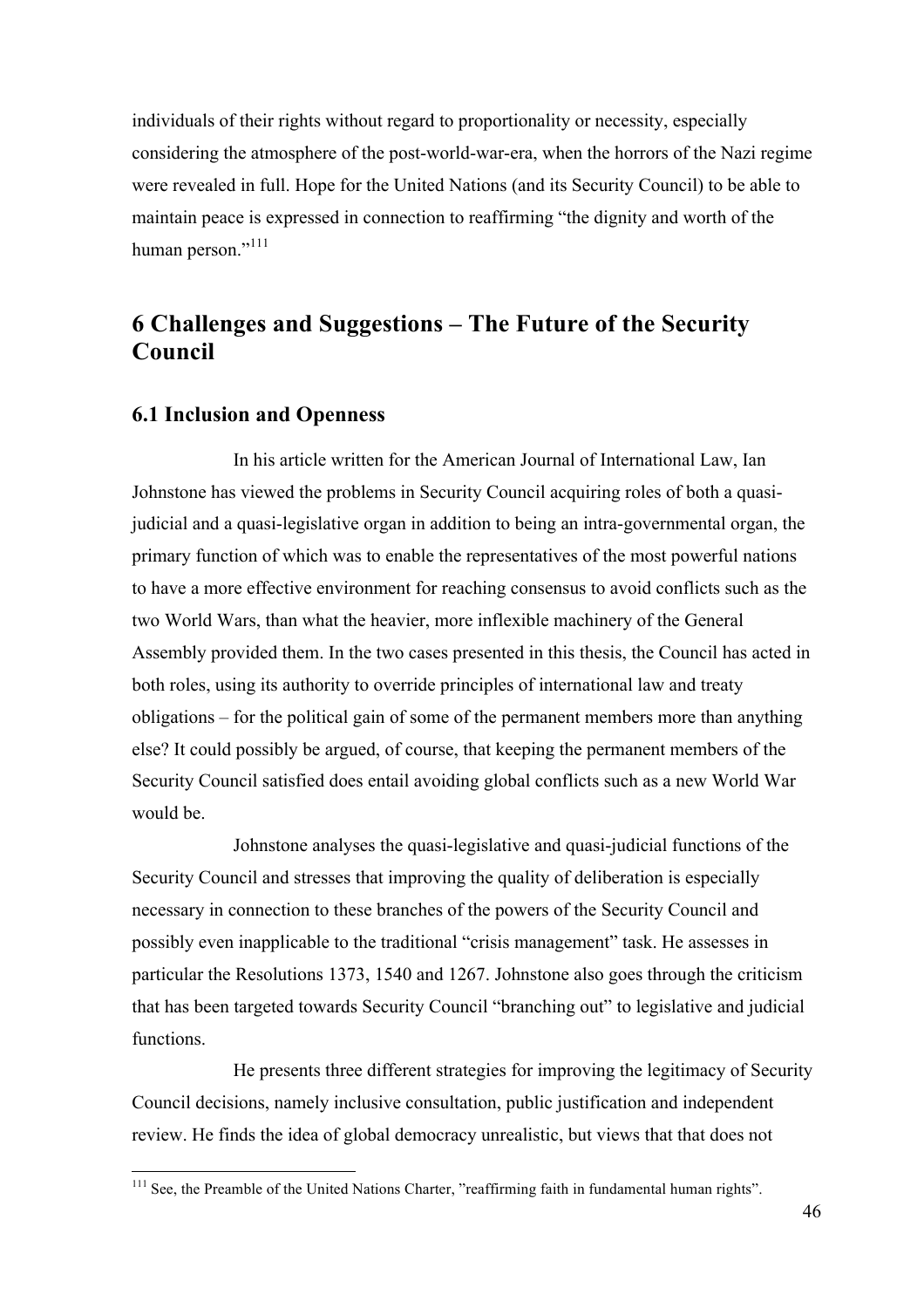mean the benefits of democratic deliberation are unattainable, since making the undemocratic international organs justify their claims in a public debate, allows the public a chance to evaluate the legitimacy of the claims and decisions then based on them.

He states that if an organization should be effective, it is also important for its actions to be perceived as legitimate. He presents the theory of Jürgen Habermas as the setting of the value of deliberative democracy as it proves that there is value in an open discourse where the better arguments prevail and the goal is to justify one's opinions in a credible way. Johnstone also seems to feel that what is important is not necessarily to assure the others that one is right but that at least are good reasons behind their views.

In his article, Johnstone talks about deliberation, communication and improving the argumentation of states and international organs when making decisions that affect all. He states that well-crafted arguments and the maintaining a certain quality in the deliberation is useful for the powerful states as well as for the less influential nations operating on the international field.

Making the opposing side believe that one's arguments are well-founded, even if they do not agree with what the resulting proposal is, makes them more likely to comply with the resulting decisions of the more influential states rather than questioning their authority to make those decisions. Especially on the international level, since states are sovereign and cannot be obligated to enter into treaties, it is of fundamental importance to assure the other states that one's opinion or goal is legitimate and well founded.

Pressure to comply might be applied against a few states, but it is impossible or at least too costly to force general compliance and for this reason improving the perceived legitimacy of the decisions is important. The effectiveness of the Security Council might suffer from an increase in deliberative practises, but the effectiveness created by the willingness of the member states to implement and execute the decisions should not be overlooked either.

In the current international political situation, it seems that everything must be done at the terms of the superpowers, as even the United Nations Charter was formulated on an assumption that peace could be maintained best in a process uniting the powerful states of the Security Council. The unjustness the power politics uphold towards the third world countries has not changed. The setting has received much justified criticism towards western countries that are urged to learn to share global power with the non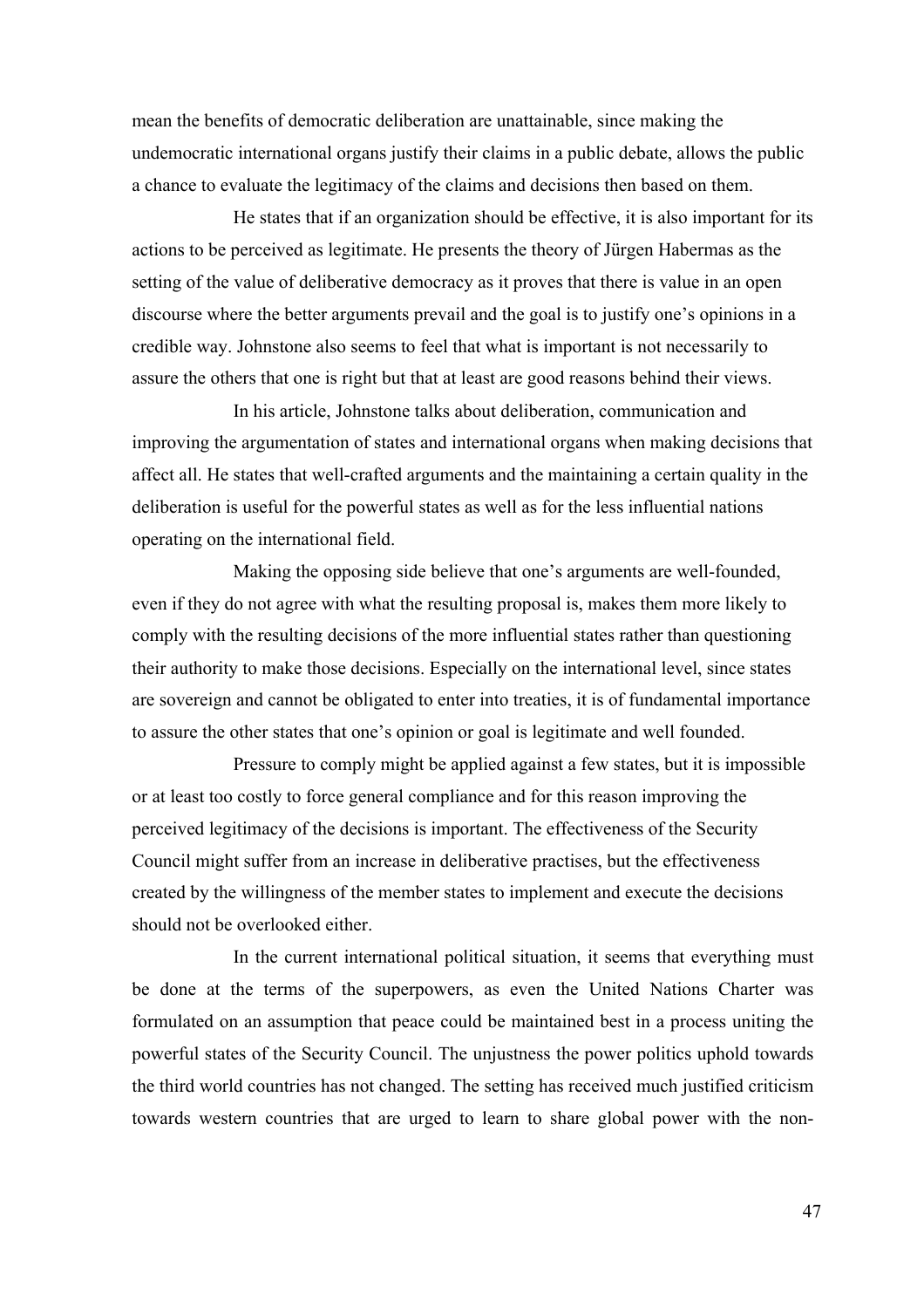democratic "developing countries" and to adjust their views on the juxtaposition of the western states and the rest of the world.<sup>112</sup>

The power of veto was designed to be used in matters where pressing national interests where in question, to involve the great powers in the United Nations by allowing them a special privilege in the decision-making. The power of veto is thus not always used accordingly, but exploited also in matters far more unimportant, such as procedural questions. $^{113}$ 

Decreasing the use of veto would allow the non-permanent members more influence, which might enable a wider involvement of the general membership thus increasing the level of democracy of the Security Council actions. As has been noted before, democracy, in turn, is still strongly considered one of the indicators of legitimacy.

The key problem seems to be, that the very factor, namely power-state influence, that is keeping the Security Council from performing its peacekeeping function effectively and with sufficient neutrality, is also the factor allowing it the credibility its predecessor lacked. Solution to the problem should for that reason not be sought in changing the Charter all the make-up of the Council altogether.

The role of the non-members of the Council is debatable. On one hand, their approval is sought after by the permanent members. The lack of power of veto does, however, tilt the balance of influences notably. The eroding support of the Kadi resolutions mentioned earlier is considered a sign that even when passed unanimously, the resolutions might not truly be backed by the general opinion.<sup>114</sup>

Legal changes, restricting the actions of the Security Council distinctively and therefore restricting the sphere of discretion of the permanent members, might cause a rift between for example the United States and the United Nations. The credibility of the institution would naturally suffer from such rift. Changes of a more political, diplomatic nature would perhaps be more easily welcomed. Even explicitly widening the jurisdiction of ICJ might cause the United States to not so much as attempt to seek legitimation to its urges, since it has taken critically to the general jurisdiction of the ICJ.

Johnstone has taken this into account by merely suggesting the proceedings of the Security Council should be modified to allow a more open, inclusive debate on the matters at hand. Instead of changing the decision-making of the Security Council

<sup>&</sup>lt;sup>112</sup> Cohen-Tanugi, Laurent: The Shape of World to Come, New York, Columbia University Press, 2008 p.

<sup>116-117</sup> <sup>113</sup> Mahbubani, Kishore, 2003 p. 44 <sup>114</sup> Johnstone, 2008 301-302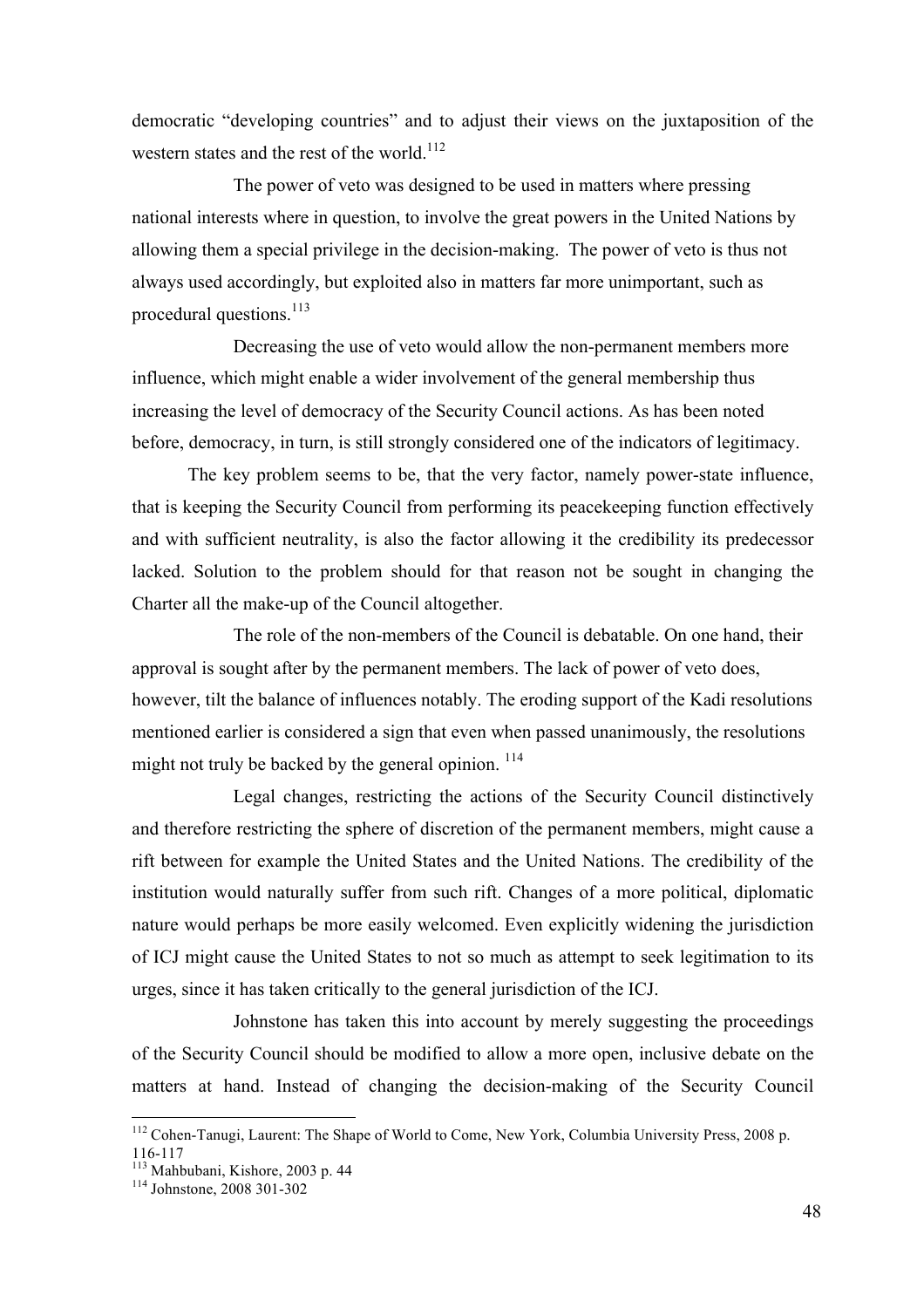altogether or limiting its authority, Johnstone proposes increasing the opportunities of nonmembers of the Council to voice their opinions and raise their concerns earlier on, before the resolutions are given.<sup>115</sup>

It has been argued that even non-binding treaties do have a certain compliance pull on states, even if it is not as strong as binding treaties carry. That has been estimated to have a connection to the value states give to their reputations.<sup>116</sup>

Now, the key that still gives the permanent five members of the Security Council incentive to try and persuade others to agree to their actions, namely to seek the Security Council's blessing in the form of a resolution, before acting on the urges their national interests generate, could very well be the attempt to maintain a perception of legitimacy for their actions. It is not unheard of that states make a great deal of effort in making the unlawful decisions and actions seem perfectly legitimate. For example, when the National Socialistic party was in control of Germany, the laws to create ethnic discrimination were carefully constructed so as to assume a perception of legality in hope of achieving legitimacy in the process.<sup>117</sup>

What should not be forgotten is that even within a nation state, those who hold the authority to enact laws, also have the authority to change them. Human rights and certain other paragraphs have been deemed so inalienable, that changing them has been made more difficult. There are often requirements of vast majorities and time restraints such as waiting periods for passing the laws. No written law exists that can in no way be changed, as texts are always interchangeable. What I would imagine can keep states from interfering with human rights as a part of their constitution, are their international obligations.

As noted before, during the Cold War the Security Council was criticized for its inability to act in its peacekeeping capacity due to the collision of superpowers and their power of veto, but since then it has sometimes been criticized even more for acting when no objectively verifiable threat to the peace was involved, like seems to have been the situation with the Lockerbie case. That is, unless a unilateral act of aggression by the United States or the United Kingdom was the threat to the peace the Council attempted to avoid, in which case the means to achieve that goal can at the very least be described controversial.

<sup>&</sup>lt;sup>115</sup> Johnstone, 2008 p. 303-308<br><sup>116</sup> Guzman, Andrew, T: The Design of International Agreements, The European Journal of International Law, Volume 16, Number 4, 2005 p. 596

<sup>&</sup>lt;sup>117</sup> Campbell, A.H: Fascism and Legality, Law Quarterly Review, Volume 62, London, 1946 p. 141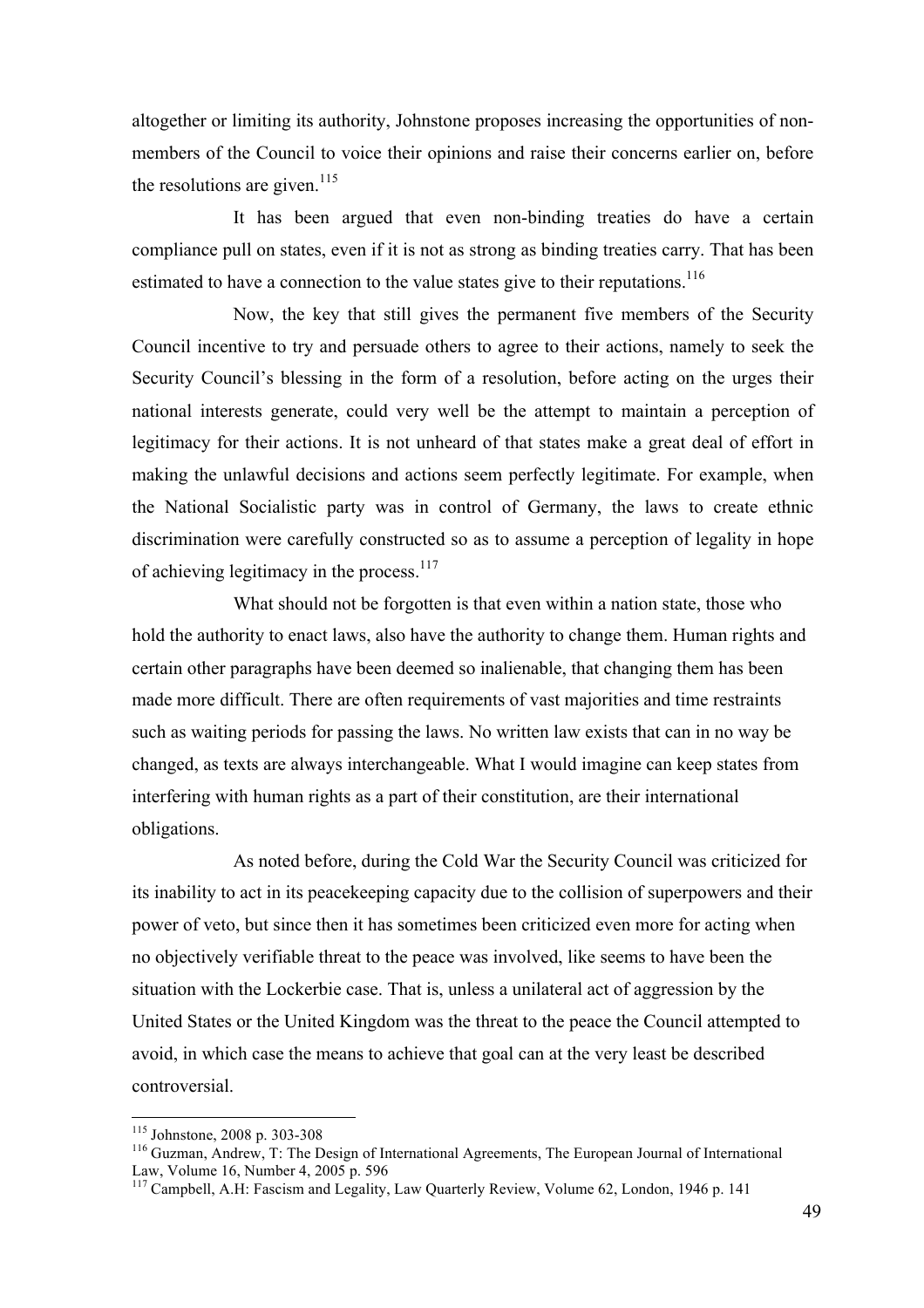When the United States has not been able to persuade the Security Council to act according to its urges, it has instead resorted to unilateral acts<sup>118</sup>. The United States is of course protected by its veto power from ever having its actions officially proclaimed illegal or illegitimate. This does provide a credibility issue for the Security Council. During the Cold War, when the Security Council was rendered incapable to fulfil its duty of preserving peace, the General Assembly stepped in to fill the void in the structure of the United Nations, with the "Uniting For Peace Resolution". It can be debated whether such creativity can be utilized in other situations as well, to substitute for the Security Council or even override a Council resolution. Substitution of the Security Council by the action of the General Assembly may be appropriate in situations where protection of human rights is at risk due to the inactivity of the Council.<sup>119</sup>

However, since inactivity of the Security Council may not be the only obstacle in the way of ensuring protection for human rights but the activity of the Council may also threaten the execution of those rights, turning to the General Assembly for support might not prove an effective way to defend fundamental rights. The Security Council was designed for swift action, whereas the General Assembly represents a more traditional approach to international law making and needs the support of a larger part of the membership to take measures.

As it was noted before in the thesis, the United Nations itself, as an international organization, is not bound by any human rights treaty or convention and the human rights instruments that have been created under the guidance of  $it^{120}$ , have been left without binding force. The General Assembly, "Uniting for the Protection of Human Rights" is therefore an idea hard to justify, especially if it would require the General Assembly to annul decisions of the Security Council. Again, international law is generally not a field of law prone to swift and dramatic action, but rather, changes in the procedures that were once created may be hard to accomplish.

Giving the International Court of Justice the power to overrule decisions of the Security Council to strengthen the protection of human rights and prevent any ultra vires action of the Council has also been suggested $^{121}$ . Having reviewed the encouraging results in the development of the human rights protection in Europe after submitting the

<sup>&</sup>lt;sup>118</sup> Quigley, John: The United Nations Security Council: Promethean Protector or Helpless Hostage? Texas International Law Journal, Volume 129, 2000 p.140-155

<sup>&</sup>lt;sup>119</sup> De Wet, 2006 p.64-67<br><sup>120</sup> The Universal Declaration of Human Rights, as the most comprehensive example, was established under<br>the United Nations.

 $121$  De Wet, 2006 p.66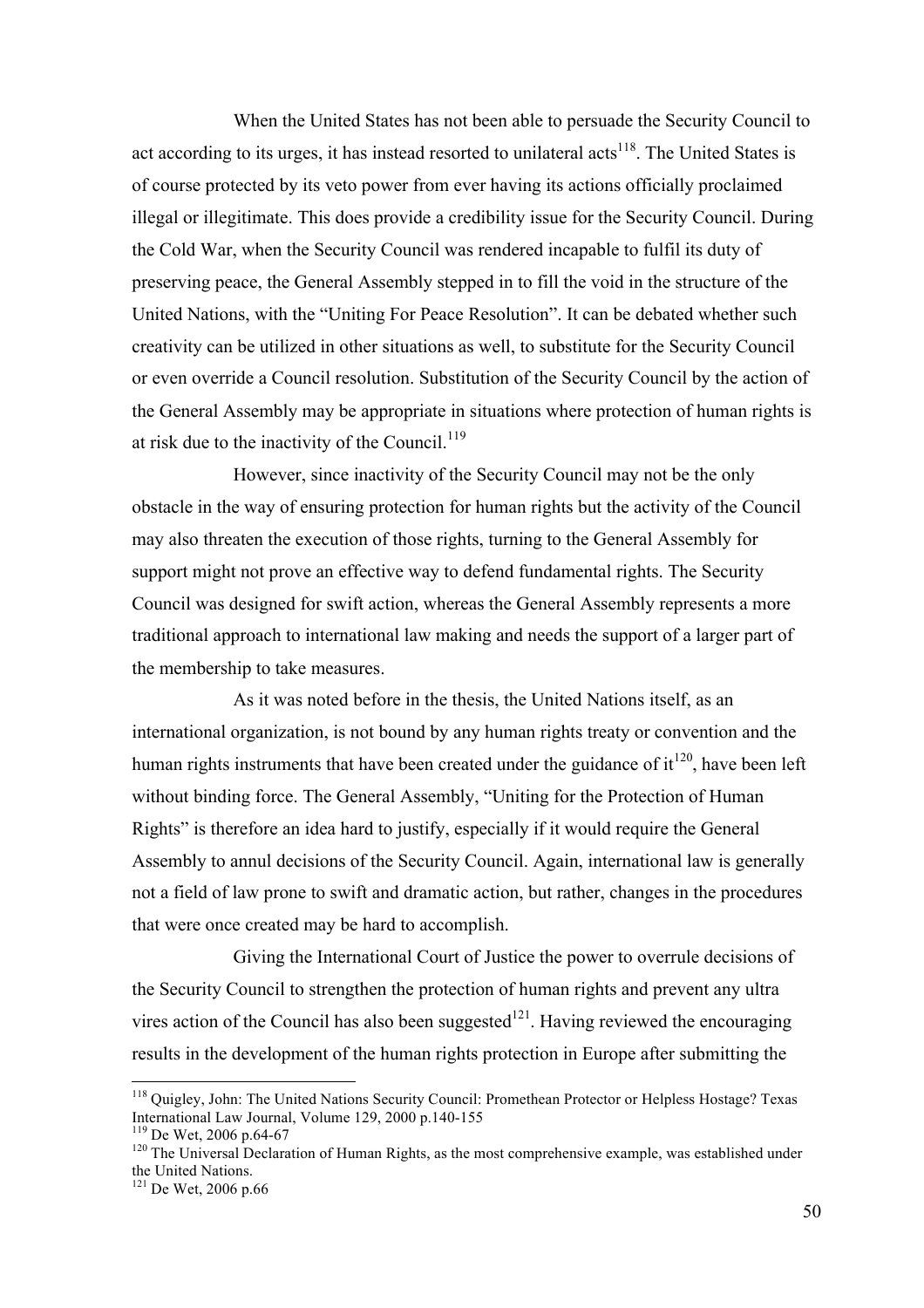actions of national authorities to the scrutiny of a specially appointed judicature, the proposal seems appealing.

## **6.2 The Future of the Security Council**

### **6.2.1 Expectations**

The Security Council will constantly be facing new challenges and maintaining, or perhaps even restoring, a perception of legitimacy towards its actions will not be the least of them. While attempting to avoid tension with human rights and catering to the interests of the great power states enough to ensure their involvement in the United Nations and answering the demands of the third world countries by developing more opennatured procedures of decision making to allow them more influence in the international society in order to break down the unjust distribution of power in world politics, the Security Council will need to find a way to balance the interests and ambitions of the governing and the governed.

The Security Council has been expected to bring about the "New World Order" before and in my view, it still has the best means to do it, due to the enormous powers it was entrusted with when the Charter was crafted. Unfortunately, like no international organization or an organ of one, it cannot succeed without the support of the states holding in together. Restricting the actions of the Council will need to happen in order to prevent the power from being gathered to the hands of a few powerful states even more than is inevitable, all the while still allowing the Council enough power to even strengthen its ability to perform its peacekeeping duties.

While it has been mostly been accepted that the concept of sovereign statehood is an essential element and building block on the international community as it is and that is not likely recede to be replaced by a world government, the Security Council has probably come the furthest on the road leading to global governance. It has been argued that by relinquishing the responsibility to sustain common security to the Security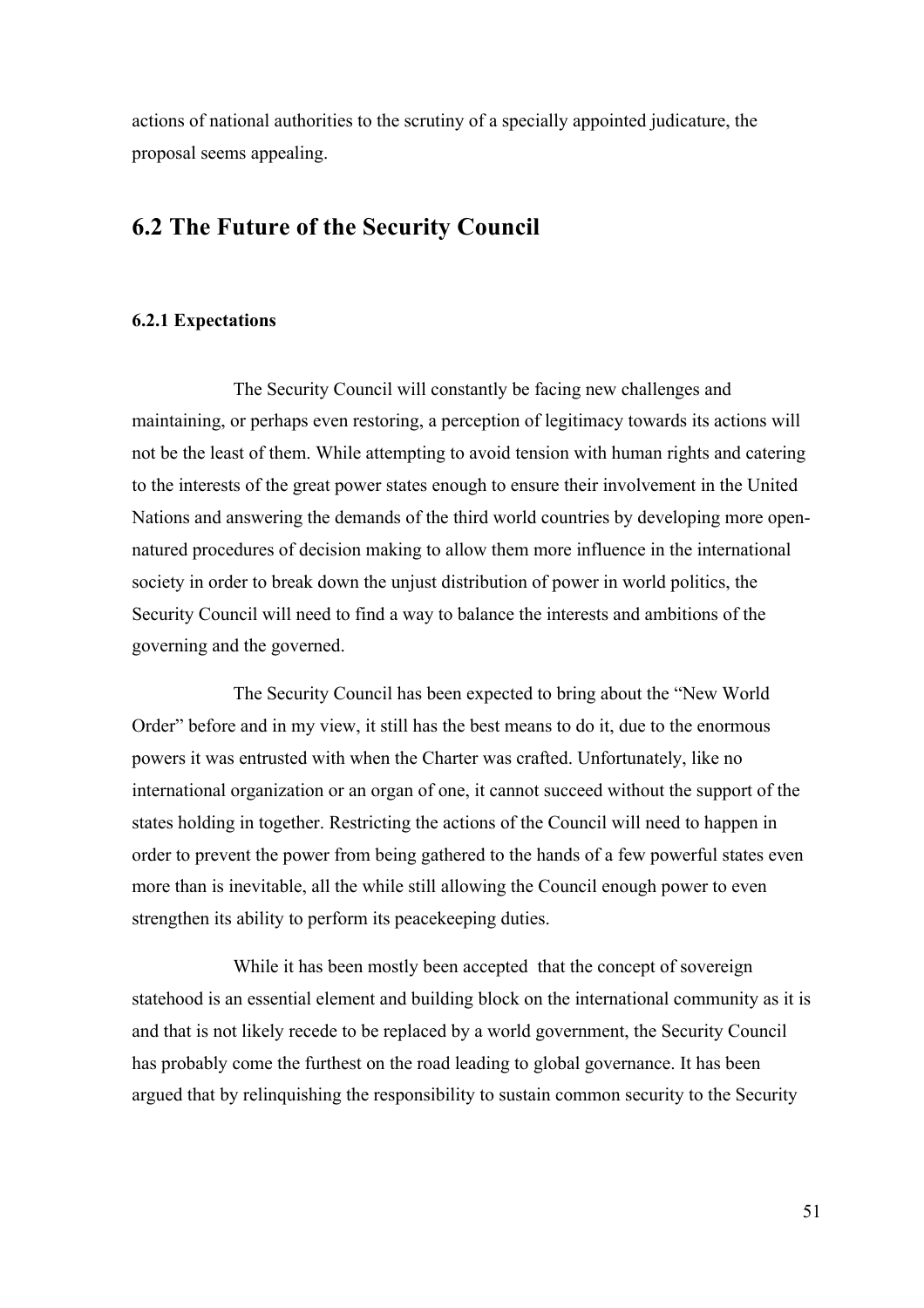Council, states have renounced a key part of their sovereignty, since defending peace and security is a vital purpose of governance.<sup>122</sup>

It has been estimated that increasing the democracy, accountability and representativeness of the Council would make the Council less effective in its peace keeping ability<sup>123</sup>. The Council has faced problems with its efficiency even now, when faced with situation where the national interests of the Council member states where not at stake, like Rwanda and Yugoslavia. It has been questioned, whether the Council as it is, would handle similar situations any more effectively in the future.<sup>124</sup>

While it can be agreed that taking the power of veto off of the hands of the permanent members is not a realistic option, limits to using that power might be possible to achieve, since it was originally in fact introduced to allow the permanent members to protect their "vital national interests." The application of the power of veto has for example been excluded when merely procedural matters are in question.  $125$  However, more attention might need to be paid to such exclusions on the concept of the power of veto, since the procedural matters have not in fact been protected from interference of the permanent members with their privilege.<sup>126</sup>

## **6.2.2 Debating the Options for the Development of the Security Council**

Changing the Charter in order to reign in the power of the Security Council might prove an impossible task. Even when the Charter was originally formulated, the process was not straightforward and simple at best, but involved a lot of negotiations and compromising, in order to succeed in creating an organization following in the footsteps of the League of Nations but managing to avoid the issues that had caused the failure of the League. The Charter was, though, created – undoubtedly assisted by the atmosphere the Second World War and the knowledge of the tremendous victim count had caused. Would states still be willing to allow the Council essentially the same powers only introducing a counterweight to the balance by giving the International Court of Justice rule over the Council in limited situations? What would those limited situations be? Would the whole process of changing the Charter just open a can of worms, that is, create a lengthy an futile

<sup>&</sup>lt;sup>122</sup> Hossain, 2007 p.81<br><sup>123</sup> Hossain, 2007 p. 322<br><sup>124</sup>Mahbubani, Kishore: The 16 Singapore Law Review Lecture Does The United Nations Security Council Enhance or Undermine International Law? Singapore Law Review 2003, volume 23 p. 41-42<br><sup>125</sup> Hossain, 2007 p 324-326<br><sup>126</sup> Mahbubani, Kishore, 2003 p. 44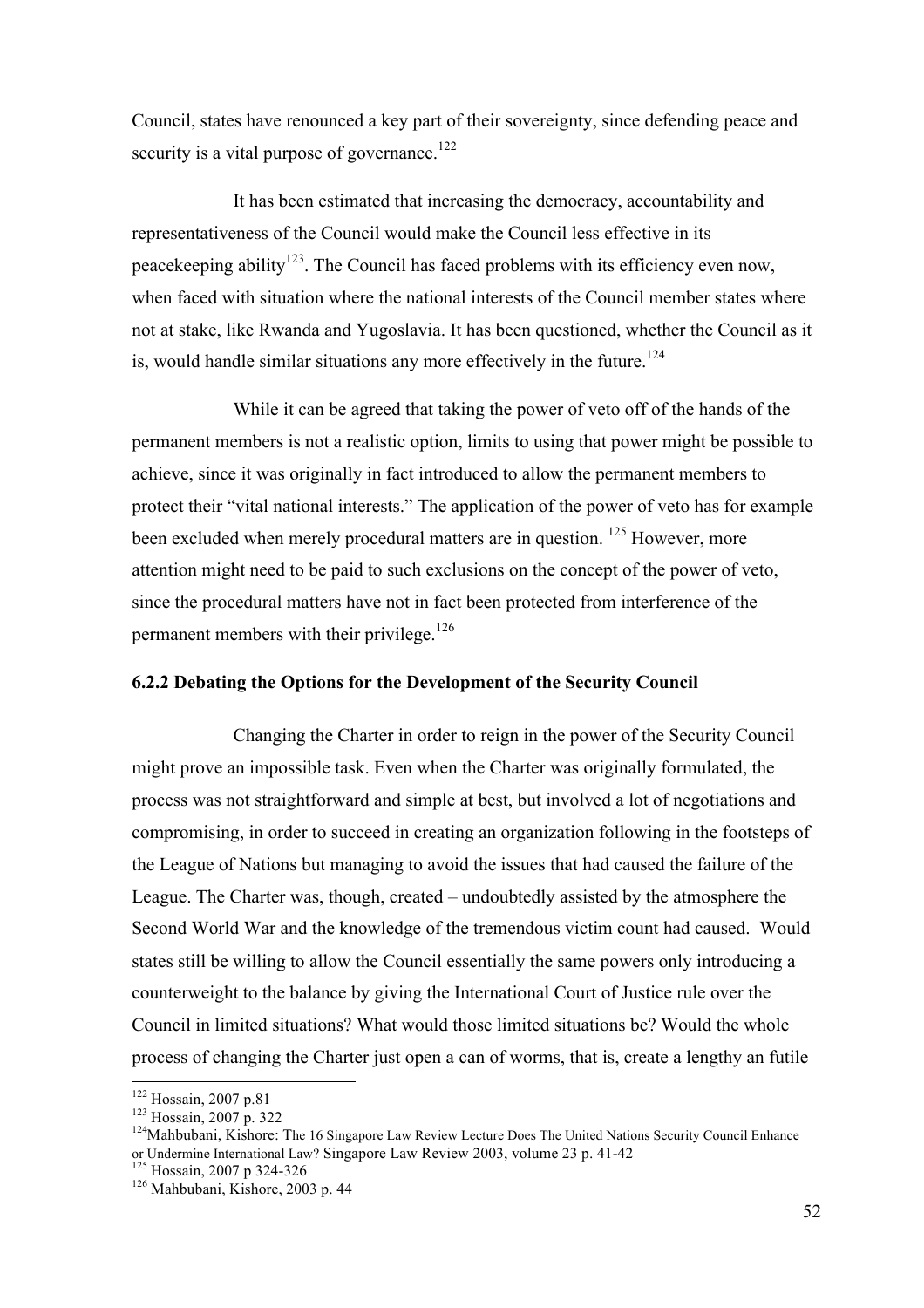string of negotiations, with several states trying to include their proposals for changes in the discussions.

It has been argued that since the Cold War ended and substantial changed the internal politics of the Council, the power held by the United States has been unmatched by any other. During the Cold War, a sort of a system of "checks and balances" had been in play with the Soviet Union providing the counterweight to the United States. The lack counterweight is exactly what leaves the powers of the Security Council vulnerable to abuse and opens up arguments

The Court of the European Communities is for a large part the instance to thank for the importance of the norms of the Union today (previously the European Communities) and essentially how the European Union became an institution very different from those usually created by international treaties. Without the creation of the Court, the status of the legal obligations of the Union would have been very different. During the first decades of the European Communities, when the domestic politics and unwillingness of states to be bound by foreign, international legal norms threatened the purpose of the treaties of the Communities, the Court resorted to teleological interpretations of the treaties, in order to strengthen the status of those norms and realize the set goals of the Communities. Could a similar interpretive method be applied to the United Nations Charter?

It has been enshrined in the Charter, that one of the purposes and principles of the United Nations is promoting human rights. Applying this notion to practise

Limitations and balance acquired by creating a situation where any arguments have to be accepted by several instances that have no direct interest in the outcome of that particular case at hand. The notion of impartiality is not one without controversies, perhaps especially in international politics, but

Getting the acceptance of those whose own interests are not at play in any other sense than that of reaching the acceptance of others in their future issues, should amount to being able to call the arguments somewhat legitimate – at least more so, than in situations where no such argumentation is necessary due to the power held by the actor. The Security Council can impose obligations on states due to their acceptance of the United Nations Charter without particular acceptance of the resolution in question. No check to the power of Security Council is present in the current situation.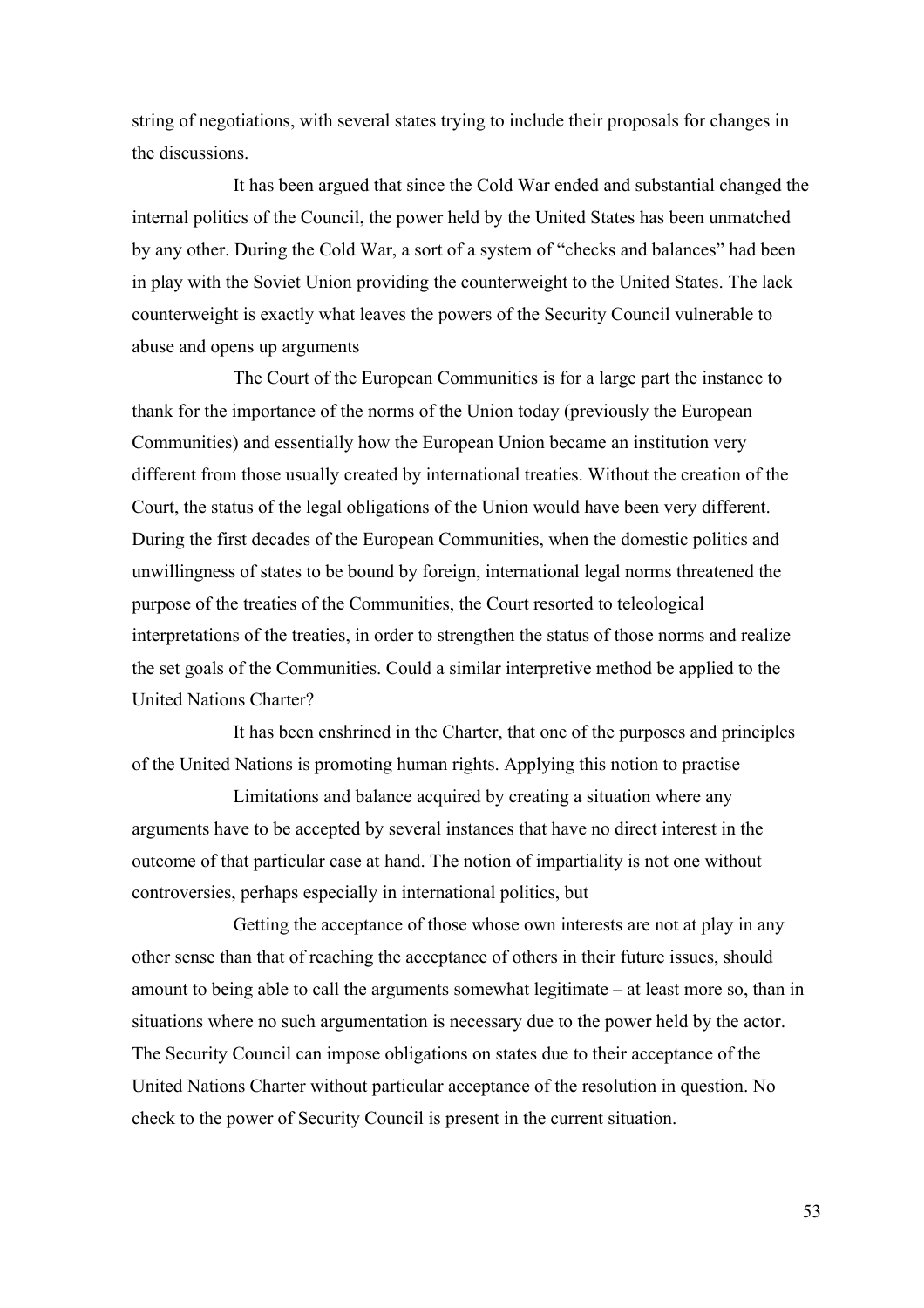Although human rights as an institution can and should also be criticized and not taken as a concept free of political value judgments<sup>127</sup>, the dual nature of rights seems to offer a way to free rights from being merely an apology for any existing order or regime. Rights are applied and preserved on domestic fields and may sometimes form an argument against the application or execution of an international treaty or committing to one.<sup>128</sup>

However, should a sovereign state disregard the rights also portrayed in treaties and conventions the state has bound itself to, rights allow the international community – particularly those also bound by said treaty – a set of arguments in criticizing the actions of the state in breach of its treaty obligations. Though respect for the sovereignty of the state might make the international community refrain from acting to actually prevent the state in breach of human rights obligations, it has been argued that being considered in breach of treaty obligations is not something states take lightly in general.<sup>129</sup>

Could it be stated that the duality of human rights norms provides a ground for them to be protected either through domestic constitutions or international treaties, that is, through states attempting to abide by international norms they have agreed to respect? Should the need arise, states could then possibly refrain from carrying out their duties derived from international treaties<sup>130</sup> and on the other hand, arguments based on the need to protect human rights might be a tool for the international community to take action against a state in breach of said rights. This way, the protection of rights is guarded by two instances, both inside and outside sovereign nation states.

With that said, the political nature of rights can cause the monitoring function to lead to confusion and even abuse of the human rights doctrine. Who is it left to decide when a state is in breach of human rights treaty obligations enough to allow interference on its sovereignty or when applying an international treaty would lead the state to act against its own constitution? Balancing out different interests and deciphering the legitimacy of norms or arguments is undoubtedly an infinite challenge of both international and domestic fields of law.

 <sup>127</sup> Koskenniemi, Martti, Human Rights, Politics and Love, Mennesker & Rettigheter, Issue 4/2001, <sup>2001</sup> p.40-44<br><sup>128</sup> See, incompliance with Security Council Resolutions in connection to the Kadi case, chapter 2 of the

thesis.

 $129$  Guzman, 2005 p. 580-583<br> $130$  This refers mainly to possibly disregarding the supremacy of Security Council resolutions if the implementation of that particular resolution would result in a human rights violation.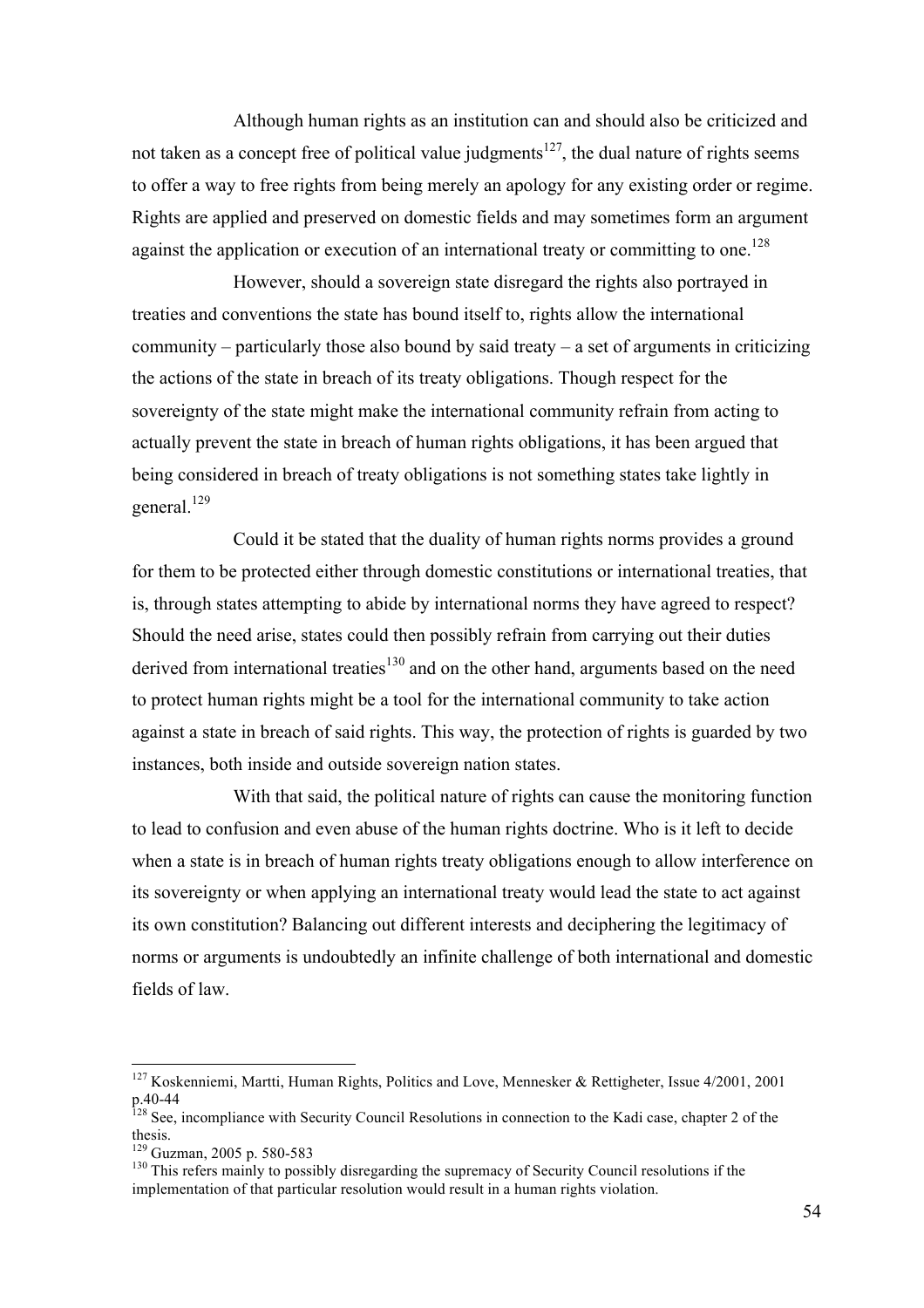One suggestion that has been presented as a possible albeit possibly only partial solution consists of adding emphasis on argumentation and deliberation as a form of legitimization and allowing the non-Council members access to the debate and the formulation of the resolutions by making the deliberative process more open. Bringing down what has been called the "deliberative deficit" is portrayed as a possibility in increasing respect and trust the Security Council.<sup>131</sup>

The *Kadi* case also poses an intriguing dilemma to the Member States of the European Union. If the common heritage of human rights in the domestic constitutions of the European Union members and the human rights obligations of the European Union prevent the Union from implementing the sanctions set forth by a Security Council Resolution Under Chapter 7 of the United Nations Charter, how is it then, that the member states themselves would not be in breach of their treaty obligations under European Union law? The European Court of Justice, denying it had the competence to evaluate the legality of the Security Council resolutions, but still declaring the implementing measures had to be annulled, left the member states in a difficult position.

There are dangers in allowing an international court the jurisdiction that includes the monitoring of human rights standards exclusively. For example, in the European context, if the national courts are no longer allowed to evaluate the protection of the rights enshrined in their national constitutions guarding the execution of those rights are left to an organ also responsible for guarding the benefit of the European Union and the development of the legislation. It is pointed out that a fundamental right of an individual might still end up overlooked when pitted against furthering a common goal of the Union.<sup>132</sup> Protecting human rights in the context of the United Nations should thus not be left exclusively to the International Court of Justice.

The European Community has been used as an example of how something that started as an economic integration treaty evolved into a treaty with a constitutional nature – a treaty that now puts a relatively great emphasis on the protection and realization of fundamental human rights.<sup>133</sup> The European development may very well constitute a source of inspiration in the discussion of the future of the United Nations.

<sup>&</sup>lt;sup>131</sup> Jonhstone, 2008 p. 275-308<br><sup>132</sup> Weiler, 1108<br><sup>133</sup> Petersmann, 2002 p. 650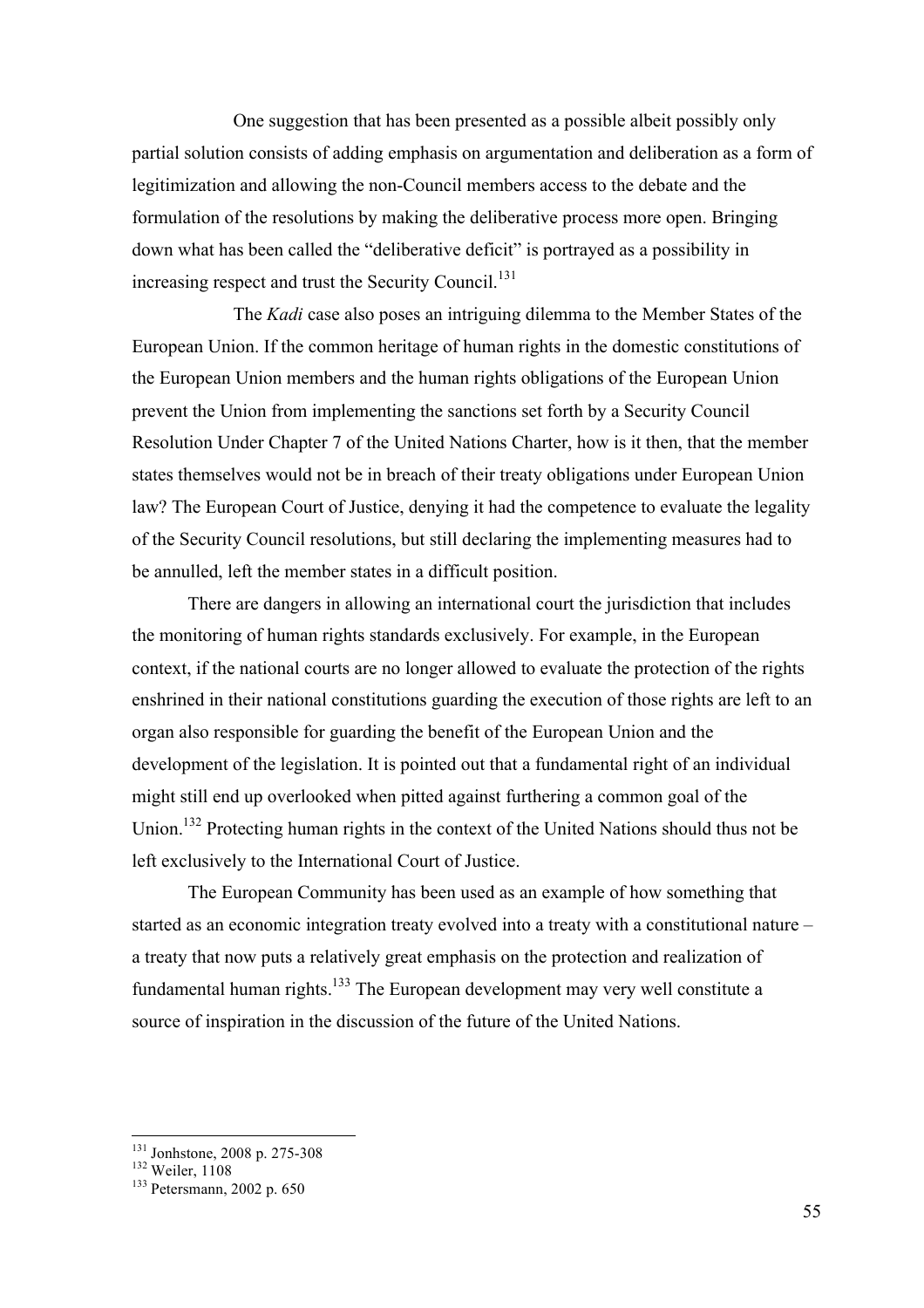The imperative lesson is to find a balance between all the aspects regarding the Security Council as world government in the field of peace and security. The effectiveness of the Council in performing its duties, the credibility it is provided with by the military power of the Council members on one hand, the legitimacy, proportionality and clarity on the other. Restricting the actions of the Security Council to protect the sovereignty of states and fundamental rights of individuals while allowing it enough power to act effectively in preserving both human rights and international peace seems to be the core of the challenge.

## **7 Conclusions**

The United Nations Charter was crafted with the intention of avoiding the mistakes of the League of Nations. The fatal flaw of the League of Nations was considered the fact that its design resulted in the great powers abandoning it, leaving it vulnerable and powerless. The power of veto and permanent membership of the winners of the Second World War has allowed to the United Nations and the Security Council along it to stay in existence and act, more or less, effectively in the peacekeeping ability they were intended for.

After the Cold War, the Council has been far more active and far more able to actually perform its peacekeeping duties. However, there have been failures and the whole concept of the Council has been questioned – not to mention the composition of it. After all, the Council is first and foremost a political organ. The power it holds can – and regretfully has been – used to benefit the permanent members instead of truly preserving peace in the world. Changing the Security Council has been deemed virtually impossible, but it should be noted that changing situations in the power politics in the world can require the Council, and especially the permanent five members to take the opinions of the non-member states (of the Council) into account if they wish to promote a perception of legitimacy of the Council resolutions.

The situation and the political climate of the world have changed a great deal after the creation of the United Nations and the Security Council. The system of permanent membership and especially the selection of states that have been awarded the honor to hold such authority, have gained much criticism. The greatest, most powerful states might no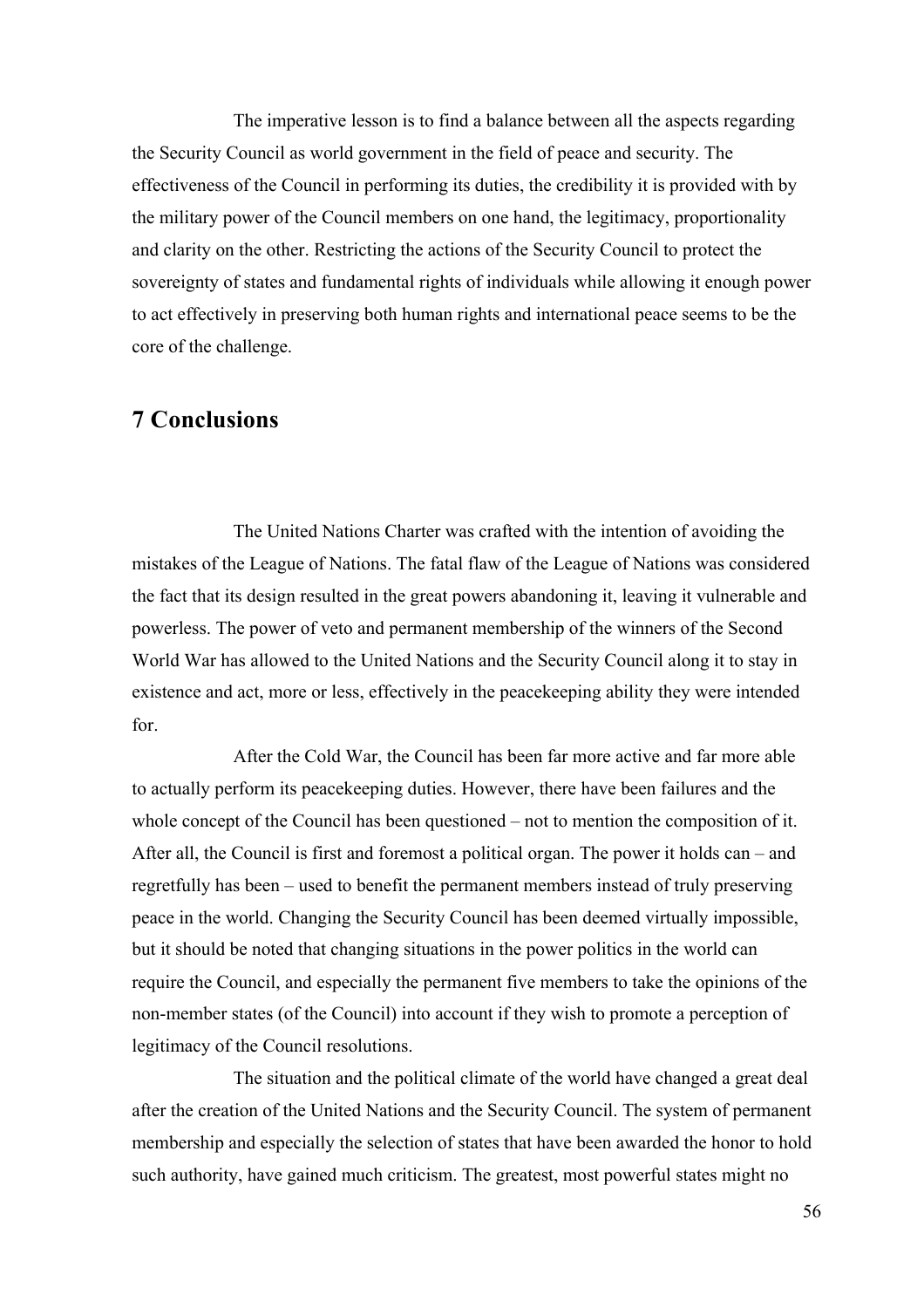longer be the five that hold permanent membership of the Security Council and are therefore entitled to the power of veto, when not in agreement with the resolution about to be made. There have been suggestions of changing the United Nations Charter to that end, but understandably, that would most likely create new problems, especially politically.

The idea with allowing few big states the power of veto was that when the great powers of the world agree, they could maintain a balance and have the capacity to persuade others to follow and apply the resolutions. Also, since not all states hold the membership of the Security Council, not all nations and their (democratically elected governments) can affect the Resolutions which leaves most of the world unrepresented when it comes to the decisions made. In an international organization such as the United Nations, where the basis of international co-operation lies in nations being represented by freely elected governments, and thus democracy, it can be said that some of the procedures of the organization itself are fairly undemocratic.

Johnstone argues that more open and inclusive discussion and repairing what he calls the "deliberative deficit"<sup>134</sup> could be a way of addressing the democratic deficit of the actions of the Security Council. Of course, that might propose the problem of decreasing the efficiency of the Council as the organ designed for swift and effective actions when a threat to or breach of the international peace occurs. The main dilemma would then lie between the efficacy of the Council and the democracy of it, as there are dilemmas between the efficacy of law and the concept of rule of law.

The United Nations is a creation of international law, and as such, should logically not even have been able to acquire more power than that the sphere of international law itself entails. As international law is both based on, and limited by, the idea of sovereignty of each state, drafting an international treaty that binds those sovereign states above all else and unlike any other treaty<sup>135</sup> is bound to result in difficulty with interpretation.

Despite the obvious problems of the European Union which are unraveling with the ongoing economic crisis, it should not be forgotten, that the Union also has a variety of merits – possibly one of the most impressive being the inclusion of the Union in the European Convention of Human Rights and developing the applicability of human rights norms within the Union. Can something similar be achieved on a universal, global level? Perhaps not, but that does not mean that balancing the power of the Security Council

<sup>&</sup>lt;sup>134</sup> Johnstone, 2008 p. 303-307<br><sup>135</sup> On the supremacy of the United Nations Charter, see article 103 of the Charter.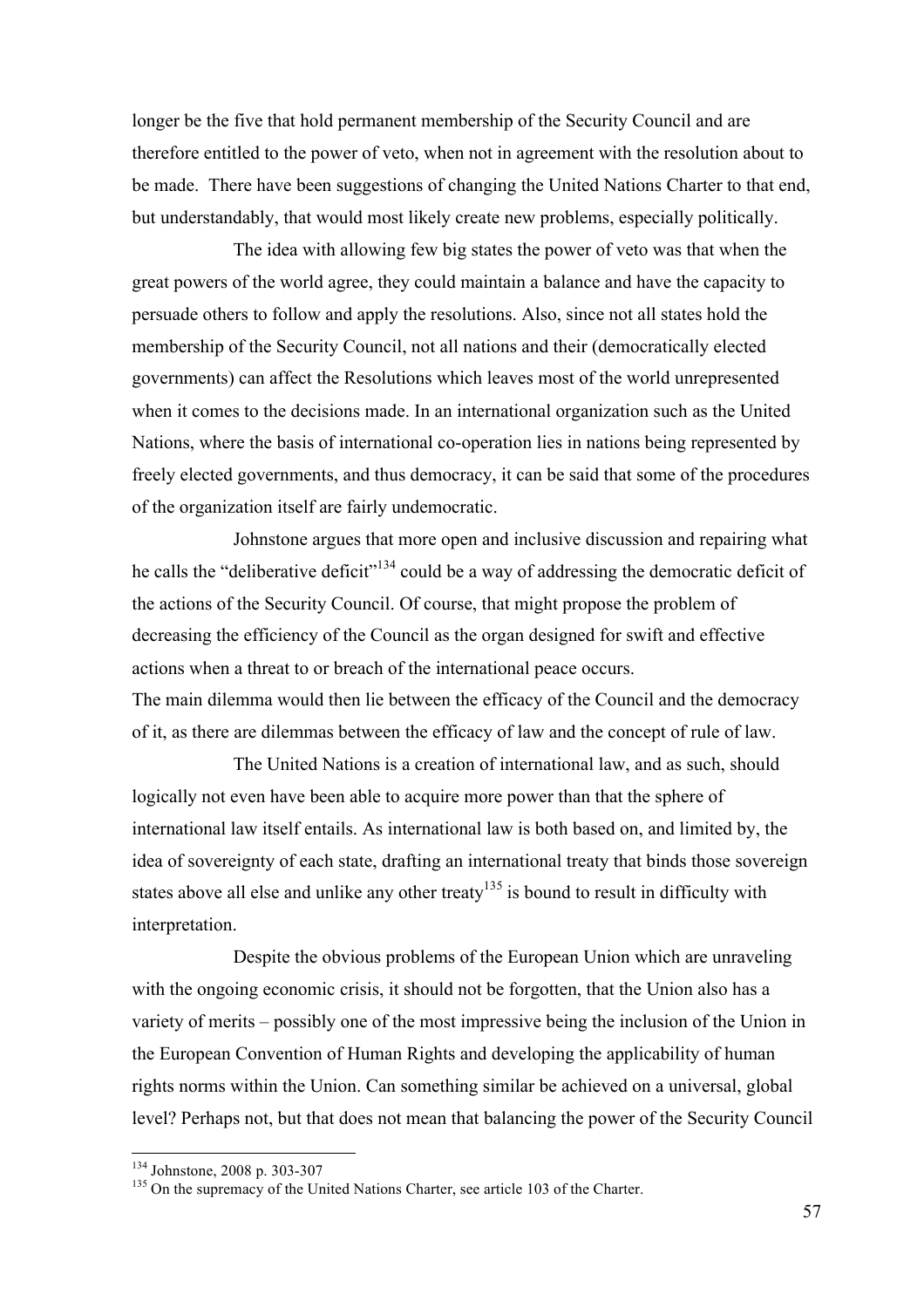by introducing a form of counterweight to its authority should not be a future agenda of all those concerned of the nonexistent human rights guarantees the Council offers for the time being.

A counterweight to the Security Council's powers, whether connected to the General Assembly or a court of law, could be used to pull back when the authority of the Council is being exploited to further goals other than international peace and security – or human rights. Obviously none of this is unproblematic, but the need for the redevelopment of international institutions and organizations to meet the expectations of an ever-changing world, cannot be overlooked.

Richard Falk emphasizes in his article the importance of international law as a tool working towards world order.<sup>136</sup> International law is still created by sovereign states through negotiations and is a strong stepping-stone on the way to a new world order. Nonetheless, it is a tool that can only be used to promote slow, gradual changes which can prove both its greatest asset and defect. Gradual changes may be easier to promote and adjust to, but may turn out too slow to accommodate the possibly much more rapid changes in the composition of the world.

The non-members of the Security Council are entitled to take part in the Council's otherwise private meetings, when the decisions "specially" affect their interests and it has been debated, whether the legislative action of the Security Council would require the inclusion of a larger part of the general membership of the United Nations in the process.<sup>137</sup> The right of a non-member of the Council to participate in the meetings when the discussed matter is of special importance to that state does not, however, form a prerequisite to the legality of the emerging resolution, should the state or states in question not be present.

The arguments for a more transparent and open process of decision-making in the Security Council to promote a wide support for the decisions in the general membership, although warranted, sometimes fail to note the fact that the approval of the general membership is not strictly necessary.<sup>138</sup> While the support and acceptance of the general membership does facilitate the application of the resolutions, the expectation of

<sup>&</sup>lt;sup>136</sup> Falk, Richard: Can International Law Contribute to World Order? American Society of International Law Proceedings vol 66, p. 268-271, 1972

<sup>&</sup>lt;sup>137</sup> Talmon, 2005 p. 186<br><sup>138</sup> See Talmon, 2005 p. 186-188 on the reasons for the Council to include the general membership into the decision making.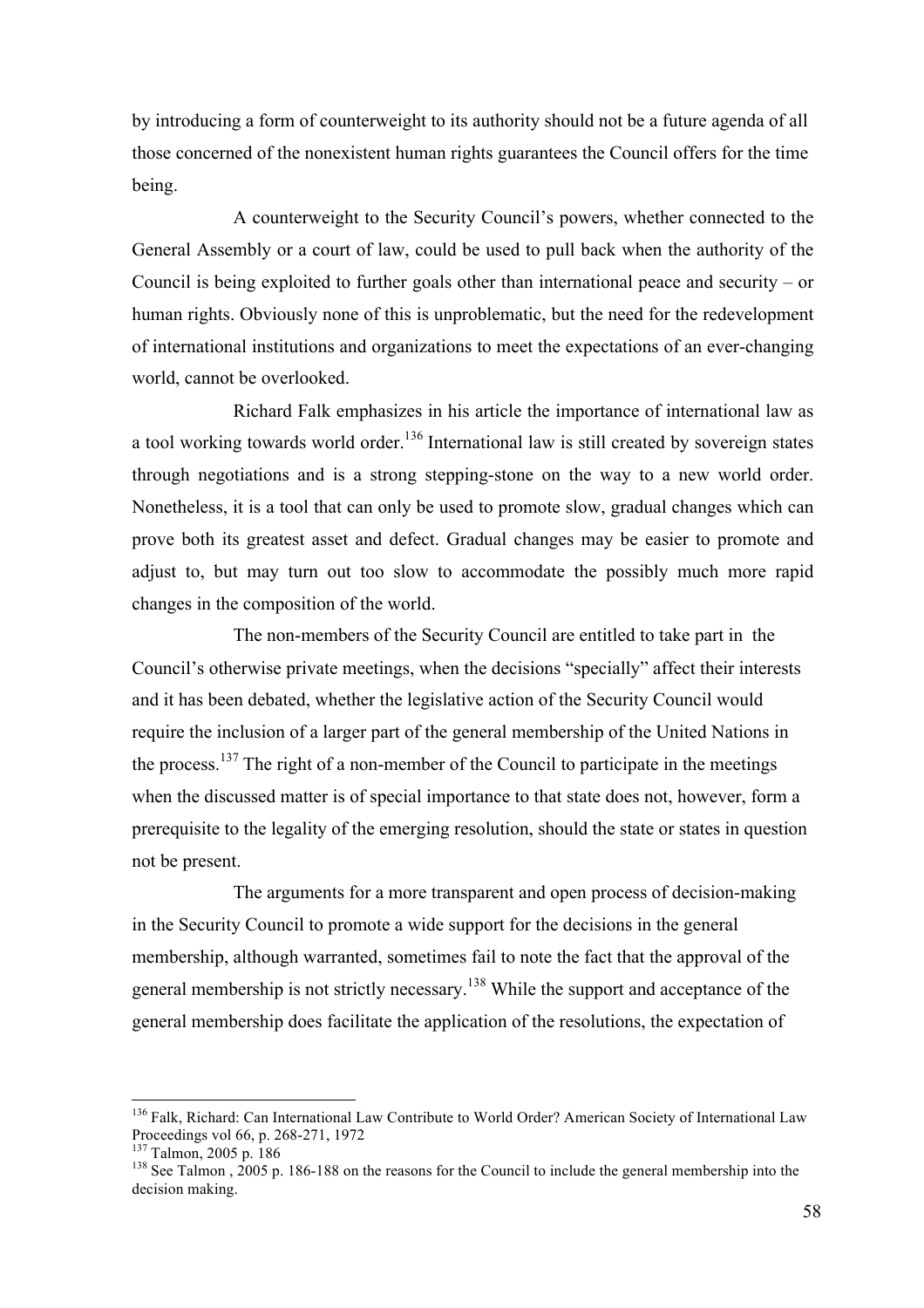"legislation unpopular with the wider membership<sup>139</sup>" becoming "dead letters<sup>140</sup>" can be questioned. The supremacy of the Security Council resolutions is still widely accepted, despite the decision of the European Court of Justice to reject the application of the resolutions relevant to the Kadi case within the scope of European Union law, since the Court did still declare itself incompetent to review the legality of the resolutions altogether.

Technically, the Security Council lacks means of enforcement, if a resolution is strongly objected to. However, the permanent membership of the Security Council was chosen specifically to provide the Council with both political and military power and thus generate an impression of credibility, in order to avoid the shortcomings of the predecessor. As yet, non-compliance with the resolutions of the Council has not developed into a problem, despite the criticism the Council's extensive competence and at times broad interpretation of the Charter has evoked.

The statement made here is not to suggest that non-compliance could not be provoked, if the Security Council was to act beyond the powers appointed to it by the United Nations Charter. On the contrary, if the general membership of the Council is provided with reasons to expect the Council to no longer perform the peacekeeping duties for the benefit of the rest of the world as well as for the permanent members, the credibility of the institution would no doubt collapse. That is precisely why several scholars urge the Council to develop the decision-making processes to a more transparent and open direction.<sup>141</sup>

Cracks in the respect and compliance for the decisions of the Security Council, or at least the Sanctions Committee it has established can already be seen to form. The fact that the Security Council Sanctions Committee has to this day still not de-listed Yasin al-Qadi<sup>142</sup> despite the obvious tensions between fundamental human rights and the asset freezes with no regard for due process, has already led the membership of the United Nations to conflict with their human rights obligations.

What remains certain, is that to maintain its effectiveness, the Security Council will need to focus on the legitimacy and credibility of its actions, whether they ever become monitored by an independent, external organ or not. As has been stated, a perception of legitimacy of the actions of the Security Council will draw states to comply with its resolutions and seek its approval for their own actions.

<sup>&</sup>lt;sup>139</sup> Talmon, 2005 p. 187<br><sup>140</sup> Talmon, 2005 p 187<br><sup>141</sup> Mahbubani 2003 p. 43, Talmon, 2005 p. 186-187<br><sup>142</sup> See Chapter 2 of the thesis for description of the *Kadi* case.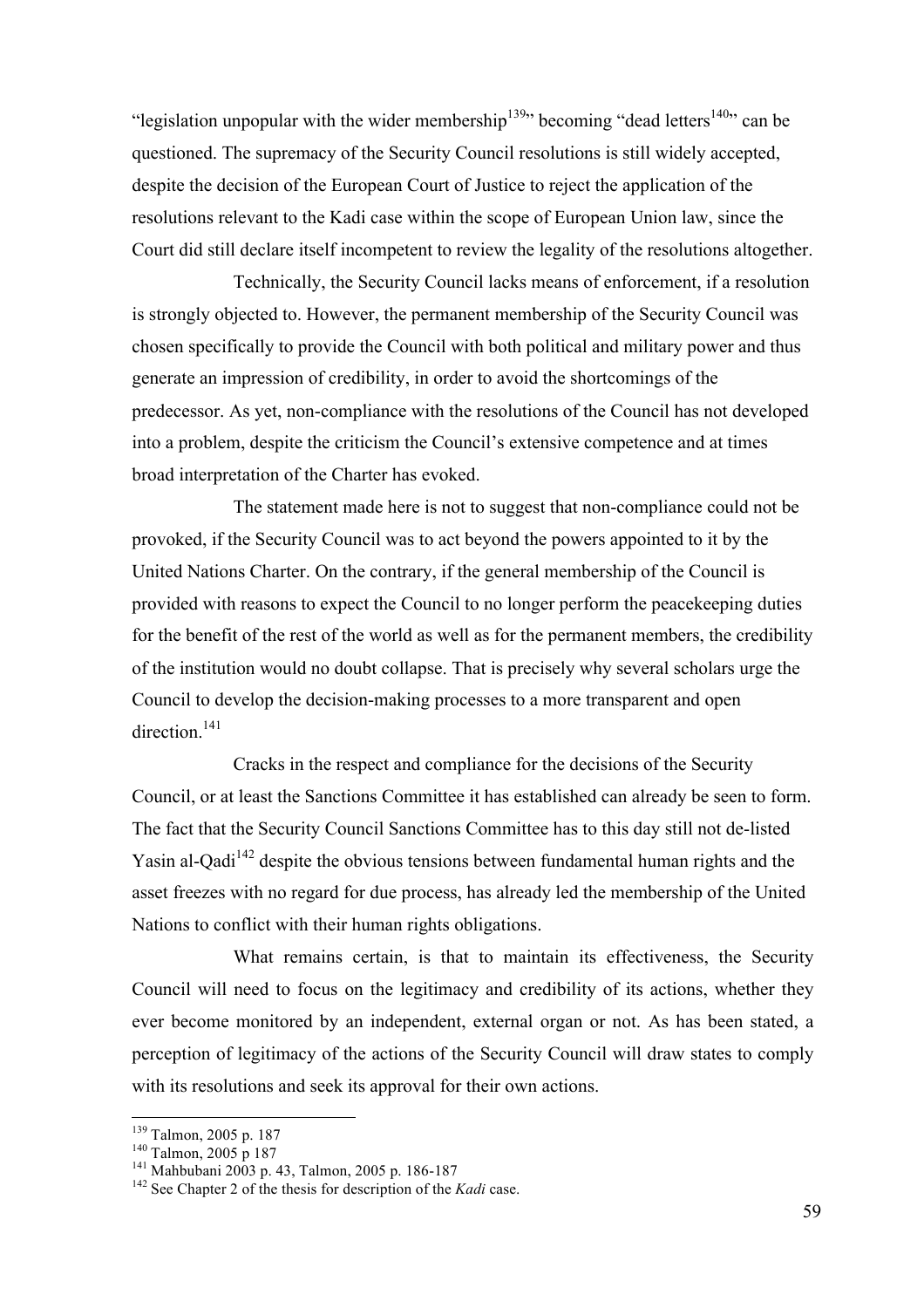Keeping both the permanent members and the non-members content with the Council's performance as the peacekeeper and the police of the international community is essential to the survival of the Security Council in the midst of the political and environmental upheavals still to come. In terms of the resolutions obliging states to freeze the assets of individuals or groups suspected of funding terrorist activities, the completion of the list and the detailing of the measures to be taken might be best left to the states themselves. The national courts would be better suited to handle pleas if the targeted individuals should wish to deny the allegations and defend themselves.

Effectiveness of implementation and quality of deliberation have been considered to reflect on each other, so that effectiveness can be increased by improving the quality of deliberation, the conclusion being that the actions of the Council are more legitimate than critics wish to appreciate. This would be because deliberation allows proposals for reform to be heard.<sup>143</sup>

However, the mere fact that it is possible to allow the input of the critics to be taken into account does not seem sufficient to create legitimacy on its own. The Council, with no appointed instance of judicial review can interfere significantly in the individual rights and the fear that the permanent five members might be willing to adjust to that to ensure the ability to combat for example international terrorism, is very much justifiable. Again, citizens are awarded protection against their national governments through legal guarantees that the state will assure a certain sphere of individual rights and freedoms, while states are not protected against obligations produced by international organizations to break their commitments to the citizens? The conflict is evident.

The Security Council resolutions could still very well form an obligation for states to develop their legislation to criminalize certain behaviour or engage in closer cooperation to prevent international crimes, but producing a comprehensive list of individuals to be targeted without including a detailed account of the reasons why each particular person is listed or presenting de-listing options is unacceptable. Regrettably it must be admitted, that the efficacy of the resolutions in the fight against terrorism does suffer if this conclusion is accepted.

States may have a variety of different conceptions between themselves when it comes to defining which individuals or entities need to be put in the list. Coherent and straightforward description of what constitutes terrorism or funding of terrorism is should

 <sup>143</sup> Johnstone, 2008 p.298-299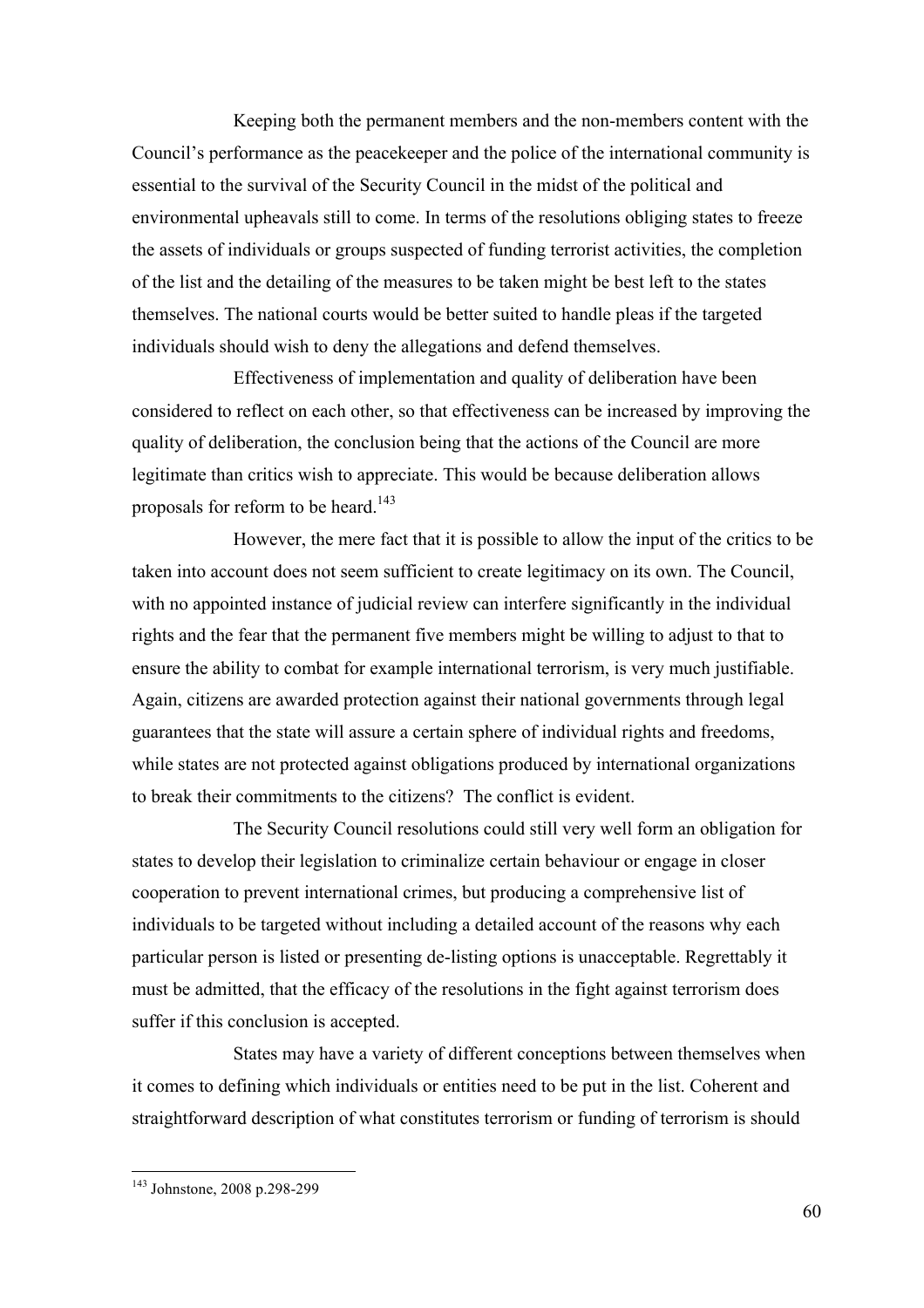be considered more called for than actual lists of individuals. The backwards approach in the matter resulted in the creation of the latter, but a common definition of terrorism was left unattained.<sup>144</sup>

That being said, I would consider the legislative capacity of the Council a welcome addition to its powers to support its effectiveness, when executed in accordance with the human rights and the purposes and principles of the charter. The judicial function should, however, be reviewed with more caution, especially regarding its usage towards individuals.

Determinacy of norms strengthens their compliance-pull by making them more likely to be applied in the same manner in other similar situations and placing the judiciaries in an important position when improving the determinacy and thus, legitimacy of the international norms. The European Court of Human Rights can be awarded the credit for increasing the determinacy of the norms of the European Convention for the Protection of Human Rights and Fundamental Freedoms. The Court has among other things enhanced the specificity and thus legitimacy of for example freedom of expression by having made distinctions considering the possible legitimate restrictions and the execution of the freedom of expression.<sup>145</sup>

All in all, through the application and development of international law, as well as national law, the emphasis is undoubtedly always in finding a balance between different interests. What I attempt to claim here, is not that the Security Council should be stripped of all the power it holds and that the decision making should firmly return to national parliaments, but that attention must be paid on finding a better balance between the two.

## **Sources**

## **Literature**

*Bull, Hedley: The Anarchical Society, New York, Palgrave, 1977 Cohen-Tanugi, Laurent: The Shape of World to Come, New York, Columbia University Press, 2008*

<sup>144</sup> Johnstone, 2008 p.284 <sup>145</sup> Franck, 1992 p. 56-62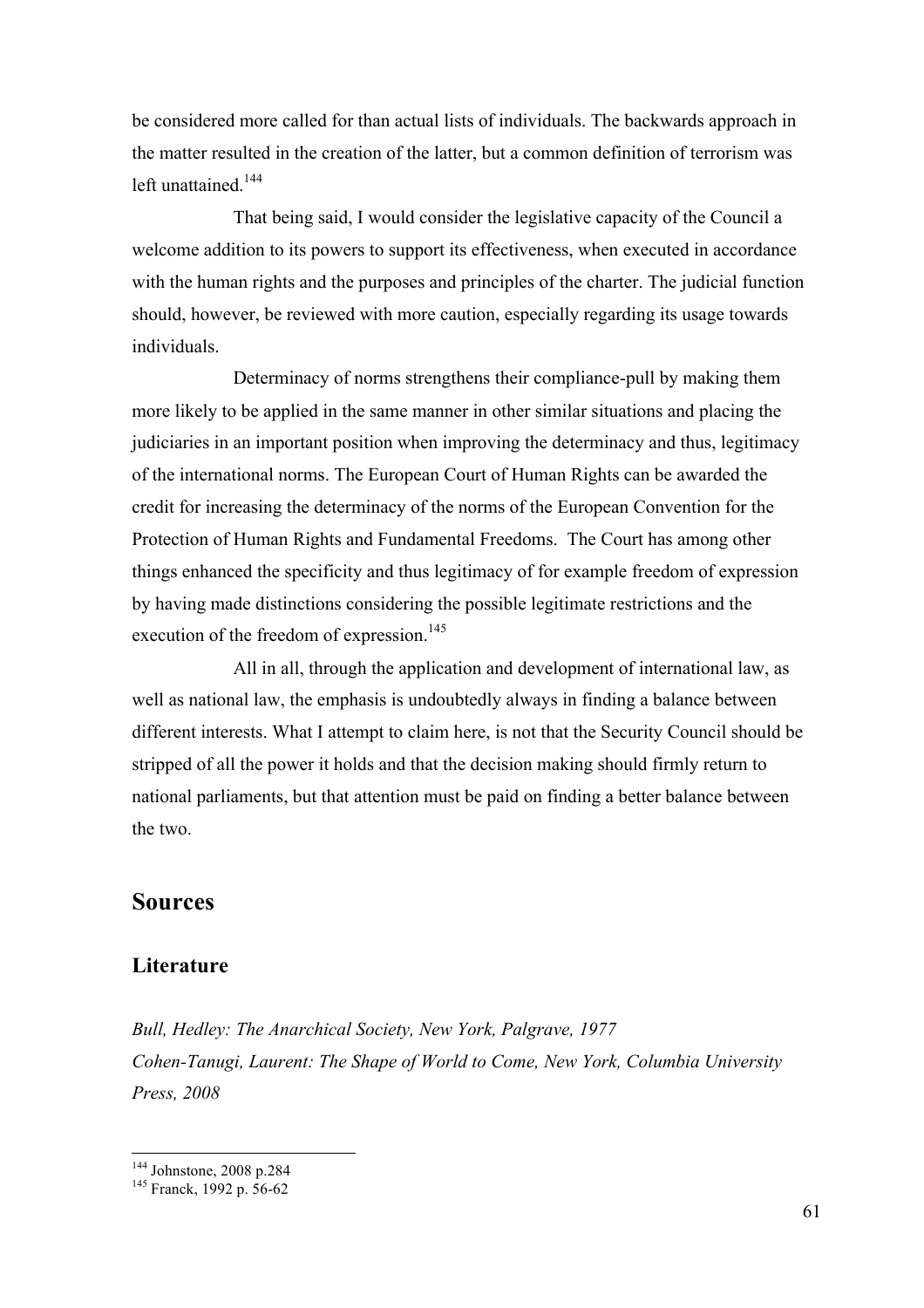*Falk, Richard: Can International Law Contribute to World Order? American Society of International Law Proceedings vol 66, 1972 Farral, Jeremy Matam: United Nations Sanctions and the Rule of Law, Cambridge University Press, 2007 Fukuyama, Francis: State Building, London, Profile Books, 2004 Hook, Glenn and Kearns, Ian: Subregionalism and World Order (edited by G.H and I.K) London, MacMillan Press Ltd 1999*

*Hossain, Kamrul: Limits to Power? University of Lapland Printing Centre, Rovaniemi 2007*

*Manusama, Kenneth: The United Nations Security Council in the Post-Cold War Era; Applying the Principle of Legality, Martinus Nijhoff Publishers, Leiden 2006 Schweigman, David: The Authority of the Security Council under Chapter VII of the UN Charter, Kluwer Law International, The Hague, 2001 Slaughter, Anne-Marie: A New World Order, Princeton, Princeton University Press, 2005*

## **Journals**

*Akande, Dapo: The International Court of Justice and the Security Council: Is There Room for Judicial Control of Decisions of the Political Organs of the United Nations? International and Comparative Law Quarterly, Volume 46, 1997*

*Babar, Mohamed Elewa; International Journal of Human Rights; Winter 2003, Volume 7, Issue 4*

*Black, Robert: Lockerbie: A Satisfactory Process but a Flawed Result, Case Western Reserve Journal of International Law 2004*

*Bodansky, Daniel: The Legitimacy of International Governance: A Coming Challenge For International Environmental Law? The American Journal of International Law, Volume 93, Number 3, 1999*

*Campbell, A.H: Fascism and Legality, Law Quarterly Review, Volume 62, London, 1946 De Wet, Erika: The International Constitutional Order, International Comparative Law Quarterly, Volume 55, Issue 1, 2006*

*Farer, Tom: Toward an Effective International Legal Order: From Co-Existence to Concert, International Journal on Human Rights, Volume 5, 2006*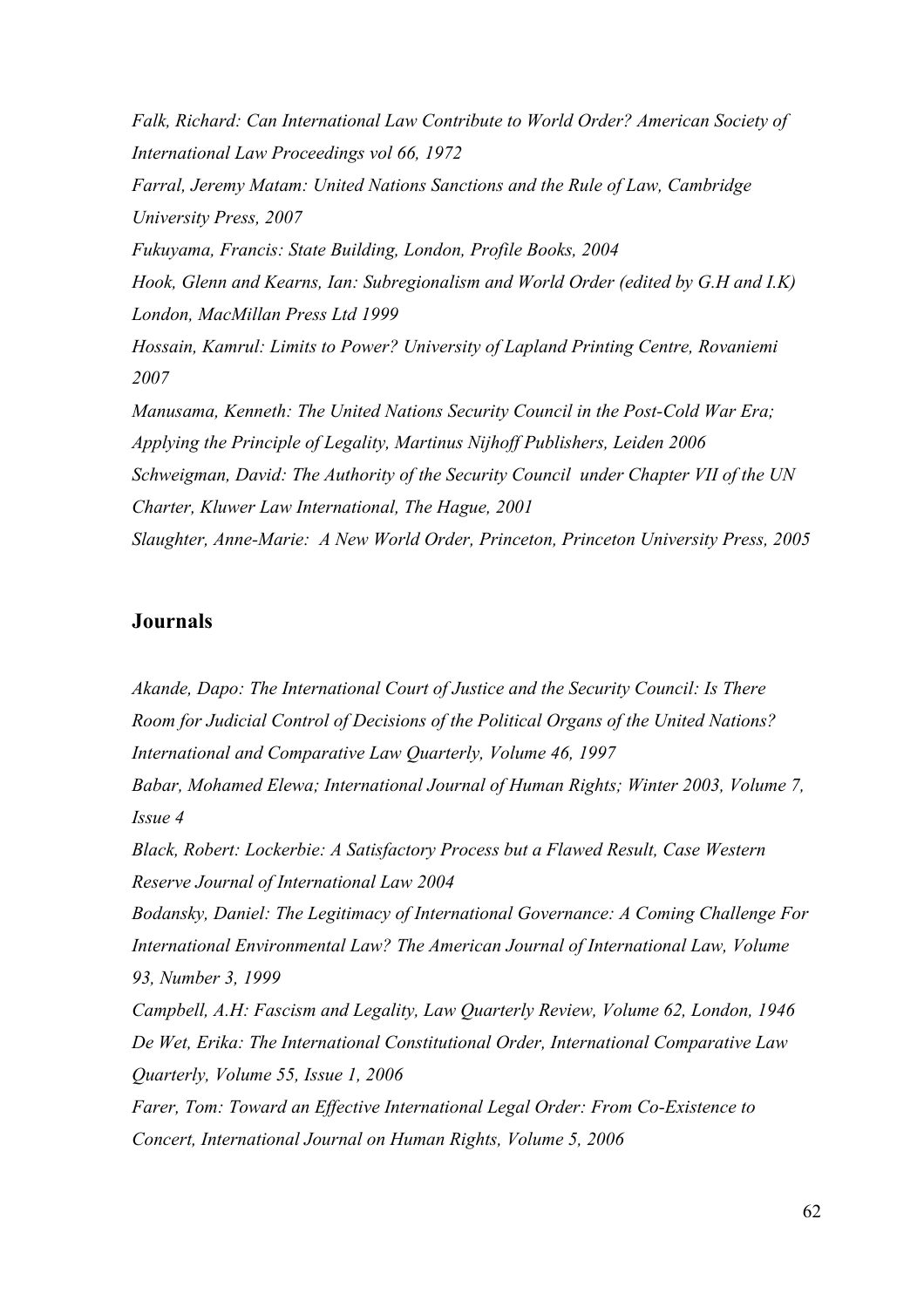*Finley, Lorraine: Between A Rock and A Hard Place: The Kadi Decision and Judicial Review of Security Council Resolutions, Tulane Journal of International & Comparative Law , Volume 18, Issue 2, 2010*

*Franck, Thomas M.: The Emerging Right to Democratic Governance, The American Journal of International Law, Volume 86, Number 1, 1992*

*Gowland-Debbas, Vera: The Relationship Between the International Court of Justice and the Security Council in the Light of the Lockerbie Case, American Journal of International Law, Volume 88, 1994*

*Guzman, Andrew T.: The Design of International Agreements, The European Journal of International Law Volume 1, number 4, 2005*

*Johnstone, Ian: Legislation and Adjudication in the Un Security Council: Bringing down the Deliberative Deficit, The American Journal of international Law, Volume 102, Number 2, 2008*

*Koechler, Hans: The Lockerbie Trial and the Rule of Law, National Law School of India Review, 2009*

*Knowles, B. Julian: The Lockerbie Judgments: A Short Analysis, Case Western Reserve Journal of International Law, 2004*

*Koskenniemi, Martti: The Politics on International Law, European Journal of International Law 1990*

*Koskenniemi, Martti: Human Rights,Politics and Love, Mennesker Rettigheter, Issue 4/2001, 2001*

*Mahbubani, Kishore: The 16 Singapore Law Review Lecture Does The United Nations Security Council Enhance or Undermine International Law? Singapore Law Review, Volume 23, 2003*

*Matheson, Michael J.: ICJ Review of Security Council Decisions, George Washington International Law Review, Volume 36, 2004*

*Petersmann, Ernst-Ulrich, Time for a United Nations "Global Compact" for Integrating Human Rights into the Law of Worldwide Organizations: Lessons from European Integration, 2002*

*Quigley, John: The United Nations Security Council: Promethean Protector or Helpless Hostage? Texas International Law Journal, Volume 129, 2000*

*Stein, Eric: Lawyers, Judges and Making of a Transnational Constitution, The American Journal of International Law, Volume 75, Number 1, 1981*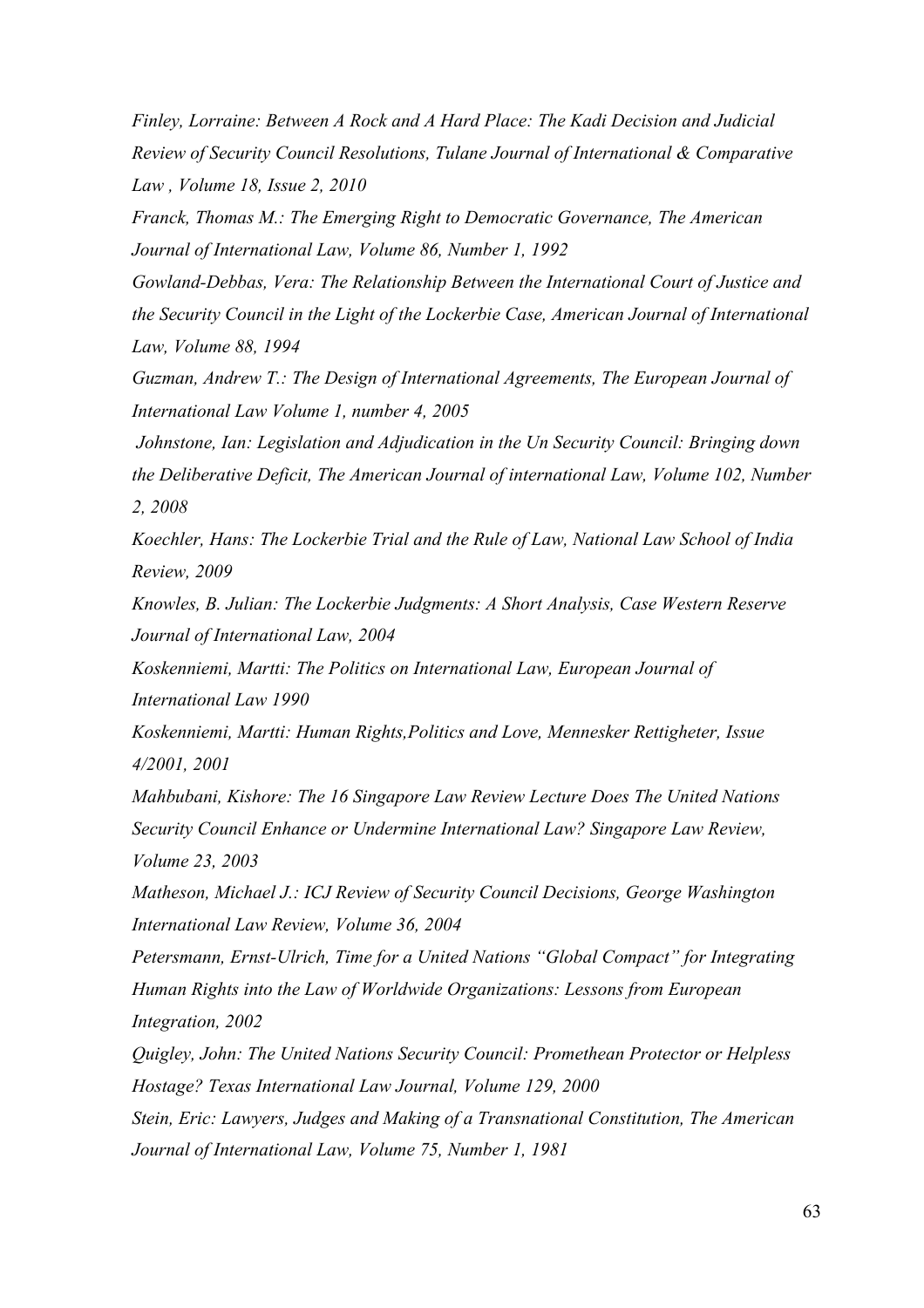*Talmon, Stefan: The Security Council as World Legislature, The American Journal of International Law, Volume 175, 2005*

*Von Bogdandy, Armin: The European Union As A Human Rights Organization? Human Rights and the Core of the European Union, Common Market Law Review, Issue 37, 2000 Weiler, Joseph: Eurocracy and Distrust: Some Questions Concerning the Role of the European Court of Justice in the Protection of Fundamental Human Rights within the Legal Order of the European Communities, Washington Law Review, Volume 61, 1986 Weller, Mark: The Lockerbie Case: A Premature End to the"New World Order?", African Journal of International and Comparative Law , Volume 4, 1992* 

## **Judicial Practice**

*International Court of Justice: Questions of Interpretation and Application of the 1971 Montreal Convention arising from the Aerial Incident at Lockerbie (Provisional Measures) European Court of Justice: Joined Cases C-402/05P and C-415/05P, Yassin Abdullah Kadi and Al Barakaat International Foundation v Council of the European Union and Commission of the European Communities [2008] ECR I-6351 Her Majesty's Treasury vs. Mohammed Jabar Ahmed and others (UKSC2, 2010) The General Court of the European Union: T-85/09 Yassin Abdullah Kadi vs European Commission*

## **Security Council Resolutions**

*UN Security Council Resolution 731 (1992) UN Security Council Resolution 1267 (1999) UN Security Council Resolution 1904 (2009) UN Security Council Resolution 1989 (2011)*

## **Treaty Law and Soft Law**

*United Nations Charter (1945) Universal Declaration of Human Rights (1948)*